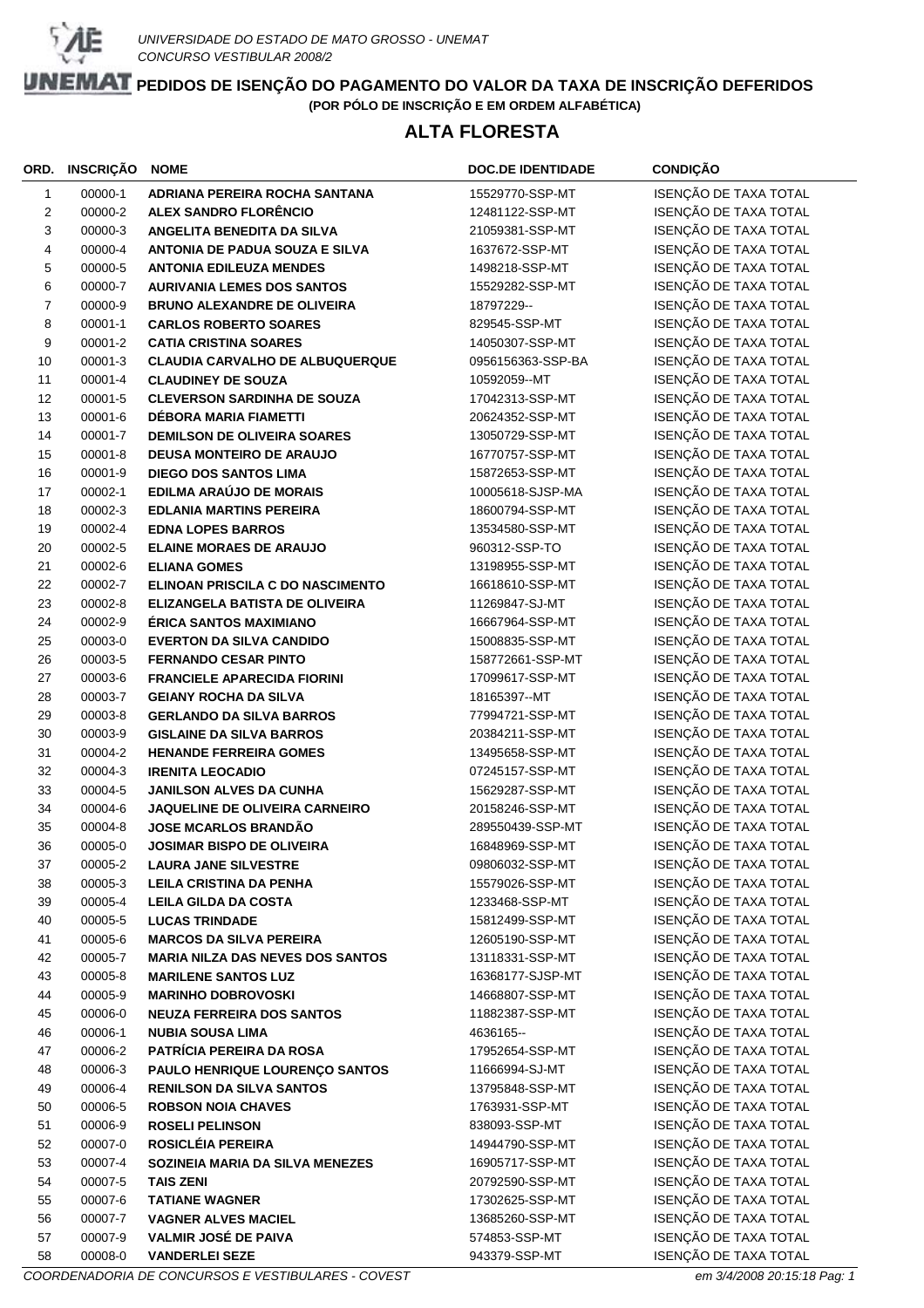

### **ALTA FLORESTA**

|    | ORD. INSCRICÃO NOME |                                 | <b>DOC.DE IDENTIDADE</b> | <b>CONDICAO</b>       |
|----|---------------------|---------------------------------|--------------------------|-----------------------|
| 59 | 00008-1             | VANESA NOBERTO IRMÃO            | 18269788-SSP-MT          | ISENÇÃO DE TAXA TOTAL |
| 60 | 00008-3             | <b>WAGNER CARVALHO DA SILVA</b> | 15180735-SSP-MT          | ISENÇÃO DE TAXA TOTAL |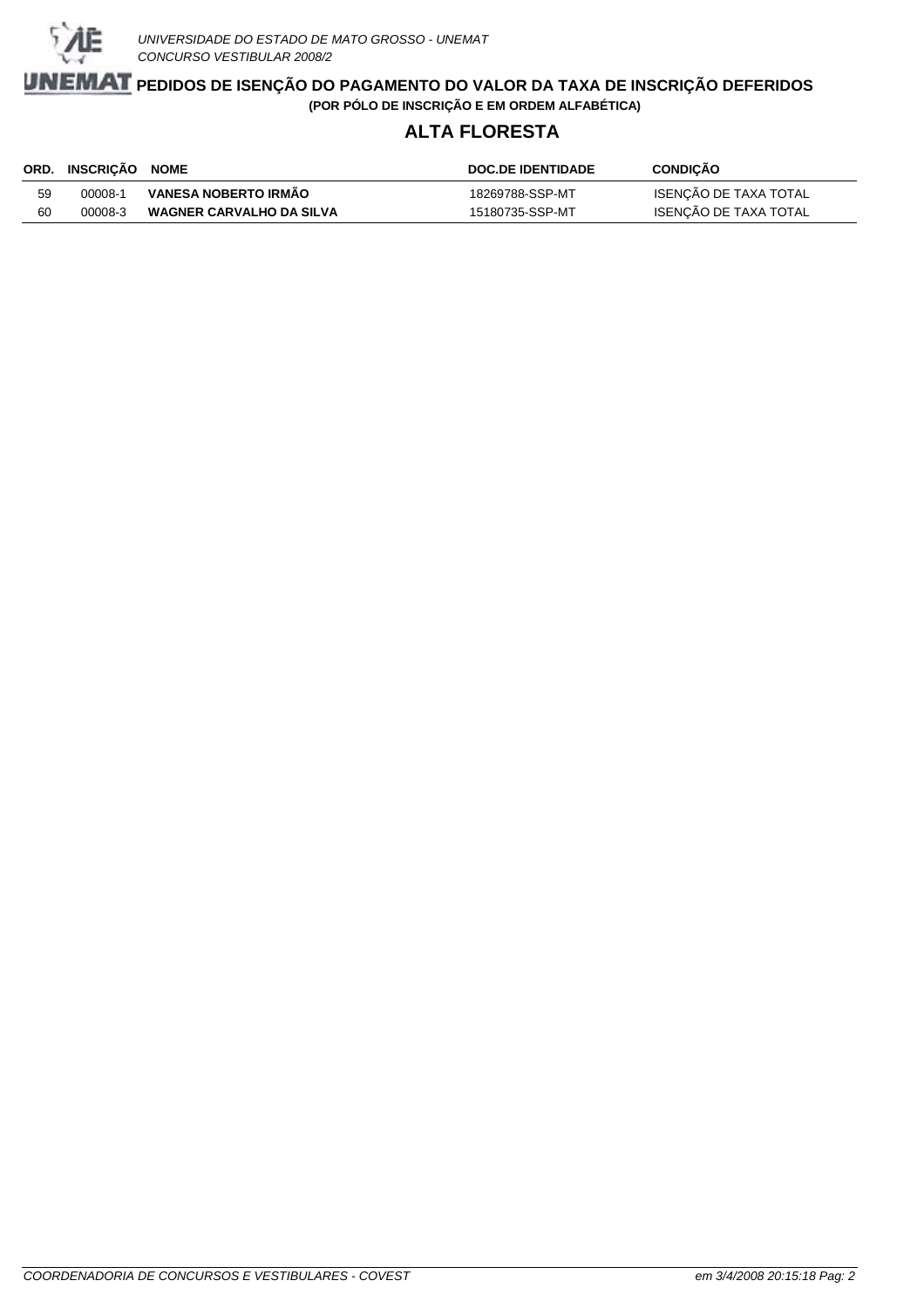

### **ALTO ARAGUAIA**

| ORD.   | <b>INSCRIÇÃO</b> | <b>NOME</b>                              | <b>DOC.DE IDENTIDADE</b> | <b>CONDIÇÃO</b>       |
|--------|------------------|------------------------------------------|--------------------------|-----------------------|
| 1      | 00008-4          | ALESSANDRA MARA BRITO DE CARVALHO        | 899494-SSP-MT            | ISENÇÃO DE TAXA TOTAL |
| 2      | 00008-6          | ANDRÉIA APARECIDA ARAÚJO ROCHA           | 4168528-DGPC-GO          | ISENÇÃO DE TAXA TOTAL |
| 3      | 00008-7          | <b>ANDRÉIA CAMPOS DE SOUZA</b>           | 20784031-SSP-MT          | ISENÇÃO DE TAXA TOTAL |
| 4      | 00008-8          | <b>ANTÔNIA QUERINO MOREIRA</b>           | 32682153383300-SSP-GO    | ISENÇÃO DE TAXA TOTAL |
| 5      | 00008-9          | ARIADINA CRISTINA ARAÚJO                 | 4503927-SSP-GO           | ISENÇÃO DE TAXA TOTAL |
| 6      | 00009-0          | <b>CARLIANE LOPES DE SOUSA</b>           | 19830670-SSP-MT          | ISENÇÃO DE TAXA TOTAL |
| 7      | 00009-1          | <b>CASSANDRA GLAUCIA JOAQUIM FREITAS</b> | 16007549-SSP-MT          | ISENÇÃO DE TAXA TOTAL |
| 8      | 00009-2          | <b>CLEUZENI CATIA RIBEIRO</b>            | 19681682-SSP-MT          | ISENÇÃO DE TAXA TOTAL |
| 9      | 00009-3          | <b>DANYLLA MORAES FRAGA</b>              | 18527442-SSP-MT          | ISENÇÃO DE TAXA TOTAL |
| 10     | 00009-4          | <b>DERCILIA DE OLIVEIRA DA SILVA</b>     | 902194 --                | ISENÇÃO DE TAXA TOTAL |
| 11     | 00009-5          | ELIZÂNGELA ALVES DE ABREU                | 14323680-SSP-MT          | ISENÇÃO DE TAXA TOTAL |
| 12     | 00009-6          | <b>ERISNUBIA MARIA FERNANDES</b>         | 11108851-SJ-MT           | ISENÇÃO DE TAXA TOTAL |
| 13     | 00009-7          | FERNANDO PALMEIRAS CAMARA                | 15481395-SSP-MT          | ISENÇÃO DE TAXA TOTAL |
| 14     | 00009-8          | <b>GEISYANE FERNANDES RODRIGUES</b>      | 4124550-DGPC-GO          | ISENÇÃO DE TAXA TOTAL |
| 15     | 00010-0          | <b>GISELE ALVES CORRÊA</b>               | 18313990-SSP-MT          | ISENÇÃO DE TAXA TOTAL |
| 16     | 00010-1          | IZELMAN JOSÉ DE SOUZA                    | 2277063-SSP-MT           | ISENÇÃO DE TAXA TOTAL |
| 17     | 00010-2          | <b>JOSIANA MARIA DE CARVALHO</b>         | 15423638-SSP-MT          | ISENÇÃO DE TAXA TOTAL |
| 18     | 00010-3          | <b>JUCIMARA ALVES CORRÊA</b>             | 18314317-SSP-MT          | ISENÇÃO DE TAXA TOTAL |
| 19     | 00010-4          | JÚLIA NETA ELIAS DOS SANTOS              | 16586522-SSP-MT          | ISENÇÃO DE TAXA TOTAL |
| 20     | 00010-7          | <b>KATIANE BARBOSA DA SILVA</b>          | 18556230-SSP-MT          | ISENÇÃO DE TAXA TOTAL |
| 21     | 00010-8          | <b>KEREN LAMARA RODRIGUES</b>            | 17168929-SSP-MT          | ISENÇÃO DE TAXA TOTAL |
| 22     | 00010-9          | <b>LAÍS CARVALHO DO NASCIMENTO</b>       | 17813158-SSP-MT          | ISENÇÃO DE TAXA TOTAL |
| 23     | 00011-0          | <b>LAURA CINTIA MORAES FRAGA</b>         | 18489605-SSP-MT          | ISENÇÃO DE TAXA TOTAL |
| 24     | 00011-1          | <b>LEANDRO DE JESUS CAFÉ</b>             | 4036931-SSP-GO           | ISENÇÃO DE TAXA TOTAL |
| 25     | 00011-2          | <b>LELIANE DE SOUZA</b>                  | 20409222-SSP-MT          | ISENÇÃO DE TAXA TOTAL |
| 26     | 00011-4          | <b>LUZIMAR ANDRADE CARVALHO</b>          | 17979340-SSP-MT          | ISENÇÃO DE TAXA TOTAL |
| 27     | 00011-6          | <b>MARIA INÊS SANTOS PEREIRA</b>         | 2296967-SSP-GO           | ISENÇÃO DE TAXA TOTAL |
| 28     | 00012-1          | <b>REGIANE MACEDO DOS SANTOS</b>         | 17397707-SSP-MT          | ISENÇÃO DE TAXA TOTAL |
| 29     | 00012-2          | RITA DE CÁSSIA PANTALEÃO SOUZA           | 15810283-SSP-MT          | ISENÇÃO DE TAXA TOTAL |
| 30     | 00012-3          | RONICLEI GUILHERME GUIMARÃES             | 16208196-SSP-MT          | ISENÇÃO DE TAXA TOTAL |
| 31     | 00012-4          | <b>ROSA MARIA MARQUES CALISTO BORGES</b> | 20784244-SSP-MT          | ISENÇÃO DE TAXA TOTAL |
| 32     | 00012-5          | ROSALIA SOUSA JESUS BARBOSA              | 10249885-SJ-MT           | ISENÇÃO DE TAXA TOTAL |
| 33     | 00012-6          | <b>ROSELI DE MORAIS</b>                  | 620968-SSP-MT            | ISENÇÃO DE TAXA TOTAL |
| 34     | 00012-7          | <b>ROSELY MARTINS DE FREITAS</b>         | 12352543-SJ-MT           | ISENÇÃO DE TAXA TOTAL |
| 35     | 00012-8          | <b>ROSIVALDO FERREIRA DIAS</b>           | 13279254-SSP-MT          | ISENÇÃO DE TAXA TOTAL |
| 36     | 00012-9          | <b>SOLIMAR RODRIGUES SILVA</b>           | 14726912-SSP-MT          | ISENÇÃO DE TAXA TOTAL |
| $37\,$ | 00013-0          | TAYNAN BIANK NASCIMENTO DE ABREU         | 20671709-SSP-MT          | ISENÇÃO DE TAXA TOTAL |
| 38     | 00013-1          | <b>THAIS PEREIRA RODRIGUES</b>           | 2201754-SSP-MT           | ISENÇÃO DE TAXA TOTAL |
| 39     | 00013-3          | <b>THALES OLIVEIRA SILVA</b>             | 20285043-SSP-MT          | ISENÇÃO DE TAXA TOTAL |
| 40     | 00013-5          | <b>VANESSA DA SILVA LOPES</b>            | 21654174 --              | ISENÇÃO DE TAXA TOTAL |
| 41     | 00013-6          | <b>WARLLES DOMINGOS XAVIER</b>           | 18874479-SSP-MT          | ISENÇÃO DE TAXA TOTAL |
| 42     | 00013-7          | <b>WENDELL OLIVEIRA SILVA</b>            | 4636984-DGPC-GO          | ISENÇÃO DE TAXA TOTAL |
| 43     | 00013-8          | ZILDETE BORGES SILVA MATTOS              | 992493-SSP-MT            | ISENÇÃO DE TAXA TOTAL |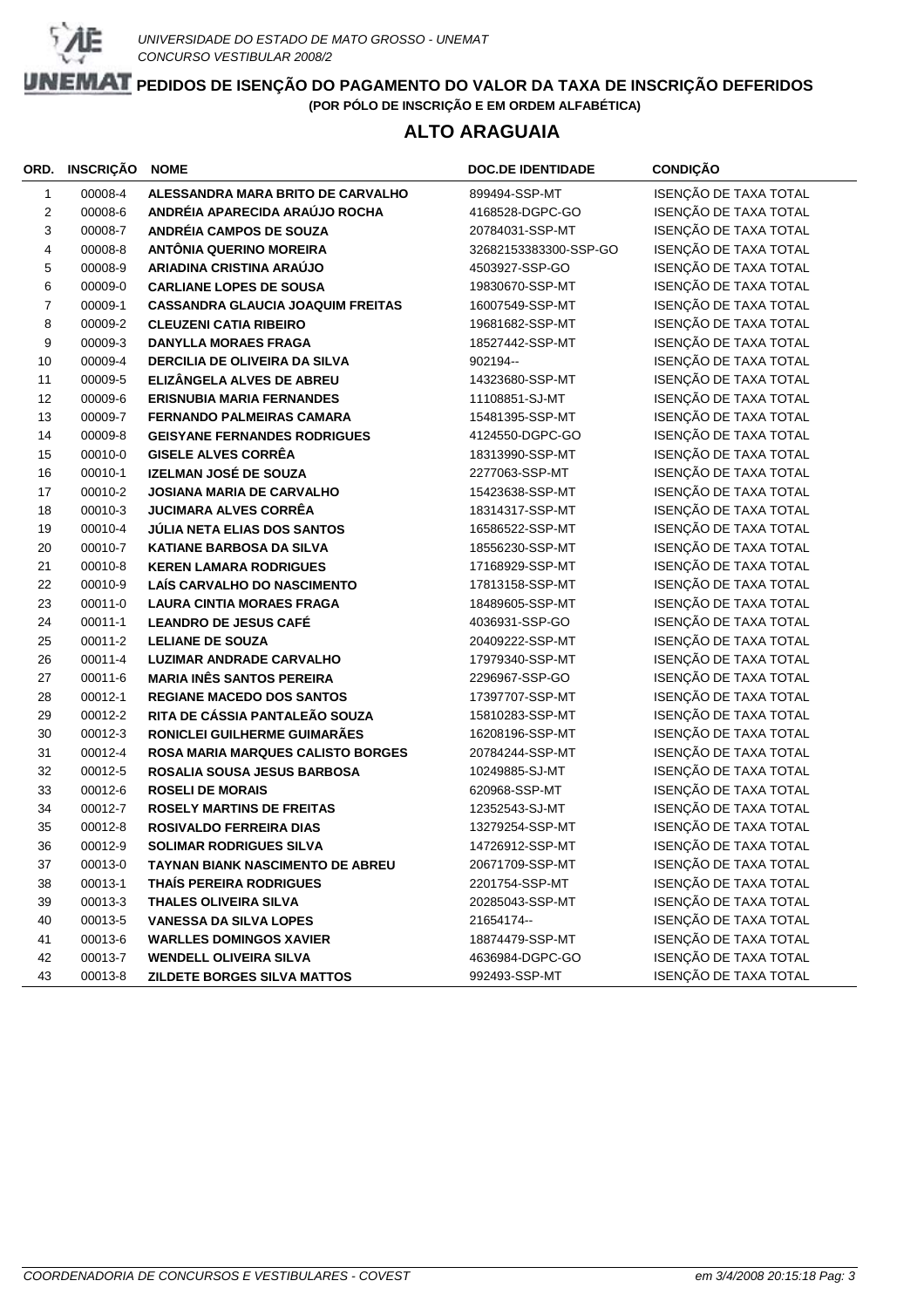

## **CÁCERES**

| ORD.           | INSCRIÇÃO | <b>NOME</b>                          | <b>DOC.DE IDENTIDADE</b> | <b>CONDIÇÃO</b>       |
|----------------|-----------|--------------------------------------|--------------------------|-----------------------|
| $\mathbf{1}$   | 00019-5   | ABRAHAÃO LAURENTINO SILVA            | 05327148-SSP-MT          | ISENÇÃO DE TAXA TOTAL |
| $\overline{c}$ | 00020-1   | <b>ADELSO ORTIZ</b>                  | 15132684-SSP-MT          | ISENÇÃO DE TAXA TOTAL |
| 3              | 00020-2   | <b>ADELSON MESSIAS CLARO</b>         | 19106300-SSP-MT          | ISENÇÃO DE TAXA TOTAL |
| 4              | 00020-3   | <b>ADEMAR CARVALHO SILVA</b>         | 11685670-SSP-MT          | ISENÇÃO DE TAXA TOTAL |
| 5              | 00020-4   | <b>ADEMIR DA SILVA CUIABANO</b>      | 14655977-SSP-MT          | ISENÇÃO DE TAXA TOTAL |
| 6              | 00020-6   | ADENILSON CABRAL DE OLIVEIRA         | 975548-SSP-MT            | ISENÇÃO DE TAXA TOTAL |
| 7              | 00020-7   | <b>ADILENE RAMOS DA SILVA</b>        | 07157770-SSP-MT          | ISENÇÃO DE TAXA TOTAL |
| 8              | 00020-8   | <b>ADILIL SALES DE CARVALHO</b>      | 17155738-SSP-MT          | ISENÇÃO DE TAXA TOTAL |
| 9              | 00021-1   | <b>ADRANNE FERNANDES FILGUEIRA</b>   | 13174010-SSP-MT          | ISENÇÃO DE TAXA TOTAL |
| 10             | 00021-2   | <b>ADRIANA BARROS ARAUJO</b>         | 14250136-SSP-MT          | ISENÇÃO DE TAXA TOTAL |
| 11             | 00021-3   | <b>ADRIANA CONCEICAO DA SILVA</b>    | 18274293-SSP-MT          | ISENÇÃO DE TAXA TOTAL |
| 12             | 00021-4   | <b>ADRIANA DA SILVA LIMA</b>         | 21916764-SSP-MT          | ISENÇÃO DE TAXA TOTAL |
| 13             | 00021-5   | <b>ADRIANA DA SILVA RAMOS</b>        | 13779796-SSP-MT          | ISENÇÃO DE TAXA TOTAL |
| 14             | 00021-6   | <b>ADRIANA DA SILVA SOUZA</b>        | 11518405-SSP-MT          | ISENÇÃO DE TAXA TOTAL |
| 15             | 00021-7   | <b>ADRIANA FERREIRA MARQUES</b>      | 19912285-SSP-MT          | ISENÇÃO DE TAXA TOTAL |
| 16             | 00021-8   | <b>ADRIANA GELY DA SILVA</b>         | 09957227-SSP-MT          | ISENÇÃO DE TAXA TOTAL |
| 17             | 00022-3   | <b>ADRIANO BENTO PIMENTA</b>         | 15461238-SSP-MT          | ISENÇÃO DE TAXA TOTAL |
| 18             | 00022-4   | <b>ADRIANO DE LIMA LOPES</b>         | 15040402--               | ISENÇÃO DE TAXA TOTAL |
| 19             | 00022-5   | <b>ADRIANO FERNANDES CORTE</b>       | 1942505-SSP-DF           | ISENÇÃO DE TAXA TOTAL |
| 20             | 00022-6   | <b>ADRIANO NICOMEDIO DA SILVA</b>    | 18187544-SSP-MT          | ISENÇÃO DE TAXA TOTAL |
| 21             | 00022-7   | <b>AGLAUNICE FATIMA DA SILVA</b>     | 18622364-SSP-MT          | ISENÇÃO DE TAXA TOTAL |
| 22             | 00022-8   | <b>AGNALDO SALES DE CARVALHO</b>     | 13780930-SSP-MT          | ISENÇÃO DE TAXA TOTAL |
| 23             | 00023-0   | ALANDER JOSE DO CARMO MARCIANO       | 18505724-SSP-MT          | ISENÇÃO DE TAXA TOTAL |
| 24             | 00023-1   | <b>ALDO MARCALO</b>                  | 16553926-SSP-MT          | ISENÇÃO DE TAXA TOTAL |
| 25             | 00023-2   | <b>ALECIO DA SILVA MIRANDA</b>       | 16927974-SSP-MT          | ISENÇÃO DE TAXA TOTAL |
| 26             | 00023-3   | ALESSANDRA BISPO DA SILVA            | 16966171-SSP-MT          | ISENÇÃO DE TAXA TOTAL |
| 27             | 00023-5   | ALESSANDRA SILVA PEREIRA LEITE       | 17308011-SSP-MT          | ISENÇÃO DE TAXA TOTAL |
| 28             | 00023-9   | <b>ALESSANDRO SURUBI LEITE</b>       | 15431282-SSP-MT          | ISENÇÃO DE TAXA TOTAL |
| 29             | 00024-1   | ALEX RODRIGO DA SILVA                | 20109423-SSP-MT          | ISENÇÃO DE TAXA TOTAL |
| 30             | 00024-3   | ALEX SANDRO POQUIVIQUI DA SILVA      | 18624952-SSP-MT          | ISENÇÃO DE TAXA TOTAL |
| 31             | 00024-4   | ALEXANDER APARECIDO DOS SANTOS       | 18162010-SSP-MT          | ISENÇÃO DE TAXA TOTAL |
| 32             | 00024-8   | <b>ALEXANDRE FERREIRA ALENCAR</b>    | 16958500-SSP-MT          | ISENÇÃO DE TAXA TOTAL |
| 33             | 00024-9   | <b>ALEXANDRE MARIN</b>               | 16873661-SSP-MT          | ISENÇÃO DE TAXA TOTAL |
| 34             | 00025-0   | <b>ALEXANDRE MENDES MARQUES</b>      | 15008878-SSP-MT          | ISENÇÃO DE TAXA TOTAL |
| 35             | 00025-2   | <b>ALEXSSANDRA NOGUEIRA MARTINS</b>  | 18235050-SSP-MT          | ISENÇÃO DE TAXA TOTAL |
| 36             | 00025-4   | ALICE PESSOA CONCEIÇÃO               | 20376294-SSP-MT          | ISENÇÃO DE TAXA TOTAL |
| 37             | 00025-8   | ALINE DE CÁSSIA DE ALMEIDA SILVA     | 20899076-SSP-MT          | ISENÇÃO DE TAXA TOTAL |
| 38             | 00026-0   | ALLEX BATISTA PAULA                  | 1738313-SSP-MT           | ISENÇÃO DE TAXA TOTAL |
| 39             | 00026-3   | ALTAIR JOSE DA SILVA                 | 385773201-SSP-SP         | ISENÇÃO DE TAXA TOTAL |
| 40             | 00026-4   | <b>AMANCIA FRANCISCO RODRIGUES</b>   | 1076590-SSP-GO           | ISENÇÃO DE TAXA TOTAL |
| 41             | 00027-1   | ANA HELENA DELUQUI PINHO             | 1419992-SSP-MT           | ISENÇÃO DE TAXA TOTAL |
| 42             | 00027-3   | ANA LUCIA ORTIZ DO PRADO             | 20714181-SSP-MT          | ISENÇÃO DE TAXA TOTAL |
| 43             | 00027-5   | <b>ANA LUIZA RODRIGUES</b>           | 11224649-SSJ-MT          | ISENÇÃO DE TAXA TOTAL |
| 44             | 00027-6   | ANA MARIA FERREIRA DA CRUZ           | 319883-SSP-MT            | ISENÇÃO DE TAXA TOTAL |
| 45             | 00027-7   | ANA MARIA HURTADO DE OLIVEIRA        | 11216921-SSP-MT          | ISENÇÃO DE TAXA TOTAL |
| 46             | 00027-8   | <b>ANA PAULA CASSIMIRO FERNANDES</b> | 20121881-SSP-MT          | ISENÇÃO DE TAXA TOTAL |
| 47             | 00027-9   | ANA PAULA ESPERANCA DA COSTA         | 18622720-SSP-MT          | ISENÇÃO DE TAXA TOTAL |
| 48             | 00028-0   | ANA PAULA QUEIROZ GONCALVES          | 15825485-SSP-MT          | ISENÇÃO DE TAXA TOTAL |
| 49             | 00028-5   | ANDERLUCIA BARBOSA DE ARAUJO         | 17898560-SSP-MT          | ISENÇÃO DE TAXA TOTAL |
| 50             | 00028-6   | ANDERSON RANGEL DA ROSA              | 13781430-SSP-MT          | ISENÇÃO DE TAXA TOTAL |
| 51             | 00028-7   | ANDERSON AMANUEL A DOS S DA LUZ      | 19515219-SSP-MT          | ISENÇÃO DE TAXA TOTAL |
| 52             | 00028-8   | ANDERSON ANUNCIAÇÃO DE MIRANDA       | 18622658-SSP-MT          | ISENÇÃO DE TAXA TOTAL |
| 53             | 00028-9   | ANDERSON APARECIDO DA CUNHA CAETANO  | 13022237-SSP-MT          | ISENÇÃO DE TAXA TOTAL |
| 54             | 00029-0   | <b>ANDERSON DE JESUS DOS SANTOS</b>  | 17308763-SSP-MT          | ISENÇÃO DE TAXA TOTAL |
| 55             | 00029-2   | ANDERSON MAGNO RAMOS DE OLIVEIRA     | 17646316-SSP-MT          | ISENÇÃO DE TAXA TOTAL |
| 56             | 00029-6   | ANDRE LUIZ DOS SANTOS FRANCISCO      | 17372550-SSP-MT          | ISENÇÃO DE TAXA TOTAL |
| 57             | 00029-7   | ANDRE LUIZ MORAES DE LARA            | 14688263-SSP-MT          | ISENÇÃO DE TAXA TOTAL |
| 58             | 00029-8   | ANDREIA BISPO DO NASCIMENTO          | 15120643-SSP-MT          | ISENÇÃO DE TAXA TOTAL |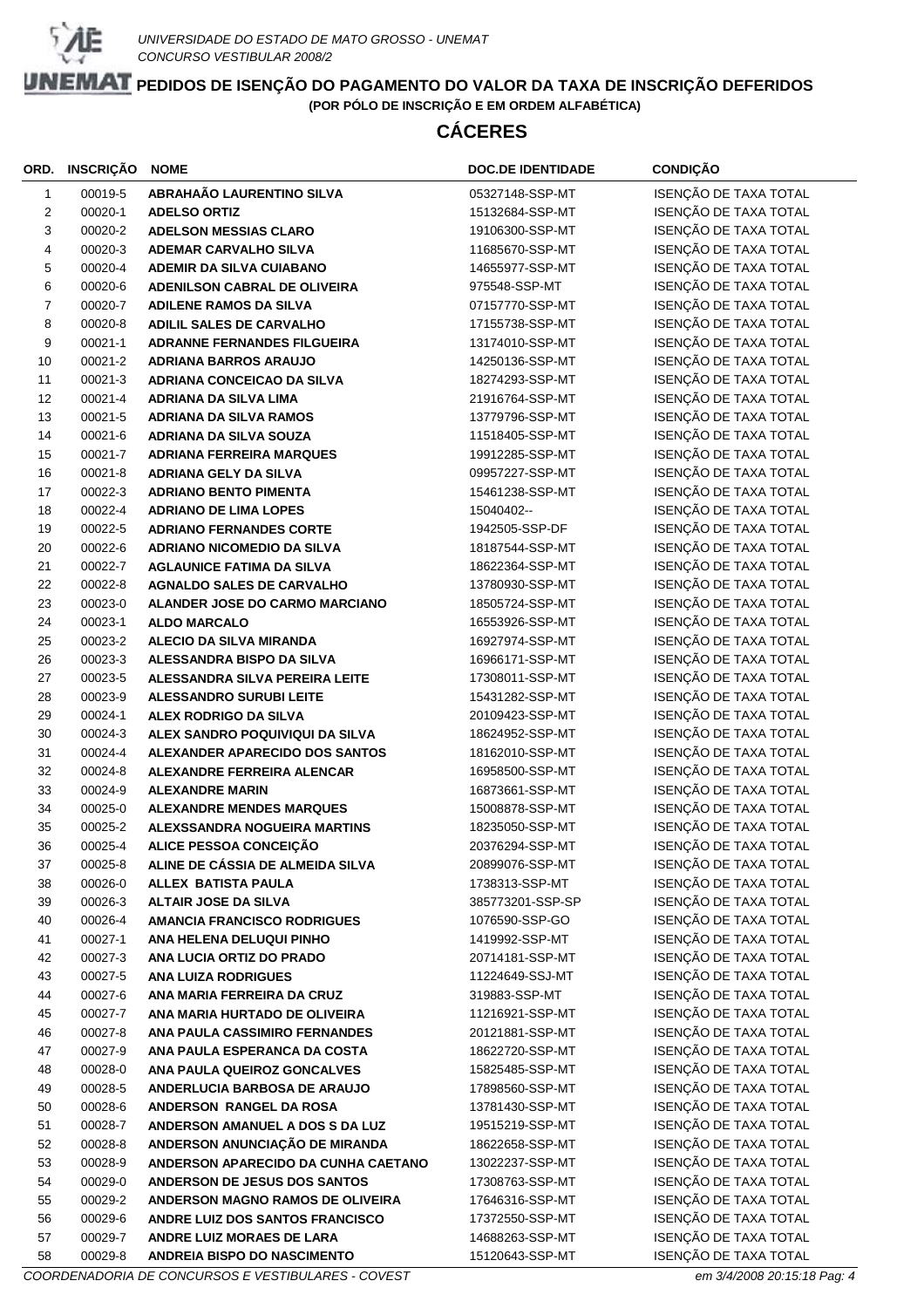

# **CÁCERES**

| ORD. | <b>INSCRIÇÃO</b> | <b>NOME</b>                            | <b>DOC.DE IDENTIDADE</b> | <b>CONDIÇÃO</b>                                |
|------|------------------|----------------------------------------|--------------------------|------------------------------------------------|
| 59   | 00029-9          | <b>ANDREIA CORREIA DE JESUS</b>        | 15677427-SSP-MT          | ISENÇÃO DE TAXA TOTAL                          |
| 60   | 00030-4          | <b>ANDREIA MOREIRA</b>                 | 18617891-SSP-MT          | ISENÇÃO DE TAXA TOTAL                          |
| 61   | 00030-5          | ANDRÉIA OLIVEIRA DOS SANTOS            | 21188254-SSP-MT          | ISENÇÃO DE TAXA TOTAL                          |
| 62   | 00030-6          | <b>ANDRIA OLIVEIRA RAMOS</b>           | 18589960-SSP-MT          | ISENÇÃO DE TAXA TOTAL                          |
| 63   | 00030-7          | <b>ANGELA DE JESUS MARQUES</b>         | 13620177-SSP-MT          | ISENÇÃO DE TAXA TOTAL                          |
| 64   | 00031-0          | <b>ANIELLE DA SILVA CAMPOS</b>         | 20534027-SSP-MT          | ISENÇÃO DE TAXA TOTAL                          |
| 65   | 00031-1          | ANNA KARINA AMARANTE MACEDO            | 18144012-SSP-MT          | ISENÇÃO DE TAXA TOTAL                          |
| 66   | 00031-4          | <b>ANNI KELLI SILVA BRITO</b>          | 18260004-SSP-MT          | ISENÇÃO DE TAXA TOTAL                          |
| 67   | 00031-5          | <b>ANTONIA DE SALES COSTA</b>          | 16591976-SSP-MT          | ISENÇÃO DE TAXA TOTAL                          |
| 68   | 00031-6          | <b>ANTONIA LUCIANA VIEIRA</b>          | 17997739--               | ISENÇÃO DE TAXA TOTAL                          |
| 69   | 00032-1          | <b>ANTONIO ORTIZ DE BRITO</b>          | 911287-SSP-MT            | ISENÇÃO DE TAXA TOTAL                          |
| 70   | 00032-2          | <b>ANTONIO SIDNEY MIRANDA SILVA</b>    | 1642673803-SSP-MT        | ISENÇÃO DE TAXA TOTAL                          |
| 71   | 00032-3          | APARECIDA ROCHA DA SILVA               | 12000507-SSP-MT          | ISENÇÃO DE TAXA TOTAL                          |
| 72   | 00032-4          | <b>APARECIDA CANDIDA DE SOUZA</b>      | 12779830-SSP-MT          | ISENÇÃO DE TAXA TOTAL                          |
| 73   | 00032-5          | <b>APARECIDA CELINA DA SILVA</b>       | 740091--MT               | ISENÇÃO DE TAXA TOTAL                          |
| 74   | 00032-7          | <b>APARECIDA MARTINS GOMES</b>         | 726368-SSP-MT            | ISENÇÃO DE TAXA TOTAL                          |
| 75   | 00033-0          | <b>ARLETE APARECIDA MARCALO</b>        | 18151604-SSP-MT          | ISENÇÃO DE TAXA TOTAL                          |
| 76   | 00033-1          | <b>ARLETE BORROMEU DA SILVA</b>        | 16830431-SSP-MT          | ISENÇÃO DE TAXA TOTAL                          |
| 77   | 00033-2          | ARQUIMEDES LUIS DE MIRANDA PEDROSO     | 14241935-SSP-MT          | ISENÇÃO DE TAXA TOTAL                          |
| 78   | 00033-4          | <b>ATILA BRAZ PIRES DA SILVA</b>       | 14722658-SSP-MT          | ISENÇÃO DE TAXA TOTAL                          |
| 79   | 00033-5          | <b>AUDALIO RODRIGUES DE MELLO</b>      | 13959425-SSP-MT          | ISENÇÃO DE TAXA TOTAL                          |
| 80   | 00033-6          | <b>AUDIRA BARROS LOPES</b>             | 722300-SSP-MT            | ISENÇÃO DE TAXA TOTAL                          |
| 81   | 00033-8          | <b>BASÍLIO RODRIGUES LEITE</b>         | 10635866--MT             | ISENÇÃO DE TAXA TOTAL                          |
| 82   | 00033-9          | <b>BEATRIZ DA SILVA RAMOS</b>          | 18143679-SSP-MT          | ISENÇÃO DE TAXA TOTAL                          |
| 83   | 00034-0          | <b>BEATRIZ DE FRANCA</b>               | 15120759-SSP-MT          | ISENÇÃO DE TAXA TOTAL                          |
| 84   | 00034-1          | <b>BENEDITA EDIL DA SILVA</b>          | 10904026-SSP-MT          | ISENÇÃO DE TAXA TOTAL                          |
| 85   | 00034-3          | <b>BENEDITA PEREIRA LEITE</b>          | 735383-SSP-MT            | ISENÇÃO DE TAXA TOTAL                          |
| 86   | 00034-4          | <b>BENEDITO DOS SANTOS SILVA</b>       | 14199700-SSP-MT          | ISENÇÃO DE TAXA TOTAL                          |
| 87   | 00034-7          | <b>BENVINDA DE SOUZA MOREIRA</b>       | 726061-SSP-MT            | ISENÇÃO DE TAXA TOTAL                          |
| 88   | 00034-8          | <b>BERNADETE FERREIRA DA SILVA</b>     | 14934990-SSP-MT          | ISENÇÃO DE TAXA TOTAL                          |
| 89   | 00034-9          | <b>BETANIA CRISTINA RAIA</b>           | 14485532-SSP-MT          | ISENÇÃO DE TAXA TOTAL                          |
| 90   | 00035-1          | <b>BRUNA LETICIA MONTEIRO</b>          | 21331804-SSP-MT          | ISENÇÃO DE TAXA TOTAL                          |
| 91   | 00035-2          | <b>BRUNA MARIA LUZ</b>                 | 21616450-SSP-MT          | ISENÇÃO DE TAXA TOTAL                          |
| 92   | 00035-3          | BRUNIELA ESPERENÇA ANTONIO             | 18922015-SSP-MT          | ISENÇÃO DE TAXA TOTAL                          |
| 93   | 00035-4          | <b>BRUNIELI LEITE FREITAS</b>          | 15526348-SSP-MT          | ISENÇÃO DE TAXA TOTAL                          |
| 94   | 00035-5          | <b>BRUNO GARCIA SANTANA</b>            | 15668401-SSP-MT          | ISENÇÃO DE TAXA TOTAL                          |
| 95   | 00035-7          | <b>CAIO AUGUSTO DA SILVA FARINA</b>    | 15647293-SSP-MT          | ISENÇÃO DE TAXA TOTAL                          |
| 96   | 00035-9          | <b>CAMILA DE CARVALHO FARIA</b>        | 15017214-SSP-MT          | ISENÇÃO DE TAXA TOTAL                          |
| 97   | 00036-0          | <b>CAMILA GONCALINA DA SILVA</b>       | 14146452-SSP-MT          | ISENÇÃO DE TAXA TOTAL                          |
| 98   | 00036-1          | <b>CAMILA RODRIGUES DA SILVA</b>       | 18589553-SSP-MT          | ISENÇÃO DE TAXA TOTAL                          |
| 99   | 00036-2          | <b>CAMILA SILVA JOANSEN</b>            | 19840837-SSP-MT          | ISENÇÃO DE TAXA TOTAL                          |
| 100  | 00036-5          | <b>CARLA CRISTINA DA CONCEICAO</b>     | 16446224-SSP-MT          | ISENÇÃO DE TAXA TOTAL                          |
| 101  | 00036-6          | <b>CARLA DE FATIMA DA SILVA BARROS</b> | 19071183-SSP-MT          | ISENÇÃO DE TAXA TOTAL                          |
| 102  | 00036-7          | <b>CARLOS DE LACERDA CAMPOS</b>        | 16092350-SSP-MT          | ISENÇÃO DE TAXA TOTAL                          |
| 103  | 00036-8          | <b>CARLOS HENRIQUE FERREIRA</b>        | 12916986-SSP-MT          | ISENÇÃO DE TAXA TOTAL                          |
| 104  | 00037-1          | <b>CARMEM SILVA BARROS</b>             | 16594827-SJ-MT           | ISENÇÃO DE TAXA TOTAL                          |
| 105  | 00037-3          | <b>CAROLINE SANTIAGO CONCEICAO</b>     | 20899300-SSP-MT          | ISENÇÃO DE TAXA TOTAL                          |
| 106  | 00037-4          | <b>CAROLINNE LUCY AMARANTE E SILVA</b> | 09930981-SSP-MT          | ISENÇÃO DE TAXA TOTAL                          |
| 107  | 00037-5          | <b>CASSANDRA FARIA FREITAS</b>         | 20185685-SSP-MT          | ISENÇÃO DE TAXA TOTAL                          |
| 108  | 00037-8          | <b>CECILIA SILE JUSTINIANO</b>         | 14817730-SSP-MT          | ISENÇÃO DE TAXA TOTAL<br>ISENÇÃO DE TAXA TOTAL |
| 109  | 00038-1          | <b>CHRISTIANE LEITE DE MORAES</b>      | 12002488-SSP-MT          | ISENÇÃO DE TAXA TOTAL                          |
| 110  | 00038-4          | <b>CILEI PEREIRA CARVALHO</b>          | 17442508-SSP-MT          |                                                |
| 111  | 00038-6          | <b>CLAUCIA DELUQUI VILA</b>            | 10979670-SSP-MT          | ISENÇÃO DE TAXA TOTAL<br>ISENÇÃO DE TAXA TOTAL |
| 112  | 00038-8          | <b>CLAUDETE OLIVEIRA SANTANA</b>       | 10529225-SSP-MT          | ISENÇÃO DE TAXA TOTAL                          |
| 113  | 00039-1          | <b>CLÁUDIA VIRGINIA DE A GONZAGA</b>   | 10270930-SJ-MT           | ISENÇÃO DE TAXA TOTAL                          |
| 114  | 00039-2          | <b>CLAUDINEIA CAMARGO DA SILVA</b>     | 14595800-SSP-MT          | ISENÇÃO DE TAXA TOTAL                          |
| 115  | 00039-5          | <b>CLAUDINETE VIANA MENDES</b>         | 15344762-SSP-            | ISENÇÃO DE TAXA TOTAL                          |
| 116  | 00039-7          | <b>CLAUDIO DE MIRANDA</b>              | 14213923-SSP-MT          |                                                |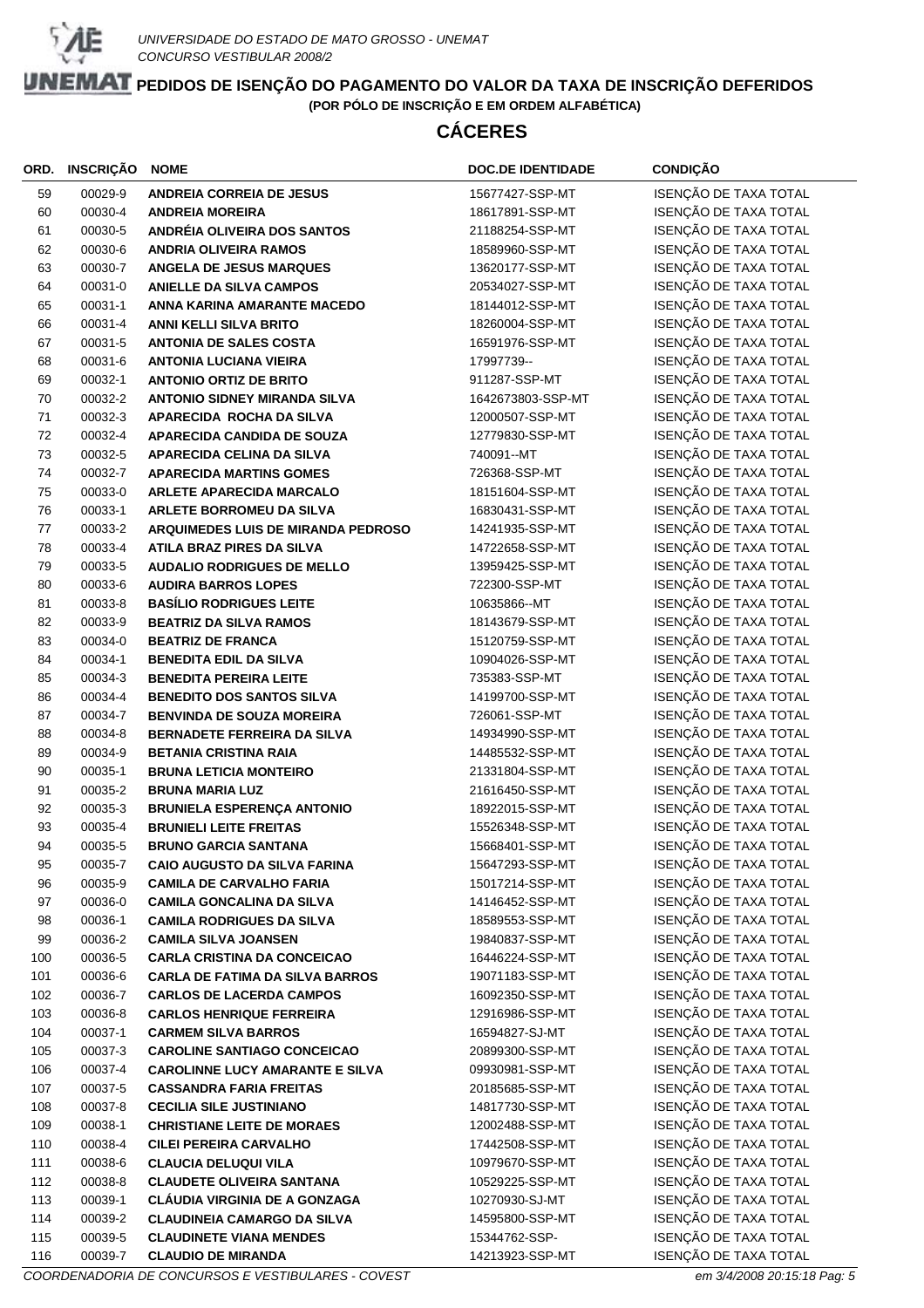

# **CÁCERES**

| ORD.       | <b>INSCRIÇÃO</b>   | <b>NOME</b>                                                          | <b>DOC.DE IDENTIDADE</b>            | <b>CONDIÇÃO</b>                                |
|------------|--------------------|----------------------------------------------------------------------|-------------------------------------|------------------------------------------------|
| 117        | 00039-9            | <b>CLEBER DE OLVIEIRA CAVALCANTI</b>                                 | 001334475-SSP-MS                    | ISENÇÃO DE TAXA TOTAL                          |
| 118        | 00040-2            | <b>CLEBERSON RIBEIRO</b>                                             | 20573910-SSP-MT                     | ISENÇÃO DE TAXA TOTAL                          |
| 119        | 00040-3            | <b>CLEBSON DE ALMEIDA GONCALVES</b>                                  | 12852414-SSP-MT                     | ISENÇÃO DE TAXA TOTAL                          |
| 120        | 00040-4            | <b>CLEDENILSON DOS SANTOS BRITO</b>                                  | 15969614-SSP-MT                     | ISENÇÃO DE TAXA TOTAL                          |
| 121        | 00040-6            | <b>CLEIDE EUNICE DOS SANTOS</b>                                      | 833107-SSP-MT                       | ISENÇÃO DE TAXA TOTAL                          |
| 122        | 00040-8            | <b>CLEIDE MARILIA DA SILVA</b>                                       | 08581134-SSP-MT                     | ISENÇÃO DE TAXA TOTAL                          |
| 123        | 00040-9            | <b>CLEIDE SURUBI</b>                                                 | 10827315-SSP-MT                     | ISENÇÃO DE TAXA TOTAL                          |
| 124        | 00041-0            | <b>CLEIDINEIDE PEREIRA LEITE</b>                                     | 15560112-SSP-MT                     | ISENÇÃO DE TAXA TOTAL                          |
| 125        | 00041-3            | <b>CLEITON CARDOZO MARQUES</b>                                       | 12426970--                          | ISENÇÃO DE TAXA TOTAL                          |
| 126        | 00041-4            | <b>CLEOMIR SANTOS VARANDA</b>                                        | 15799417-SSP-MT                     | ISENÇÃO DE TAXA TOTAL                          |
| 127        | 00041-6            | <b>CLEONICE CEBALHO PASCOAL</b>                                      | 725498-SSP-MT                       | ISENÇÃO DE TAXA TOTAL                          |
| 128        | 00041-7            | <b>CLEUDINEIA DE MORAES ORNELA</b>                                   | 0182390-SSP-MT                      | ISENÇÃO DE TAXA TOTAL                          |
| 129        | 00041-9            | <b>CLEVAILTON DOS SANTOS BRITO</b>                                   | 18186106-SSP-MT                     | ISENÇÃO DE TAXA TOTAL                          |
| 130        | 00042-0            | <b>CLISTIAN CARLA FERREIRA RIBEIRO</b>                               | 20364431-SSP-MT                     | ISENÇÃO DE TAXA TOTAL                          |
| 131        | 00042-1            | <b>CLYLAINE DA GUIA SILVA</b>                                        | 21834008-SSP-MT                     | ISENÇÃO DE TAXA TOTAL                          |
| 132        | 00042-3            | <b>CRISLAINE BAZIAN ROSA</b>                                         | 18623581-SSP-MT                     | ISENÇÃO DE TAXA TOTAL                          |
| 133        | 00042-4            | <b>CRISLAINE GONCALVES</b>                                           | 21645388-SSP-MT                     | ISENÇÃO DE TAXA TOTAL                          |
| 134        | 00042-7            | <b>CRISTHIANE ORTIZ LIMA</b>                                         | 3483568-SSP-MT                      | ISENÇÃO DE TAXA TOTAL                          |
| 135        | 00042-8            | <b>CRISTIANA CAMARGO DA SILVA</b>                                    | 17905567-SSP-MT                     | ISENÇÃO DE TAXA TOTAL                          |
| 136        | 00043-1            | <b>CRISTIANE BATISTA DE ALMEIDA</b>                                  | 15525686-SSP-MT                     | ISENÇÃO DE TAXA TOTAL                          |
| 137        | 00043-2            | <b>CRISTIANE CARVALHO SILVA</b>                                      | 20888627-SSP-MT                     | ISENÇÃO DE TAXA TOTAL                          |
| 138        | 00043-3            | <b>CRISTIANE DA SILVA ORTEGA</b>                                     | 17030021-SSP-MT                     | ISENÇÃO DE TAXA TOTAL                          |
| 139        | 00044-0            | <b>CRISTIANE JORRA POQUIVIQUI</b>                                    | 18050395-SSP-MT                     | ISENÇÃO DE TAXA TOTAL                          |
| 140        | 00044-2            | <b>CRISTIANE MENDES LEITE</b>                                        | 15931471-SSP-MT                     | ISENÇÃO DE TAXA TOTAL                          |
| 141        | 00044-5            | <b>CRISTIANO VIANA DE MORAES</b>                                     | 17387450-SSP-MT                     | ISENÇÃO DE TAXA TOTAL                          |
| 142        | 00044-8            | <b>CRISTINA ZANATA</b>                                               | 17580617-SSP-MT                     | ISENÇÃO DE TAXA TOTAL                          |
| 143        | 00044-9            | <b>DAGMEIRE ANDRADE DA SILVEIRA</b>                                  | 17878160-SSP-MT                     | ISENÇÃO DE TAXA TOTAL                          |
| 144        | 00045-2            | <b>DAIANE COELHO DA SILVA</b>                                        | 19882033-SSP-MT                     | ISENÇÃO DE TAXA TOTAL                          |
| 145        | 00045-3            | <b>DAIANE CRISTINA CARNEIRO CAMPOS</b>                               | 20201141-SSP-MT                     | ISENÇÃO DE TAXA TOTAL                          |
| 146        | 00045-4            | <b>DAIANE PENACHIONI CAIRES</b>                                      | 20135211-SSP-MT                     | ISENÇÃO DE TAXA TOTAL                          |
| 147        | 00045-7            | <b>DANIEL RIBEIRO ACOSTA</b>                                         | 14985667-SSP-MT                     | ISENÇÃO DE TAXA TOTAL                          |
| 148        | 00046-1            | <b>DANIELLE MARIA SILVA CAMPOS</b>                                   | 15647331-SSP-MT                     | ISENÇÃO DE TAXA TOTAL                          |
| 149        | 00046-3            | DANNUZA CARVALHO PEREIRA                                             | 17932076-SSP-MT                     | ISENÇÃO DE TAXA TOTAL                          |
| 150        | 00046-4            | <b>DAVI PINTO</b>                                                    | 12942502-SSP-MT                     | ISENÇÃO DE TAXA TOTAL                          |
| 151        | 00046-5            | <b>DAVIANE SILVA PEREIRA</b>                                         | 19179634-SSP-MT                     | ISENÇÃO DE TAXA TOTAL                          |
| 152        | 00046-7            | <b>DAVID PORTES BRANDÃO</b>                                          | 21439834-SSP-MT                     | ISENÇÃO DE TAXA TOTAL                          |
| 153        | 00046-8            | DAYANE RODRIGUES DE SOUZA                                            | 20884648-SSP-MT                     | ISENÇÃO DE TAXA TOTAL                          |
| 154        | 00047-1            | <b>DEBORA CRISTIANE SILVA DE SOUZA</b>                               | 11573406-SSP-MT                     | ISENÇÃO DE TAXA TOTAL                          |
| 155        | 00047-2            | <b>DEISE PARABAS DE OLIVEIRA</b>                                     | 15710823-SSP-MT                     | ISENÇÃO DE TAXA TOTAL                          |
| 156        | 00047-4            | <b>DEJANIRA DE SOUZA PEREIRA</b>                                     | 16122283-SSP-MT                     | ISENÇÃO DE TAXA TOTAL                          |
| 157        | 00047-5            | <b>DEJENANE MAQUELI FREITAS</b>                                      | 14199890-SSP-MT                     | ISENÇÃO DE TAXA TOTAL                          |
| 158        | 00047-7            | <b>DELUZI CASSIA SILVA DE SOUZA</b>                                  | 16223721-SSP-MT                     | ISENÇÃO DE TAXA TOTAL                          |
| 159        | 00047-8            | <b>DEMIAN KEVIN VARGAS AIARDES</b>                                   | 17262640-SSP-MT<br>1072913-SSP-DF   | ISENÇÃO DE TAXA TOTAL                          |
| 160        | 00048-1            | <b>DENILSON RIBEIRO DE CARVALHO</b>                                  |                                     | ISENÇÃO DE TAXA TOTAL                          |
| 161        | 00048-2            | <b>DENIS MICHEL DE OLIVEIRA</b><br><b>DERCILIA PENA DA SILVA</b>     | 475534499-SSP-MT<br>03842509-SSP-MT | ISENÇÃO DE TAXA TOTAL<br>ISENÇÃO DE TAXA TOTAL |
| 162        | 00048-6            |                                                                      |                                     | ISENÇÃO DE TAXA TOTAL                          |
| 163<br>164 | 00048-7<br>00048-8 | DEUZANETTE ROSA MARQUES DA SILVA<br><b>DEUZELIA CANDIDA DE SOUZA</b> | 15649130-SSP-MT<br>14396505-SSP-MT  | ISENÇÃO DE TAXA TOTAL                          |
|            | 00048-9            | <b>DEVILAINE S DE OLIVEIRA</b>                                       | 13838326-SSP-MT                     | ISENÇÃO DE TAXA TOTAL                          |
| 165<br>166 | 00049-0            | DHEINI SOARES DA SILVA PENARIOL                                      | 21872066-SSP-MT                     | ISENÇÃO DE TAXA TOTAL                          |
| 167        | 00049-2            | DIEGHO CRISTOPHER DE SOUZA                                           | 20760418-SSP-MT                     | ISENÇÃO DE TAXA TOTAL                          |
| 168        | 00049-4            | <b>DINALVA MARQUES DA SILVA</b>                                      | 950226-SSP-MT                       | ISENÇÃO DE TAXA TOTAL                          |
| 169        | 00049-6            | <b>DIONE JESUS DA SILVA</b>                                          | 72472646-SSP-MT                     | ISENÇÃO DE TAXA TOTAL                          |
| 170        | 00049-7            | <b>DIONE PEREIRA DO NASCIMENTO</b>                                   | 18904262-SSP-MT                     | ISENÇÃO DE TAXA TOTAL                          |
| 171        | 00049-8            | <b>DIVANIA PENHA DELUQUI</b>                                         | 16210239-SSP-MT                     | ISENÇÃO DE TAXA TOTAL                          |
| 172        | 00049-9            | DIVINA APARECIDA COSTA DOS SANTOS                                    | 081093101-SSP-MT                    | ISENÇÃO DE TAXA TOTAL                          |
| 173        | 00050-1            | <b>DJALMA CAMILO DE GODOI</b>                                        | 10670190-SSP-MT                     | ISENÇÃO DE TAXA TOTAL                          |
| 174        | 00050-2            |                                                                      | 21389977-SSP-MT                     | ISENÇÃO DE TAXA TOTAL                          |
|            |                    | <b>DOMINGAS APARECIDA DE MORAES</b>                                  |                                     |                                                |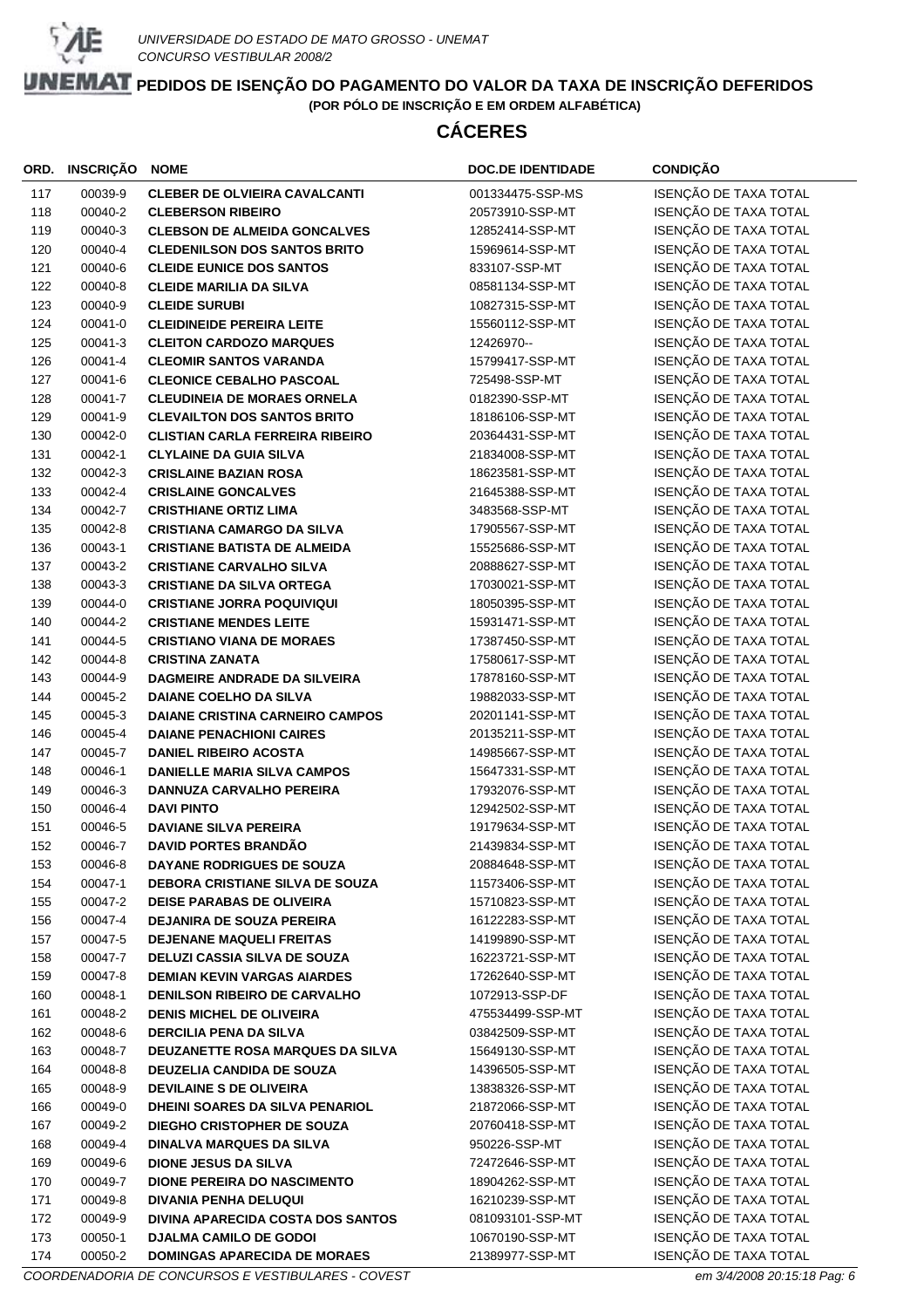

# **CÁCERES**

| ORD.       | <b>INSCRIÇÃO</b>   | <b>NOME</b>                                                    | <b>DOC.DE IDENTIDADE</b>          | <b>CONDIÇÃO</b>                                |
|------------|--------------------|----------------------------------------------------------------|-----------------------------------|------------------------------------------------|
| 175        | 00050-4            | <b>DULCINEIA MARQUES DE JESUS</b>                              | 19551762-SSP-MT                   | ISENÇÃO DE TAXA TOTAL                          |
| 176        | 00050-5            | <b>DURVANILDES DA SILVA ASSIS</b>                              | 15821293-SSP-MT                   | ISENÇÃO DE TAXA TOTAL                          |
| 177        | 00050-8            | EDILÉIA CRISTINA DE JESUS MARQUES                              | 16676521-SSP-MT                   | ISENÇÃO DE TAXA TOTAL                          |
| 178        | 00050-9            | EDIMARA APARECIDA SILVA ORTIZ                                  | 19206364-SSP-MT                   | ISENÇÃO DE TAXA TOTAL                          |
| 179        | 00051-0            | <b>EDIMARA DA SILVA COUTO</b>                                  | 19439377-SSP-MT                   | ISENÇÃO DE TAXA TOTAL                          |
| 180        | 00051-1            | <b>EDIMARA MARQUES LEITE</b>                                   | 16554140--MT                      | ISENÇÃO DE TAXA TOTAL                          |
| 181        | 00051-2            | <b>EDIMARCIA LIMA DE MELO</b>                                  | 13929020-SSP-MT                   | ISENÇÃO DE TAXA TOTAL                          |
| 182        | 00051-5            | <b>EDIR DE ABREU</b>                                           | 08714240-SSP-MT                   | ISENÇÃO DE TAXA TOTAL                          |
| 183        | 00051-6            | <b>EDMAR DE OLIVEIRA</b>                                       | 956997-SSP-                       | ISENÇÃO DE TAXA TOTAL                          |
| 184        | 00051-8            | <b>EDMILSON DAS DORES CEBALHO</b>                              | 957968-SSP-MT                     | ISENÇÃO DE TAXA TOTAL                          |
| 185        | 00051-9            | <b>EDNA APARECIDA PINTO DOS PASSOS</b>                         | 10641033-SSP-                     | ISENÇÃO DE TAXA TOTAL                          |
| 186        | 00052-0            | EDNA CRISTINA HURTADO F DE OLIVEIRA                            | 13619713-SSP-MT                   | ISENÇÃO DE TAXA TOTAL                          |
| 187        | 00052-2            | <b>EDSON COSTA MACEDO</b>                                      | 13410555-SSP-MT                   | ISENÇÃO DE TAXA TOTAL                          |
| 188        | 00052-3            | <b>EDSON DE SILVA OLIVEIRA</b>                                 | 12930520-SSP-MT                   | ISENÇÃO DE TAXA TOTAL                          |
| 189        | 00052-4            | <b>EDSON FRANCISCO DE SOUZA</b>                                | 11216816-SSP-MT                   | ISENÇÃO DE TAXA TOTAL                          |
| 190        | 00052-8            | <b>EDUARDO DE JESUS BARROS</b>                                 | 19379110-SSP-MT                   | ISENÇÃO DE TAXA TOTAL                          |
| 191        | 00052-9            | <b>EDUARDO DIAS MAIA</b>                                       | 14619113-SSP-MT                   | ISENÇÃO DE TAXA TOTAL                          |
| 192        | 00053-1            | <b>EDVALDO PEREIRA DOS SANTOS</b>                              | 17997631-SSP-MT                   | ISENÇÃO DE TAXA TOTAL                          |
| 193        | 00053-2            | <b>EDVANE MARIA RODRIGUES</b>                                  | 444222-SSP-MT                     | ISENÇÃO DE TAXA TOTAL                          |
| 194        | 00053-3            | <b>ELAINE APARECIDA MENUZZO</b>                                | 335870934-SSP-SP                  | ISENÇÃO DE TAXA TOTAL                          |
| 195        | 00053-7            | <b>ELAINE KARINA DE PAIVA BARBOSA</b>                          | 11413352-SSP-MT                   | ISENÇÃO DE TAXA TOTAL                          |
| 196        | 00054-6            | <b>ELIANE DA SILVA RAMOS</b>                                   | 15856720-SSP-MT                   | ISENÇÃO DE TAXA TOTAL                          |
| 197        | 00054-7            | <b>ELIANE DE ALMEIDA DUARTE</b>                                | 735406-SSP-MT                     | ISENÇÃO DE TAXA TOTAL                          |
| 198        | 00054-8            | ELIANE MARCIA DE OLIVEIRA PASSOS                               | 14473119-SSP-MT                   | ISENÇÃO DE TAXA TOTAL                          |
| 199        | 00055-1            | <b>ELIANE SANTOS DE ABREU</b>                                  | 17481155-SSP-MT                   | ISENÇÃO DE TAXA TOTAL                          |
| 200        | 00055-2            | <b>ELIANE SILE JUSTINIANO</b>                                  | 178112461-SSP-MT                  | ISENÇÃO DE TAXA TOTAL                          |
| 201        | 00055-3            | <b>ELIETE DE SOUZA</b>                                         | 11924985-SSP-MT                   | ISENÇÃO DE TAXA TOTAL                          |
| 202        | 00055-5            | <b>ELISANE MARIA DOS SANTOS</b>                                | 391401750-SSP-SP                  | ISENÇÃO DE TAXA TOTAL                          |
| 203        | 00055-8            | <b>ELISANGELA GARCIA RIBEIRO</b>                               | 943968-SSP-MT                     | ISENÇÃO DE TAXA TOTAL                          |
| 204        | 00056-0            | <b>ELISANGELA RIBEIRO SILVA</b>                                | 12875295-SSP-MT                   | ISENÇÃO DE TAXA TOTAL                          |
| 205<br>206 | 00056-2<br>00056-4 | ELISANGELA VANESSA FERNANDES<br>ELIZABETE FERREIRA DE OLIVEIRA | 273229308-SSP-MT<br>726342-SSP-MT | ISENÇÃO DE TAXA TOTAL<br>ISENÇÃO DE TAXA TOTAL |
| 207        | 00056-5            | <b>ELIZABETH DA SILVA RODRIGUES</b>                            | 13936565-SSP-MT                   | ISENÇÃO DE TAXA TOTAL                          |
| 208        | 00056-7            | <b>ELIZENE PIRES PAULA</b>                                     | 16269357-SSP-MT                   | ISENÇÃO DE TAXA TOTAL                          |
| 209        | 00056-9            | <b>ELOISA COSTA FARIAS</b>                                     | 13694723-SSP-MT                   | ISENÇÃO DE TAXA TOTAL                          |
| 210        | 00057-2            | ELY OLIVEIRA DA SILVA                                          | 10665404-SSP-MT                   | ISENÇÃO DE TAXA TOTAL                          |
| 211        | 00057-3            | <b>EMANOEL DIEGO S MORAES NOLASCO</b>                          | 17811562-SSP-MT                   | ISENÇÃO DE TAXA TOTAL                          |
| 212        | 00057-4            | <b>EMANUEL CARLOS PEREIRA</b>                                  | 882330-PM-MT                      | ISENÇÃO DE TAXA TOTAL                          |
| 213        | 00057-6            | <b>EMERSON DE OLIVEIRA PINHEIRO</b>                            | 16838726-SSP-MT                   | ISENÇÃO DE TAXA TOTAL                          |
| 214        | 00057-9            | <b>EMMILY DE CARVALHO RODRIGUES</b>                            | 21070075-SSP-MT                   | ISENÇÃO DE TAXA TOTAL                          |
| 215        | 00058-2            | <b>ERASMO MATEUS DA SILVA</b>                                  | 12422630-SSP-MT                   | ISENÇÃO DE TAXA TOTAL                          |
| 216        | 00058-3            | <b>ERICA FATIMA DA SILVA</b>                                   | 17213100-SSP-MT                   | ISENÇÃO DE TAXA TOTAL                          |
| 217        | 00058-6            | <b>EUGENIO CLOTILDE DIAS</b>                                   | 13451766-SSP-MT                   | ISENÇÃO DE TAXA TOTAL                          |
| 218        | 00058-7            | <b>EURICO SERGIO LOPES BORGES</b>                              | 12533467-SSP-MT                   | ISENÇÃO DE TAXA TOTAL                          |
| 219        | 00058-9            | <b>EUZANA DE ANDRADE PINHEIRO</b>                              | 18624421-SSP-MT                   | ISENÇÃO DE TAXA TOTAL                          |
| 220        | 00059-0            | <b>EVA CONCEICAO F NASCIMENTO</b>                              | 06130275-SSP-MT                   | ISENÇÃO DE TAXA TOTAL                          |
| 221        | 00059-1            | <b>EVANDER RAMOS DA VEIGA</b>                                  | 16874986-SSP-MT                   | ISENÇÃO DE TAXA TOTAL                          |
| 222        | 00059-2            | <b>EVANDRO CACERES BATISTA DA S FILHO</b>                      | 11189487-SSP-MT                   | ISENÇÃO DE TAXA TOTAL                          |
| 223        | 00059-3            | <b>EVANDRO DA SILVA</b>                                        | 17481970-SSP-MT                   | ISENÇÃO DE TAXA TOTAL                          |
| 224        | 00059-5            | <b>EVANE ANTUNES MAGALHAES</b>                                 | 13053442-SSP-MT                   | ISENÇÃO DE TAXA TOTAL                          |
| 225        | 00059-6            | <b>EVANIA CEBALHO PASCOAL</b>                                  | 14396408-SSP-MT                   | ISENÇÃO DE TAXA TOTAL                          |
| 226        | 00059-8            | <b>EVANIL SALES DE CARVALHO</b>                                | 726364-SSP-MT                     | ISENÇÃO DE TAXA TOTAL                          |
| 227        | 00060-0            | <b>EVERSON MARIANO FRANÇA</b>                                  | 15208761-SSP-MT                   | ISENÇÃO DE TAXA TOTAL                          |
| 228        | 00060-1            | <b>EVERTON DA CRUZ TELES</b>                                   | 18620868-SSP-MT                   | ISENÇÃO DE TAXA TOTAL                          |
| 229        | 00060-3            | <b>EZENIL APARECIDA DE M NOLASCO</b>                           | 649119-SSP-MT                     | ISENÇÃO DE TAXA TOTAL                          |
| 230        | 00060-6            | <b>FABIANA APARECIDA VICENTE</b>                               | 17944430-SSP-MT                   | ISENÇÃO DE TAXA TOTAL                          |
| 231        | 00060-8            | <b>FABIANA PINHO</b>                                           | 15798453-SSP-MT                   | ISENÇÃO DE TAXA TOTAL                          |
| 232        | 00060-9            | <b>FABIANE CRISTINA SANTANA GARCIA</b>                         | 18494153-SSP-MT                   | ISENÇÃO DE TAXA TOTAL                          |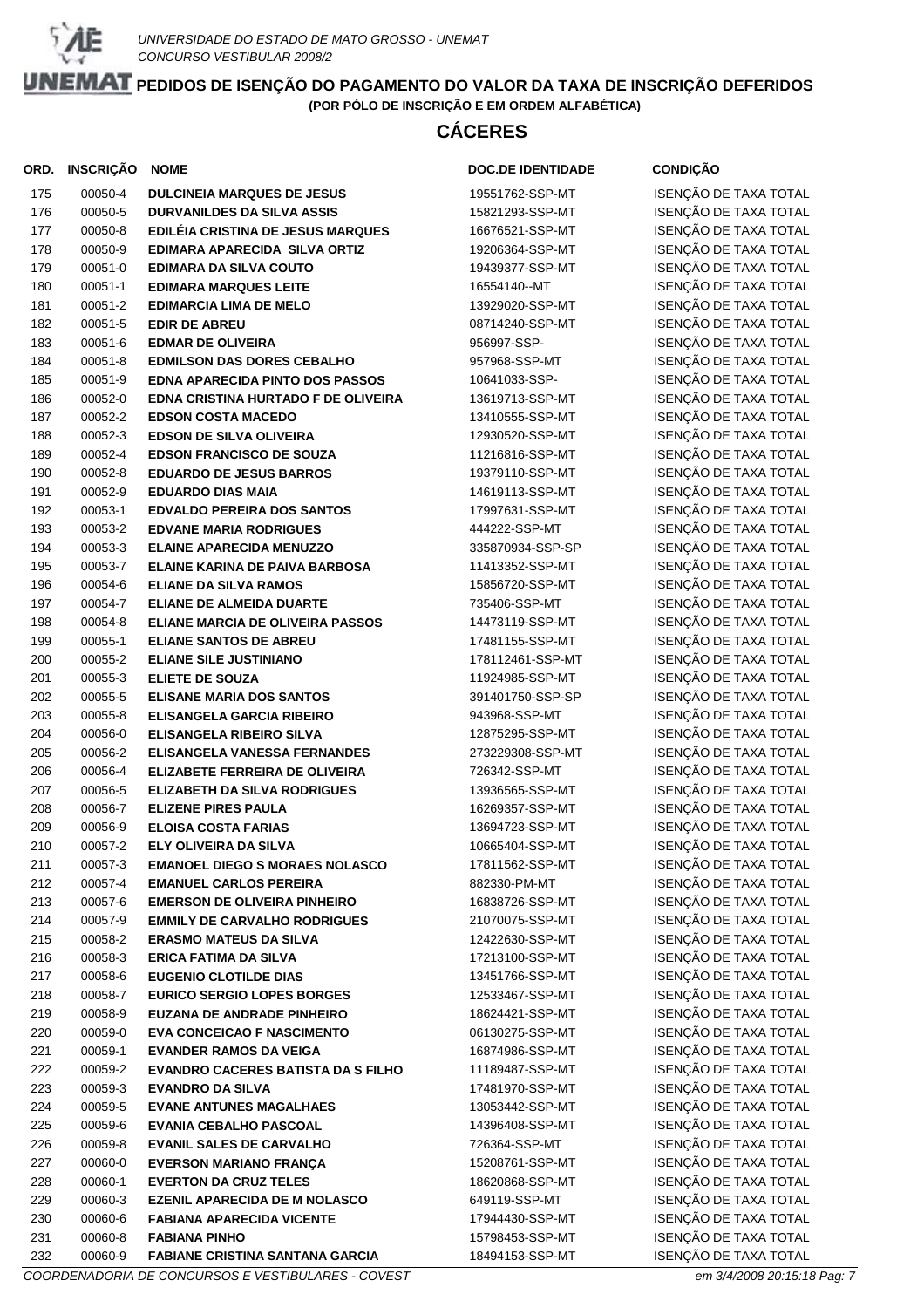

# **CÁCERES**

| ORD. | <b>INSCRIÇÃO</b> | <b>NOME</b>                               | <b>DOC.DE IDENTIDADE</b> | <b>CONDIÇÃO</b>       |
|------|------------------|-------------------------------------------|--------------------------|-----------------------|
| 233  | 00061-2          | <b>FABIANO RIBEIRO SILVA</b>              | 15410510-SSP-MT          | ISENÇÃO DE TAXA TOTAL |
| 234  | 00061-3          | <b>FÁBIO ASSIS PEREIRA</b>                | 20347340-SSP-MT          | ISENÇÃO DE TAXA TOTAL |
| 235  | 00061-4          | <b>FABIO DUARTE ARTIAGA</b>               | 15668517-SSP-MT          | ISENÇÃO DE TAXA TOTAL |
| 236  | 00061-5          | <b>FABIO JUNIO DA SILVA</b>               | 14595923-SSP-MT          | ISENÇÃO DE TAXA TOTAL |
| 237  | 00061-7          | <b>FABIO SALES DO COUTO SILVA</b>         | 16078152-SSP-MT          | ISENÇÃO DE TAXA TOTAL |
| 238  | 00061-9          | <b>FABRICIA APARECIDA PINHEIRO SILVA</b>  | 19551738-SSP-MT          | ISENÇÃO DE TAXA TOTAL |
| 239  | 00062-0          | <b>FABRICIO BALCEMAO RODRIGUES</b>        | 19998341-SSP-MT          | ISENÇÃO DE TAXA TOTAL |
| 240  | 00062-1          | <b>FABRICIO GOMES DA SILVA</b>            | 20589247-SSP-MT          | ISENÇÃO DE TAXA TOTAL |
| 241  | 00062-4          | <b>FATIMA APARECIDA GONCALVES</b>         | 15172872-SSP-MT          | ISENÇÃO DE TAXA TOTAL |
| 242  | 00062-6          | <b>FATIMA EVANILDA PEREIRA</b>            | 18432450-SSP-MT          | ISENÇÃO DE TAXA TOTAL |
| 243  | 00062-8          | <b>FELIA OLIMPIA DALTO</b>                | 523551-SSP-MT            | ISENÇÃO DE TAXA TOTAL |
| 244  | 00062-9          | FELICIANA CORREA DE OLIVEIRA SILVA        | 07353545-SSP-MT          | ISENÇÃO DE TAXA TOTAL |
| 245  | 00063-0          | <b>FELICISSIMO PIRES CORREA</b>           | 315775-SSP-MT            | ISENÇÃO DE TAXA TOTAL |
| 246  | 00063-1          | <b>FERNANDA ALVES PEREIRA</b>             | 18123163-SSP-MT          | ISENÇÃO DE TAXA TOTAL |
| 247  | 00063-2          | <b>FERNANDA CRISTINA DE CARVALHO</b>      | 15608093-SSP-MT          | ISENÇÃO DE TAXA TOTAL |
| 248  | 00063-4          | FERNANDA DE CARVALHO PEREIRA              | 20201516-SSP-MT          | ISENÇÃO DE TAXA TOTAL |
| 249  | 00063-5          | <b>FERNANDA FERREIRA DE SOUZA</b>         | 16119193-SSP-MT          | ISENÇÃO DE TAXA TOTAL |
| 250  | 00063-6          | FERNANDA FERREIRA LIMA DA COSTA           | 19663137-SSP-MT          | ISENÇÃO DE TAXA TOTAL |
| 251  | 00063-7          | FERNANDA MARIA DA SILVA COSTA             | 11899301-SJ-MT           | ISENÇÃO DE TAXA TOTAL |
| 252  | 00063-8          | <b>FLAVIA CINTIA BASSAN A. GUTIERREZ</b>  | 20121075-SSP-MT          | ISENÇÃO DE TAXA TOTAL |
| 253  | 00064-1          | <b>FLAVIA RODRIGUES FERREIRA</b>          | 19516363-SSP-MT          | ISENÇÃO DE TAXA TOTAL |
| 254  | 00064-2          | <b>FLAVIANA HURTADO ESPINOZA</b>          | 12853542-SSP-MT          | ISENÇÃO DE TAXA TOTAL |
| 255  | 00064-3          | <b>FLAVIO BRASILINO DE CAMPOS</b>         | 13473450-SSP-MT          | ISENÇÃO DE TAXA TOTAL |
| 256  | 00064-5          | FLAVIO MARCELO VANINI DA SILVA            | 664768-SSP-MT            | ISENÇÃO DE TAXA TOTAL |
| 257  | 00064-6          | <b>FLAVIO SEBASTIAO DE BARROS LARA</b>    | 13989910-SSP-MT          | ISENÇÃO DE TAXA TOTAL |
| 258  | 00064-8          | <b>FRANCELI ALVES DA SILVA</b>            | 18621287-SSP-MT          | ISENÇÃO DE TAXA TOTAL |
| 259  | 00064-9          | <b>FRANCIANE APARECIDA OLIVEIRA SILVA</b> | 18273980-SSP-MT          | ISENÇÃO DE TAXA TOTAL |
| 260  | 00065-0          | <b>FRANCIANE DA SILVA</b>                 | 14398427-SSP-MT          | ISENÇÃO DE TAXA TOTAL |
| 261  | 00065-4          | <b>FRANCIELE RODRIGUES H DE OLIVEIRA</b>  | 18621430-SSP-MT          | ISENÇÃO DE TAXA TOTAL |
| 262  | 00065-7          | <b>FRANCISLAINE DOS SANTOS BELTRAME</b>   | 19487002-SSP-MT          | ISENÇÃO DE TAXA TOTAL |
| 263  | 00065-9          | <b>GECILDA APARECIDA DE OLIVEIRA</b>      | 0938310547-MINDE-MS      | ISENÇÃO DE TAXA TOTAL |
| 264  | 00066-3          | <b>GEIZINAIRA PEREIRA DE SOUZA</b>        | 20220138-SSP-MT          | ISENÇÃO DE TAXA TOTAL |
| 265  | 00066-5          | <b>GELSON LEITE DE SOUZA</b>              | 14200457-SSP-MT          | ISENÇÃO DE TAXA TOTAL |
| 266  | 00066-6          | <b>GENERIS JOSE DA SILVA</b>              | 14764032-SSP-MT          | ISENÇÃO DE TAXA TOTAL |
| 267  | 00067-3          | <b>GEYSE ANNE BERGMANN</b>                | 17102405--MT             | ISENÇÃO DE TAXA TOTAL |
| 268  | 00067-4          | GEYSEBEL CONCEIÇAO F NASCIMENTO           | 19842180-SSP-MT          | ISENÇÃO DE TAXA TOTAL |
| 269  | 00067-7          | <b>GILDO GAMARRA DE MACEDO</b>            | 961480-SSP-MT            | ISENÇÃO DE TAXA TOTAL |
| 270  | 00067-8          | <b>GILDO SANTANA</b>                      | 574136-SSP-MT            | ISENÇÃO DE TAXA TOTAL |
| 271  | 00067-9          | <b>GILLARD SOUZA LIMA</b>                 | 17845149-SSP-MT          | ISENÇÃO DE TAXA TOTAL |
| 272  | 00068-0          | <b>GILMAR SARAIVA TEODORO</b>             | 18432840-SSP-MT          | ISENÇÃO DE TAXA TOTAL |
| 273  | 00068-1          | <b>GILMAR VICENTE DA SILVA</b>            | 16660617-SPI-MT          | ISENÇÃO DE TAXA TOTAL |
| 274  | 00068-3          | <b>GILSON JANUARIO DE SOUZA</b>           | 15162214-SSP-MT          | ISENÇÃO DE TAXA TOTAL |
| 275  | 00068-5          | <b>GIRLENE GOMERS CAETANO</b>             | 20237065-SSP-MT          | ISENÇÃO DE TAXA TOTAL |
| 276  | 00068-6          | <b>GISELA TEREZINHA MACIEL ANTUNES</b>    | 05374073-SSP-MT          | ISENÇÃO DE TAXA TOTAL |
| 277  | 00068-7          | <b>GISELDA FERREIRA DORADO</b>            | 930517-SSP-MT            | ISENÇÃO DE TAXA TOTAL |
| 278  | 00068-8          | <b>GISELE APARECIDA MATEUS ALVES</b>      | 15848248-SSP-MT          | ISENÇÃO DE TAXA TOTAL |
| 279  | 00069-1          | <b>GISELE OLIVEIRA ALMEIDA</b>            | 16876067-SSP-MT          | ISENÇÃO DE TAXA TOTAL |
| 280  | 00069-3          | <b>GISLAINE DO NASCIMENTO MENACHO</b>     | 2020668-SSP-MT           | ISENÇÃO DE TAXA TOTAL |
| 281  | 00069-5          | <b>GLAUCIA MARQUES TOZATTI</b>            | 387927071-SSP-SP         | ISENÇÃO DE TAXA TOTAL |
| 282  | 00069-6          | <b>GLAUCIELLY DE OLIVEIRA FERNANDEZ</b>   | 13584480-SSP-MT          | ISENÇÃO DE TAXA TOTAL |
| 283  | 00069-7          | <b>GLEICE APARECIDA TEOTONIO</b>          | 19911572-SSP-MT          | ISENÇÃO DE TAXA TOTAL |
| 284  | 00070-0          | <b>GLEICY DOS REIS BUZATI</b>             | 15104931-SSP-MT          | ISENÇÃO DE TAXA TOTAL |
| 285  | 00070-1          | <b>GLEYCIELLY FERNANDES PAEZANO</b>       | 17725461-SSP-MT          | ISENÇÃO DE TAXA TOTAL |
| 286  | 00070-3          | <b>GRACIELE APARECIDA DOS S SONAQUE</b>   | 16820657-SSP-MT          | ISENÇÃO DE TAXA TOTAL |
| 287  | 00070-4          | <b>GRACIELE LEITE DE MIRANDA</b>          | 14160366-SSP-MT          | ISENÇÃO DE TAXA TOTAL |
| 288  | 00070-5          | <b>GRACIELE OLIVEIRA DE ARRUDA</b>        | 19778490-SSP-MT          | ISENÇÃO DE TAXA TOTAL |
| 289  | 00070-6          | <b>GRACIELLE MARIA DA SILVA</b>           | 19828640-SSP-MT          | ISENÇÃO DE TAXA TOTAL |
| 290  | 00070-9          | <b>GREICIANE DA SILVA GOMES</b>           | 17129427-SSP-MT          | ISENÇÃO DE TAXA TOTAL |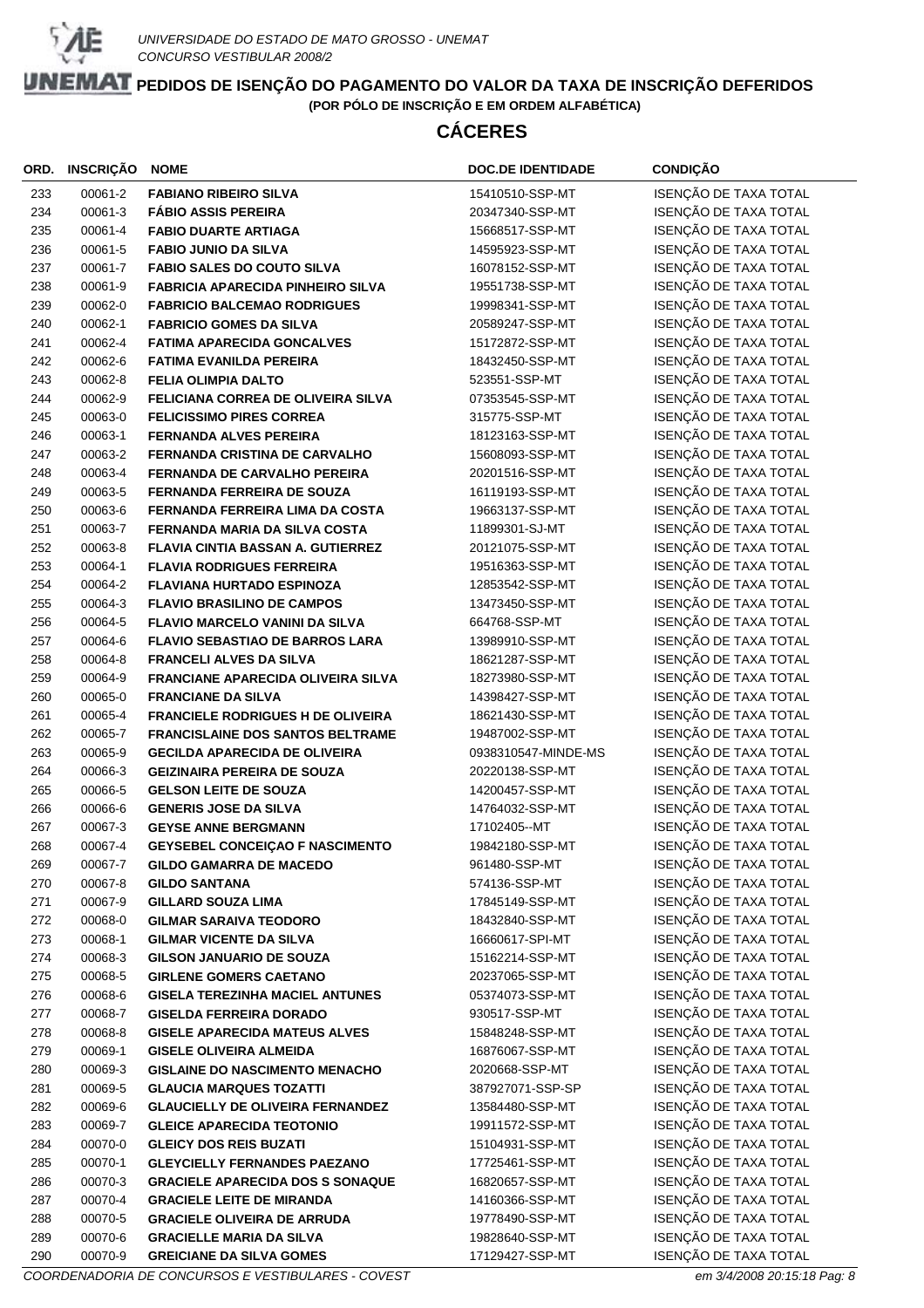

# **CÁCERES**

| ORD. | INSCRIÇÃO | <b>NOME</b>                               | <b>DOC.DE IDENTIDADE</b> | <b>CONDIÇÃO</b>       |
|------|-----------|-------------------------------------------|--------------------------|-----------------------|
| 291  | 00071-1   | <b>GUIOMAR DE MATOS SEQUEIRA SILVA</b>    | 20080115-SSP-MT          | ISENÇÃO DE TAXA TOTAL |
| 292  | 00071-2   | <b>GUSTAVO DA COSTA SILVA</b>             | 11716568-SSP-MT          | ISENÇÃO DE TAXA TOTAL |
| 293  | 00071-3   | <b>GUSTAVO MORAIS DA SILVA</b>            | 16958683-SSP-MT          | ISENÇÃO DE TAXA TOTAL |
| 294  | 00072-0   | <b>HELLEN APARECIDA LIMA DE ANDRADE</b>   | 19841418-SSP-MT          | ISENÇÃO DE TAXA TOTAL |
| 295  | 00072-1   | <b>HELLEN YRIS SILVA</b>                  | 17476224-SSP-MT          | ISENÇÃO DE TAXA TOTAL |
| 296  | 00072-2   | HERCOLIS PAULO AMARAL CARDOSO             | 923599-SSP-MT            | ISENÇÃO DE TAXA TOTAL |
| 297  | 00072-4   | <b>HIGOR FAUBER LEMES DE OLIVEIRA</b>     | 15692418-SSP-MT          | ISENÇÃO DE TAXA TOTAL |
| 298  | 00072-6   | <b>HILTON JULIANO DA SILVA</b>            | 17485002-SSP-MT          | ISENÇÃO DE TAXA TOTAL |
| 299  | 00072-9   | <b>HUIRIS MACIEL DE SOUZA</b>             | 16554108-SSP-MT          | ISENÇÃO DE TAXA TOTAL |
| 300  | 00073-0   | <b>IGOR HENRIQUE RIBEIRO LOPES</b>        | 18589430-SSP-MT          | ISENÇÃO DE TAXA TOTAL |
| 301  | 00073-1   | <b>IGOR JOSÉ RODRIGUES</b>                | 155672808-SSP-MT         | ISENÇÃO DE TAXA TOTAL |
| 302  | 00073-5   | <b>IRIS DE LIMA SILVA</b>                 | 15149447-SSP-MT          | ISENÇÃO DE TAXA TOTAL |
| 303  | 00073-6   | <b>IRTON CEZAR DE CAMPOS</b>              | 360498-SSP-MT            | ISENÇÃO DE TAXA TOTAL |
| 304  | 00073-8   | <b>ISLANE DE LIMA SILVA</b>               | 15461262-SSP-MT          | ISENÇÃO DE TAXA TOTAL |
| 305  | 00073-9   | <b>ISRAEL GARCIA NETO</b>                 | 458774-SSP-MT            | ISENÇÃO DE TAXA TOTAL |
| 306  | 00074-0   | <b>ISRAEL VELARDE PINHEIRO</b>            | 14359332-SSP-MT          | ISENÇÃO DE TAXA TOTAL |
| 307  | 00074-1   | <b>IVAN OLIVEIRA DE ARRUDA</b>            | 20597185-SSP-MT          | ISENÇÃO DE TAXA TOTAL |
| 308  | 00074-2   | <b>IVANETE HOSANA ALVES</b>               | 911311-SSP-MT            | ISENÇÃO DE TAXA TOTAL |
| 309  | 00074-3   | <b>IVANILDA LOPES DA SILVA</b>            | 001199917-SSP-MS         | ISENÇÃO DE TAXA TOTAL |
| 310  | 00074-6   | IZA MARA FERREIRA DE BARROS               | 20663595-SSP-MT          | ISENÇÃO DE TAXA TOTAL |
| 311  | 00074-8   | <b>IZAIRDE DE SOUZA MOREIRA</b>           | 726175-SSP-MT            | ISENÇÃO DE TAXA TOTAL |
| 312  | 00074-9   | <b>IZIANE LEITE MENACHO</b>               | 19434448-SSP-MT          | ISENÇÃO DE TAXA TOTAL |
| 313  | 00075-0   | <b>JACINTO FRANCISCO AIRES</b>            | 04021851-SSP-MT          | ISENÇÃO DE TAXA TOTAL |
| 314  | 00075-1   | <b>JACQUELINE GARCIA CORREA</b>           | 20410808-SSP-MT          | ISENÇÃO DE TAXA TOTAL |
| 315  | 00075-5   | <b>JAIR DE ARRUDA MORAES</b>              | 735657-SSP-MT            | ISENÇÃO DE TAXA TOTAL |
| 316  | 00075-7   | <b>JALAILSON GOMES DA SILVA</b>           | 10482601-SJ-MT           | ISENÇÃO DE TAXA TOTAL |
| 317  | 00075-8   | <b>JANAINA MARQUES</b>                    | 13191730-SSP-MT          | ISENÇÃO DE TAXA TOTAL |
| 318  | 00076-0   | <b>JANETE RIBEIRO GARCIA</b>              | 13549456-SSP-MT          | ISENÇÃO DE TAXA TOTAL |
| 319  | 00076-6   | JAQUELINE DE SOUZA PAULA                  | 18455301-SSP-MT          | ISENÇÃO DE TAXA TOTAL |
| 320  | 00076-7   | JAQUELINE DO CARMO M. NASCIMENTO          | 15033155-SSP-MT          | ISENÇÃO DE TAXA TOTAL |
| 321  | 00076-8   | <b>JAQUELINE MARIA DA SILVA</b>           | 24755-                   | ISENÇÃO DE TAXA TOTAL |
| 322  | 00077-0   | <b>JEAN ALVES DA COSTA</b>                | 19351240-SSP-MT          | ISENÇÃO DE TAXA TOTAL |
| 323  | 00077-2   | <b>JEAN RICARDO DA SILVA COSTGA</b>       | 13781294-SSP-MT          | ISENÇÃO DE TAXA TOTAL |
| 324  | 00077-4   | JEFERSON ADRIANO BRITO DOS SANTOS         | 13865730-SSP-MT          | ISENÇÃO DE TAXA TOTAL |
| 325  | 00077-5   | <b>JEFERSON ANTONIO LIMA RODRIGUES</b>    | 22575464--               | ISENÇÃO DE TAXA TOTAL |
| 326  | 00077-7   | <b>JEFERSON FERREIRA DOS SANTOS</b>       | 16715640-SSP-MT          | ISENÇÃO DE TAXA TOTAL |
| 327  | 00077-8   | JEFERSON TOPOLNIAK QUEIROZ VIEIRA         | 17071348-SSP-MT          | ISENÇÃO DE TAXA TOTAL |
| 328  | 00078-0   | <b>JEIMY CRISTINA RODRIGUES FRANCO</b>    | 20879954-SSP-MT          | ISENÇÃO DE TAXA TOTAL |
| 329  | 00078-2   | <b>JENNIFER CRISTINA S DA SLVA</b>        | 18097723-SSP-MT          | ISENÇÃO DE TAXA TOTAL |
| 330  | 00078-3   | <b>JESENIA LOPEZ PARABA</b>               | 20532342-SSP-MT          | ISENÇÃO DE TAXA TOTAL |
| 331  | 00078-4   | <b>JESSICA CRISTIANE FIGUEIREDO SANTO</b> | 1859504-SSP-MT           | ISENÇÃO DE TAXA TOTAL |
| 332  | 00078-5   | <b>JESSICA DE CARVALHO SOUZA</b>          | 21387885-SSP-MT          | ISENÇÃO DE TAXA TOTAL |
| 333  | 00078-7   | <b>JESSICA NAYARA NEVES CRUZ</b>          | 20200617-SSP-MT          | ISENÇÃO DE TAXA TOTAL |
| 334  | 00078-8   | <b>JOANA MARIA DA SILVA</b>               | 814823-SSP-MT            | ISENÇÃO DE TAXA TOTAL |
| 335  | 00079-0   | <b>JOANA DARC MATA E SILVA BAICERE</b>    | 14562189-SSP-MT          | ISENÇÃO DE TAXA TOTAL |
| 336  | 00079-2   | <b>JOANIRDES DIAS DA SILVA</b>            | 478930-SSP-MT            | ISENÇÃO DE TAXA TOTAL |
| 337  | 00079-4   | <b>JOAO DOS SANTOS MIRANDA</b>            | 10486755-SSP-MT          | ISENÇÃO DE TAXA TOTAL |
| 338  | 00079-5   | <b>JOAO ENELCIDIO DA SILVA</b>            | 12581127-SSP-MT          | ISENÇÃO DE TAXA TOTAL |
| 339  | 00079-7   | JOÃO PAULO DA SILVA                       | 20420714-SSP-MS          | ISENÇÃO DE TAXA TOTAL |
| 340  | 00079-9   | <b>JOCASTA MARTINS DUARTE</b>             | 17852889-SSP-MT          | ISENÇÃO DE TAXA TOTAL |
| 341  | 00080-0   | <b>JOCIANA MENDES DA ROSA</b>             | 20199562-SSP-MT          | ISENÇÃO DE TAXA TOTAL |
| 342  | 00080-2   | JOCILENE DA COSTA DE SOUZA                | 15607810-SSP-MT          | ISENÇÃO DE TAXA TOTAL |
| 343  | 00080-3   | <b>JOCIMARA CRISTINA DA SILVA</b>         | 16071972-SSP-MT          | ISENÇÃO DE TAXA TOTAL |
| 344  | 00080-4   | <b>JOEL ANTONIO DA CRUZ</b>               | 15078523-SSP-MT          | ISENÇÃO DE TAXA TOTAL |
| 345  | 00080-5   | JOELI DE CAMPOS SANTANA                   | 13918974-SSP-MT          | ISENÇÃO DE TAXA TOTAL |
| 346  | 00080-6   | JOELMA APARECIDA DA SILVA                 | 14198657-SSP-MT          | ISENÇÃO DE TAXA TOTAL |
| 347  | 00080-7   | JOELMA DE MATOS SEQUEIRA RANZULA          | 16995791-SSP-MT          | ISENÇÃO DE TAXA TOTAL |
| 348  | 00081-2   | JONATHAN LAURENTINO SILVA                 | 21386935-SSP-MT          | ISENÇÃO DE TAXA TOTAL |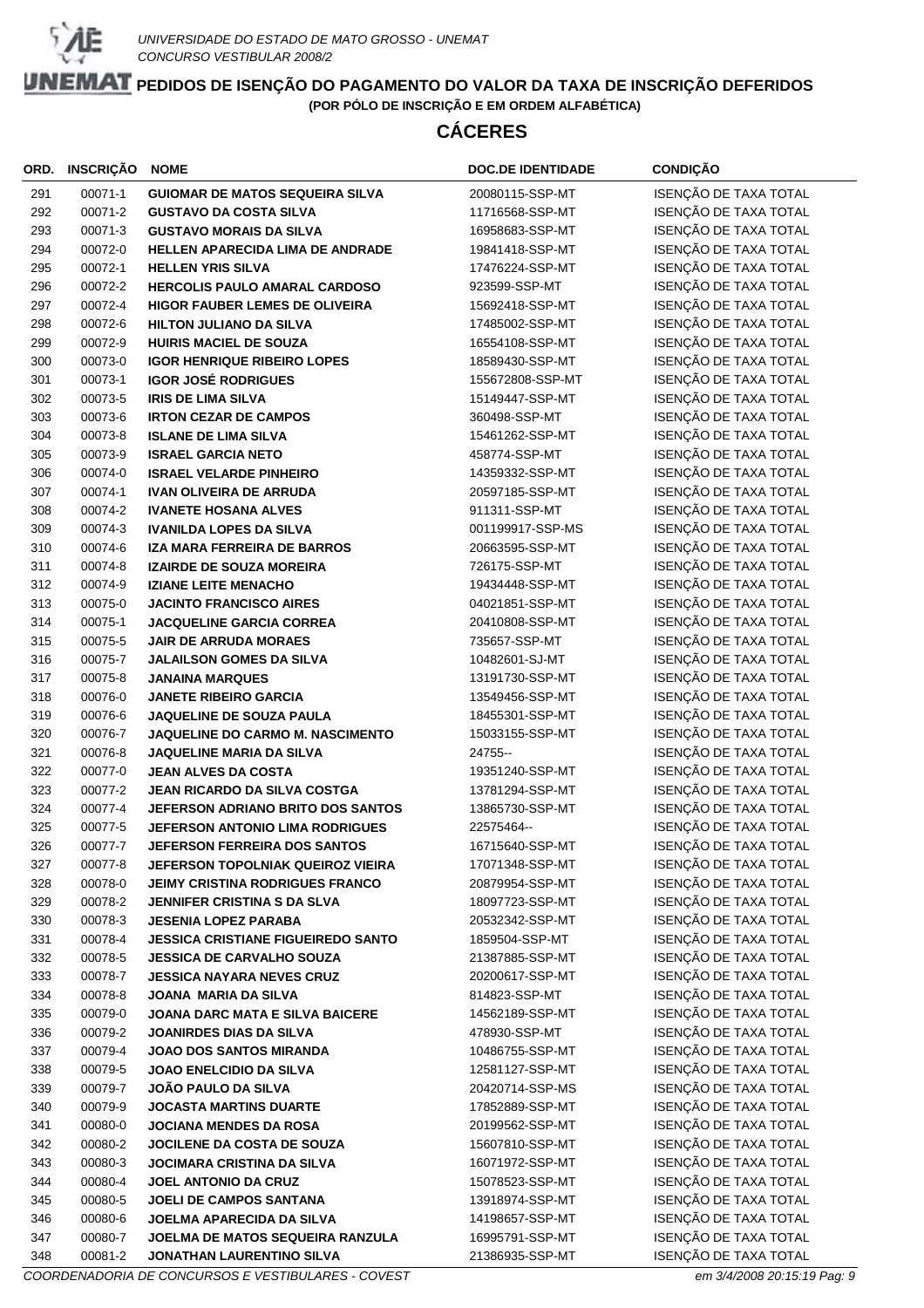

# **CÁCERES**

| ORD. | <b>INSCRIÇÃO</b> | <b>NOME</b>                            | <b>DOC.DE IDENTIDADE</b> | <b>CONDIÇÃO</b>       |
|------|------------------|----------------------------------------|--------------------------|-----------------------|
| 349  | 00081-4          | <b>JONATHAS WILLIAM DA SILVA</b>       | 18622127-SSP-MT          | ISENÇÃO DE TAXA TOTAL |
| 350  | 00081-7          | JORGE PAULO GOMES DA SILVA             | 16837770-SSP-MT          | ISENÇÃO DE TAXA TOTAL |
| 351  | 00081-9          | <b>JOSE AUGUSTO P. DE BARROS</b>       | 18621104-SSP-MT          | ISENÇÃO DE TAXA TOTAL |
| 352  | 00082-3          | <b>JOSE NILSON RODRIGUES LEITE</b>     | 5914268-SSP-PA           | ISENÇÃO DE TAXA TOTAL |
| 353  | 00082-7          | <b>JOSÉ WILLIAN DE CAMPOS</b>          | 18858643-SSP-MT          | ISENÇÃO DE TAXA TOTAL |
| 354  | 00082-8          | JOSEANE DE FATIMA DA COSTA DUARTE      | 16292472-SSP-MT          | ISENÇÃO DE TAXA TOTAL |
| 355  | 00082-9          | JOSEANE MARTINS DE ANDRADE             | 17085489-SSP-MT          | ISENÇÃO DE TAXA TOTAL |
| 356  | 00083-0          | <b>JOSEFA CRISTINA DE PINHO</b>        | 17237408-SSP-MT          | ISENÇÃO DE TAXA TOTAL |
| 357  | 00083-1          | JOSEFA DA SILVA SANTANA                | 19487266-SSP-MT          | ISENÇÃO DE TAXA TOTAL |
| 358  | 00083-3          | <b>JOSEFA SOUZA DA SILVA</b>           | 07262213-SSP-            | ISENÇÃO DE TAXA TOTAL |
| 359  | 00083-4          | <b>JOSELAINE DA SILVA RIBEIRO</b>      | 19353294-SSP-MT          | ISENÇÃO DE TAXA TOTAL |
| 360  | 00083-6          | <b>JOSIANE ARAUJO SILVA</b>            | 19846380-SSP-MT          | ISENÇÃO DE TAXA TOTAL |
| 361  | 00084-0          | <b>JOSINEI DIAS OLIVEIRA</b>           | 13930605-SSP-MT          | ISENÇÃO DE TAXA TOTAL |
| 362  | 00084-3          | <b>JOSUE DA SILVA MAGALHAES</b>        | 13709658-SSP-MT          | ISENÇÃO DE TAXA TOTAL |
| 363  | 00084-4          | <b>JOZAIR SEBASTIAO DE CAMPOS</b>      | 08524963-SSP-MT          | ISENÇÃO DE TAXA TOTAL |
| 364  | 00084-5          | <b>JUAN CARLOS TEIXEIRA</b>            | 12916005-SSP-MT          | ISENÇÃO DE TAXA TOTAL |
| 365  | 00084-6          | <b>JUCELIA COSTA OLIVEIRA</b>          | 19351445-SSP-MT          | ISENÇÃO DE TAXA TOTAL |
| 366  | 00084-9          | <b>JUCILEI DO CARMOS MUNIZ</b>         | 15351050-SSP-MT          | ISENÇÃO DE TAXA TOTAL |
| 367  | 00085-1          | <b>JUCILENE PEREIRA BATISTA</b>        | 17237599-SSP-MT          | ISENÇÃO DE TAXA TOTAL |
| 368  | 00085-2          | <b>JUCILEY APARECIDA C VICENTE</b>     | 18622623--               | ISENÇÃO DE TAXA TOTAL |
| 369  | 00085-3          | <b>JUCIMARA FÁTIMA DE OLIVEIRA</b>     | 14935007-SSP-MT          | ISENÇÃO DE TAXA TOTAL |
| 370  | 00085-7          | <b>JULIANA CANDIA SENABIO</b>          | 15489353-SSP-MT          | ISENÇÃO DE TAXA TOTAL |
| 371  | 00085-8          | <b>JULIANA DE SOUZA SILVA</b>          | 18815391-SSP-MT          | ISENÇÃO DE TAXA TOTAL |
| 372  | 00085-9          | <b>JULIANA DOS REIS FRANCO LOBO</b>    | 11970545-SSP-MT          | ISENÇÃO DE TAXA TOTAL |
| 373  | 00086-0          | <b>JULIANA MACHADP DO ROSARIO</b>      | 21808481-SSP-MT          | ISENÇÃO DE TAXA TOTAL |
| 374  | 00086-1          | <b>JULIANA NUNES CARNEIRO</b>          | 17028795-SSP-MT          | ISENÇÃO DE TAXA TOTAL |
| 375  | 00086-5          | <b>JULIANO DA SILVA CRUZ</b>           | 18625380-SSP-MT          | ISENÇÃO DE TAXA TOTAL |
| 376  | 00086-8          | JULIO CESAR DA SILVA AZEVEDO           | 13928481-SSP-MT          | ISENÇÃO DE TAXA TOTAL |
| 377  | 00086-9          | JULIO CESAR MENDES DA SILVA            | 16875265-SSP-MT          | ISENÇÃO DE TAXA TOTAL |
| 378  | 00087-0          | <b>JULIO CESAR PEREIRA LEITE</b>       | 21070300-SSP-MT          | ISENÇÃO DE TAXA TOTAL |
| 379  | 00087-1          | <b>JULYANO DA SILVA OLIVEIRA</b>       | 10629386-SSP-MT          | ISENÇÃO DE TAXA TOTAL |
| 380  | 00087-2          | JUNIA PORTS BALDUÍNO BRANDÃO           | 817895-SSP-MT            | ISENÇÃO DE TAXA TOTAL |
| 381  | 00087-3          | <b>JUNIOR MARTINS DA SILVA</b>         | 17481643-SSP-MT          | ISENÇÃO DE TAXA TOTAL |
| 382  | 00087-5          | <b>JURANDIR ALVES DA SILVA</b>         | 18589774-SSP-MT          | ISENÇÃO DE TAXA TOTAL |
| 383  | 00087-9          | <b>KARINA CHRISTIANI DE ASSUNCAO</b>   | 15105385-SSP-MT          | ISENÇÃO DE TAXA TOTAL |
| 384  | 00088-0          | <b>KARINA DO NASCIMENTO JATOBA</b>     | 4696465-SSP-SC           | ISENÇÃO DE TAXA TOTAL |
| 385  | 00088-1          | <b>KARINA ROCHA PIRES</b>              | 17824664-SSP-MT          | ISENÇÃO DE TAXA TOTAL |
| 386  | 00088-2          | <b>KARINY DE CARVALHO LEITE</b>        | 21158312-SSP-MT          | ISENÇÃO DE TAXA TOTAL |
| 387  | 00088-4          | <b>KARLA CRISTIANE PARABÁ</b>          | 10407219-SJ-MT           | ISENÇÃO DE TAXA TOTAL |
| 388  | 00088-5          | <b>KASSIA CRISTINA AYRES DA LUZ</b>    | 17442516-SSP-MT          | ISENÇÃO DE TAXA TOTAL |
| 389  | 00088-7          | KÁTIA MARIA DE CAMPOS JESUS PINTO      | 14870240-SSP-MT          | ISENÇÃO DE TAXA TOTAL |
| 390  | 00088-8          | KATIA SILENE FERNANDES A COSTA         | 13175165-SSP-MT          | ISENÇÃO DE TAXA TOTAL |
| 391  | 00088-9          | KATIA WALQUIRIA VEIGA DE ALMEIDA       | 1639033-SSP-MT           | ISENÇÃO DE TAXA TOTAL |
| 392  | 00089-3          | <b>KATIUSCIA LEAL DE ARAUJO</b>        | 001104635-SSP-MS         | ISENÇÃO DE TAXA TOTAL |
| 393  | 00089-5          | <b>KEILA MARIA QUEIROZ</b>             | 10330615-SSP-MT          | ISENÇÃO DE TAXA TOTAL |
| 394  | 00089-7          | <b>KELLY CRISTINA BALDO RIBEIRO</b>    | 17484391-SSP-MT          | ISENÇÃO DE TAXA TOTAL |
| 395  | 00089-9          | <b>KELLY FABIANA CINTRA MARQUES</b>    | 942776-SSP-MT            | ISENÇÃO DE TAXA TOTAL |
| 396  | 00090-3          | <b>KELY CRISTINA PEREIRA DE CAMPOS</b> | 14722194-SSP-MT          | ISENÇÃO DE TAXA TOTAL |
| 397  | 00090-6          | <b>KLEIDMARY EVELIN MORAES MEJIAS</b>  | 19977093-SSP-MT          | ISENÇÃO DE TAXA TOTAL |
| 398  | 00090-9          | <b>LAIS BRUNA DE SOUZA AMANCIO</b>     | 19558449-SSP-MT          | ISENÇÃO DE TAXA TOTAL |
| 399  | 00091-0          | LAÍS FERNANDES DE SOUZA NEVES          | 19430760-SSP-MT          | ISENÇÃO DE TAXA TOTAL |
| 400  | 00091-1          | <b>LAUDIANE VILA DE PINHO</b>          | 16819829-SSP-MT          | ISENÇÃO DE TAXA TOTAL |
| 401  | 00091-9          | <b>LEANDRO LACERDA DIAS</b>            | 14904667-SSP-MT          | ISENÇÃO DE TAXA TOTAL |
| 402  | 00092-1          | <b>LEANDRO MUNIZ NOBREGA</b>           | 17384672-SSP-MT          | ISENÇÃO DE TAXA TOTAL |
| 403  | 00092-2          | <b>LEDIANA DE MORAES</b>               | 14224119-SSP-MT          | ISENÇÃO DE TAXA TOTAL |
| 404  | 00092-4          | <b>LEDOVINA DE SOUZA</b>               | 15633357--               | ISENÇÃO DE TAXA TOTAL |
| 405  | 00093-0          | <b>LEIRIANE VAZ</b>                    | 13355627-SSP-MT          | ISENÇÃO DE TAXA TOTAL |
| 406  | 00093-1          | <b>LENAMAR DE LIMA</b>                 | 14935210-SSP-MT          | ISENÇÃO DE TAXA TOTAL |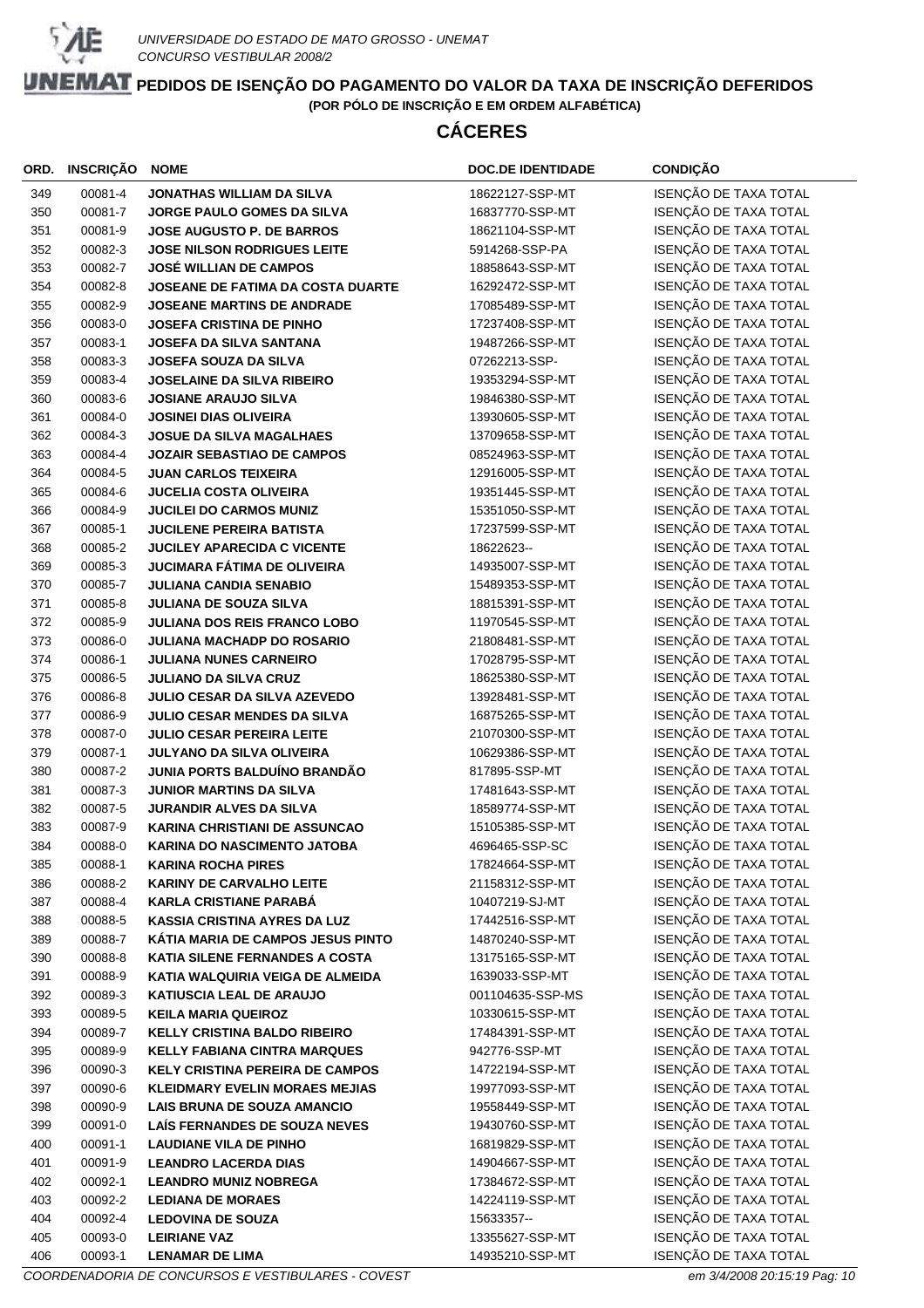

# **CÁCERES**

| ORD. | <b>INSCRIÇÃO</b> | <b>NOME</b>                            | <b>DOC.DE IDENTIDADE</b> | <b>CONDIÇÃO</b>       |
|------|------------------|----------------------------------------|--------------------------|-----------------------|
| 407  | 00093-2          | <b>LENIR RAMOS DA SIVLA</b>            | 735540-SSP-MT            | ISENÇÃO DE TAXA TOTAL |
| 408  | 00093-4          | <b>LEONIR PRADO DE OLIVEIRA</b>        | 15618826-SSP-MT          | ISENÇÃO DE TAXA TOTAL |
| 409  | 00093-5          | LETÍCIA CARLA DA SILVA GOMES           | 17844827-SSP-MT          | ISENÇÃO DE TAXA TOTAL |
| 410  | 00094-0          | <b>LIDIO ORTIZ HURTADO</b>             | 12852996-SSP-MT          | ISENÇÃO DE TAXA TOTAL |
| 411  | 00094-2          | LILIA APARECDIDA DE OLIVEIRA           | 21798397-SSP-MT          | ISENÇÃO DE TAXA TOTAL |
| 412  | 00094-3          | LÍLIA MÔNICA ANDRADE GONZAGA           | 942742-SSP-MT            | ISENÇÃO DE TAXA TOTAL |
| 413  | 00094-8          | <b>LOUCIMARIA COUTO DA COSTA</b>       | 20060351-SSP-MT          | ISENÇÃO DE TAXA TOTAL |
| 414  | 00094-9          | <b>LOUDIVAR CAMPOS LEONEL</b>          | 13836781-SSP-MT          | ISENÇÃO DE TAXA TOTAL |
| 415  | 00095-1          | <b>LOURENCO CARVALHO DA SILVA</b>      | 11087528-SSP-MT          | ISENÇÃO DE TAXA TOTAL |
| 416  | 00095-6          | <b>LUANA FRANCA MENDES</b>             | 19085931-SSP-MT          | ISENÇÃO DE TAXA TOTAL |
| 417  | 00095-8          | <b>LUCIA SILVA BATISTA</b>             | 731167-SSP-MT            | ISENÇÃO DE TAXA TOTAL |
| 418  | 00095-9          | <b>LUCIANA FRANCA MENDES</b>           | 17531888-SSP-MT          | ISENÇÃO DE TAXA TOTAL |
| 419  | 00096-0          | <b>LUCIANA OLIVEIRA LOPES</b>          | 12491977-SSP-MT          | ISENÇÃO DE TAXA TOTAL |
| 420  | 00096-2          | <b>LUCIANA SOARES</b>                  | 12019879-SSP-MT          | ISENÇÃO DE TAXA TOTAL |
| 421  | 00096-4          | LUCIANE PATRICIA VIANA DE ALMEIDA      | 19255411-SSP-MT          | ISENÇÃO DE TAXA TOTAL |
| 422  | 00096-5          | <b>LUCIANO BENEDITO DA CRUZ</b>        | 18161723-SSP-MT          | ISENÇÃO DE TAXA TOTAL |
| 423  | 00096-6          | <b>LUCIANO CARLOS PALOCIA</b>          | 10170227-SSP-MT          | ISENÇÃO DE TAXA TOTAL |
| 424  | 00096-8          | <b>LUCIENE DE FÁTIMA MENDES</b>        | 735216-SSP-MT            | ISENÇÃO DE TAXA TOTAL |
| 425  | 00096-9          | <b>LUCILENA ANGELA DE SOUZA</b>        | 19434243-SSP-MT          | ISENÇÃO DE TAXA TOTAL |
| 426  | 00097-0          | LUCILENE DE OLIVEIRA CAMPOS RODRIGUES  | 16552482-SSP-MT          | ISENÇÃO DE TAXA TOTAL |
| 427  | 00097-1          | <b>LUCILENE HURTADO</b>                | 17811783-SSP-MT          | ISENÇÃO DE TAXA TOTAL |
| 428  | 00097-2          | <b>LUCIMARA CORRÊA</b>                 | 13781910-SSP-MT          | ISENÇÃO DE TAXA TOTAL |
| 429  | 00097-3          | <b>LUCIMARA RIBEIRO SILVA</b>          | 15410420-SSP-MT          | ISENÇÃO DE TAXA TOTAL |
| 430  | 00097-4          | <b>LUCINALDA CARNEIRO LIMA</b>         | 14461595-SSP-MT          | ISENÇÃO DE TAXA TOTAL |
| 431  | 00097-9          | <b>LUCINETE LEITE DA SILVA</b>         | 12875260-SSP-MT          | ISENÇÃO DE TAXA TOTAL |
| 432  | 00098-0          | <b>LUCY APARECIDA DA SILVA</b>         | 10827552-SSP-MT          | ISENÇÃO DE TAXA TOTAL |
| 433  | 00098-1          | <b>LUIS EDUARDO LONGHI</b>             | 16598415-SSP-MT          | ISENÇÃO DE TAXA TOTAL |
| 434  | 00098-4          | <b>LUIZ CABRAL DE CARVALHO</b>         | 13603809-SSP-MT          | ISENÇÃO DE TAXA TOTAL |
| 435  | 00098-8          | LUIZ DO CARMO MARTINS DE ABREU         | 17237416-SSP-MT          | ISENÇÃO DE TAXA TOTAL |
| 436  | 00098-9          | <b>LUIZ EDUARDO CHAVES</b>             | 16224396-SSP-MT          | ISENÇÃO DE TAXA TOTAL |
| 437  | 00099-0          | <b>LUIZ FERNANDO CAMPOS PINTO</b>      | 17844444-SSP-MT          | ISENÇÃO DE TAXA TOTAL |
| 438  | 00099-4          | <b>LUIZ MARCIO DA SILVA</b>            | 1321350-SSP-MT           | ISENÇÃO DE TAXA TOTAL |
| 439  | 00099-7          | <b>LUIZA DE PAULA FARIA</b>            | 14274370-SSP-MT          | ISENÇÃO DE TAXA TOTAL |
| 440  | 00099-8          | <b>LUIZA GONCALVES VELOSO</b>          | 18160190-SSP-MT          | ISENÇÃO DE TAXA TOTAL |
| 441  | 00100-0          | LURDES DA CONÇEIÇÃO C. MARTINS         | 557470-SSP-MT            | ISENÇÃO DE TAXA TOTAL |
| 442  | 00100-1          | <b>LUZENI DE OLIVEIRA PINHEIRO</b>     | 812740-SSP-MT            | ISENÇÃO DE TAXA TOTAL |
| 443  | 00100-3          | <b>LUZIA MARIA DA SILVA</b>            | 465975-SSP-MT            | ISENÇÃO DE TAXA TOTAL |
| 444  | 00100-4          | <b>LUZIA SALES DE BARROS</b>           | 14472090-SSP-MT          | ISENÇÃO DE TAXA TOTAL |
| 445  | 00100-5          | <b>LUZIANE DO NASCIMENTO PEREIRA</b>   | 15969690-SSP-MT          | ISENÇÃO DE TAXA TOTAL |
| 446  | 00100-7          | <b>LUZINETE DE OLIVEIRA PEREIRA</b>    | 800086-SSP-MT            | ISENÇÃO DE TAXA TOTAL |
| 447  | 00100-8          | <b>LUZINETE OLIVEIRA GASPAR</b>        | 21622132-SSP-MT          | ISENÇÃO DE TAXA TOTAL |
| 448  | 00100-9          | <b>LUZINETE POQUIVIQUI</b>             | 16267940-SSP-MT          | ISENÇÃO DE TAXA TOTAL |
| 449  | 00101-0          | <b>LUZINIL ROSALIA DA SILVA</b>        | 13474235-SSP-MT          | ISENÇÃO DE TAXA TOTAL |
| 450  | 00101-1          | <b>LYDIANE MIRIAM F DOS SANTOS</b>     | 18590802-SSP-MT          | ISENÇÃO DE TAXA TOTAL |
| 451  | 00101-3          | <b>MADSON FREIRE MENDONÇA</b>          | 4332988-SSP-GO           | ISENÇÃO DE TAXA TOTAL |
| 452  | 00101-4          | <b>MAGNO PEREIRA DA LUZ SILVA</b>      | 19321791-SSP-MT          | ISENÇÃO DE TAXA TOTAL |
| 453  | 00101-6          | <b>MAISE CRISTINA DA SILVA</b>         | 21967792-SSP-MT          | ISENÇÃO DE TAXA TOTAL |
| 454  | 00101-7          | <b>MALVINA RODRIGUES DE OLIVEIRA</b>   | 14935350-SSP-MT          | ISENÇÃO DE TAXA TOTAL |
| 455  | 00101-8          | <b>MARA CONCEICAO FERREIRA PEREIRA</b> | 16333896-SSP-MT          | ISENÇÃO DE TAXA TOTAL |
| 456  | 00102-0          | <b>MARCEL DO ESPIRITO SANTO</b>        | 15885348-SSP-MT          | ISENÇÃO DE TAXA TOTAL |
| 457  | 00102-1          | <b>MARCELA CLARA DE MIRANDA</b>        | 13806149-SSP-MT          | ISENÇÃO DE TAXA TOTAL |
| 458  | 00102-2          | <b>MARCELA DE FATIMA PERES</b>         | 13639366-SSP-MT          | ISENÇÃO DE TAXA TOTAL |
| 459  | 00102-6          | <b>MARCELO DE MATOS OLIVEIRA</b>       | 21128898-SSP-MT          | ISENÇÃO DE TAXA TOTAL |
| 460  | 00102-7          | <b>MARCELO DIAS DE CARVALHO</b>        | 12840580-SSP-MT          | ISENÇÃO DE TAXA TOTAL |
| 461  | 00102-8          | <b>MARCELO SIRAO PINTO NAVARROS</b>    | 001421211-SSP-MS         | ISENÇÃO DE TAXA TOTAL |
| 462  | 00102-9          | <b>MARCI DE ALMEIDA LARA</b>           | 18682111-SSP-MT          | ISENÇÃO DE TAXA TOTAL |
| 463  | 00103-0          | <b>MARCIA APARECIDA ALVES DE ABREU</b> | 16929420-SSP-MT          | ISENÇÃO DE TAXA TOTAL |
| 464  | 00103-2          | <b>MARCIA LUZIA DE SOUZA</b>           | 15557383-SSP-MT          | ISENÇÃO DE TAXA TOTAL |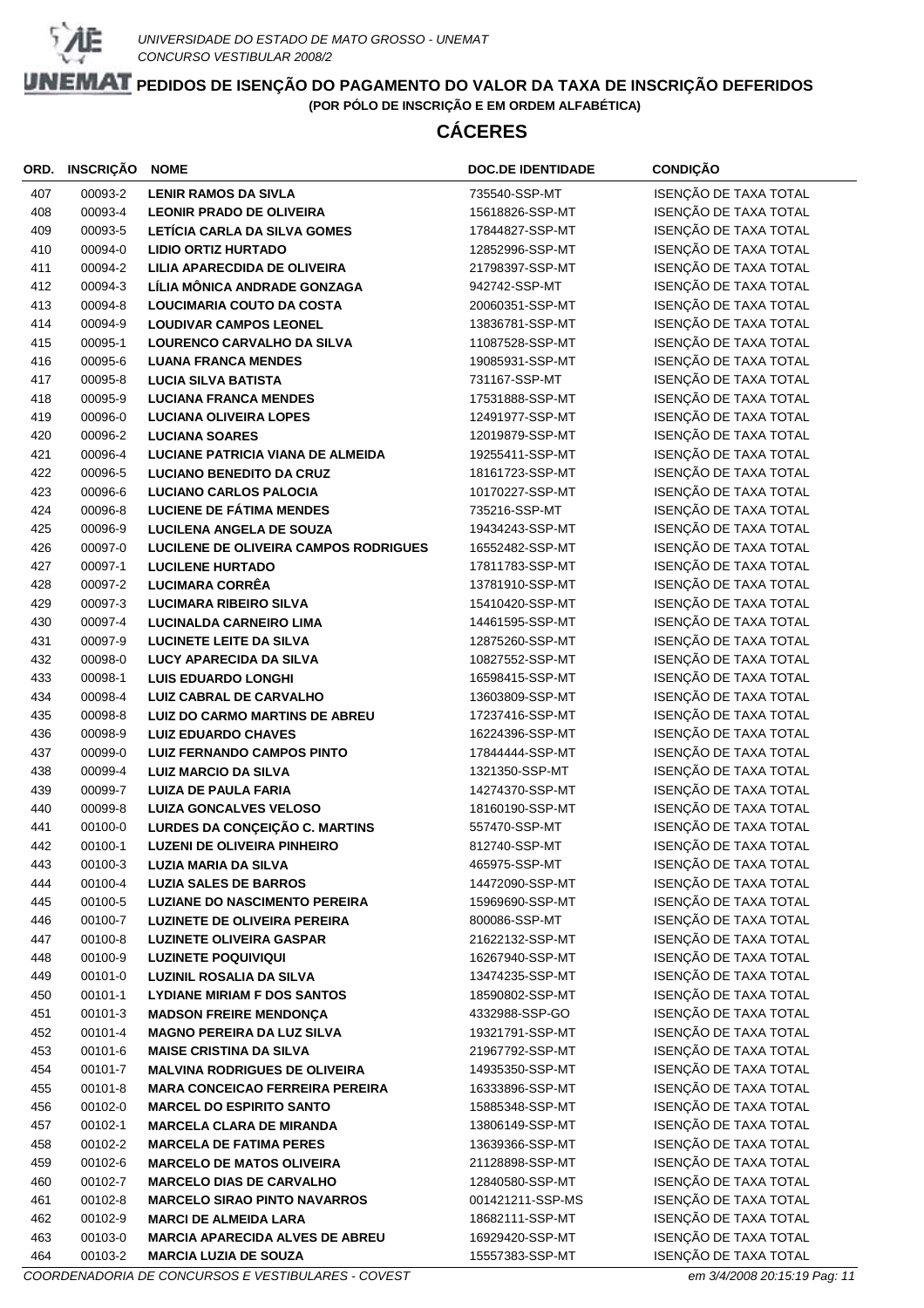

# **CÁCERES**

| ORD.       | <b>INSCRIÇÃO</b>   | <b>NOME</b>                                                           | <b>DOC.DE IDENTIDADE</b>         | CONDIÇÃO                                       |
|------------|--------------------|-----------------------------------------------------------------------|----------------------------------|------------------------------------------------|
| 465        | 00103-3            | <b>MARCIA MARIA DA SILVA RIBEIRO</b>                                  | 16607716-SSP-MT                  | ISENÇÃO DE TAXA TOTAL                          |
| 466        | 00103-6            | <b>MARCIANO JUVENAL DA CONCEIÇÃO</b>                                  | 13617788-SSP-MT                  | ISENÇÃO DE TAXA TOTAL                          |
| 467        | 00103-8            | <b>MARCIELA MAGALHÂES DA SILVA</b>                                    | 15410676-SSP-MT                  | ISENÇÃO DE TAXA TOTAL                          |
| 468        | 00103-9            | <b>MARCIELE SOARES LACERDA</b>                                        | 1817739-SSP-MT                   | ISENÇÃO DE TAXA TOTAL                          |
| 469        | 00104-2            | <b>MARCIO PINHEIRO DA SILVA</b>                                       | 15754030-SSP-MT                  | ISENÇÃO DE TAXA TOTAL                          |
| 470        | 00104-3            | <b>MARCONDES GONCALVES MENDES</b>                                     | 911739-SSP-MT                    | ISENÇÃO DE TAXA TOTAL                          |
| 471        | 00104-4            | <b>MARCOS ANTONIO DE ARRUDA SOUZA</b>                                 | 19416997-SSP-MT                  | ISENÇÃO DE TAXA TOTAL                          |
| 472        | 00104-6            | <b>MARCOS BORROMEU BORGES</b>                                         | 18362265-SSP-MT                  | ISENÇÃO DE TAXA TOTAL                          |
| 473        | 00105-1            | <b>MARCUS VINICIUS CAMPOS DOS SANTOS</b>                              | 20701861-SSP-MT                  | ISENÇÃO DE TAXA TOTAL                          |
| 474        | 00105-2            | <b>MARCUS VINICIUS GOMES BARUFFI</b>                                  | 368934755-SSP-SP                 | ISENÇÃO DE TAXA TOTAL                          |
| 475        | 00105-3            | <b>MARGARETE ANTUNES MAGALHAES</b>                                    | 16997883-SSP-MT                  | ISENÇÃO DE TAXA TOTAL                          |
| 476        | 00105-6            | <b>MARIA APARECIDA DA SILVA</b>                                       | 18562604--                       | ISENÇÃO DE TAXA TOTAL                          |
| 477        | 00105-7            | <b>MARIA APARECIDA DA SILVA OLIVEIRA</b>                              | 20672055-SSP-MT                  | ISENÇÃO DE TAXA TOTAL                          |
| 478        | 00105-8            | <b>MARIA APARECIDA DE OLIVEIRA SANTOS</b>                             | 13781987--                       | ISENÇÃO DE TAXA TOTAL                          |
| 479        | 00106-2            | <b>MARIA CRISTINA FREITAS GONÇALVES</b>                               | 0635082-SSP-MS                   | ISENÇÃO DE TAXA TOTAL                          |
| 480        | 00106-5            | <b>MARIA DA GLÓRIA SILVA CRUZ</b>                                     | 17944171-SSP-MT                  | ISENÇÃO DE TAXA TOTAL                          |
| 481        | 00106-7            | <b>MARIA DE FÁTIMA BELTRAN</b>                                        | 10797025-SJ-MT                   | ISENÇÃO DE TAXA TOTAL                          |
| 482        | 00106-9            | <b>MARIA DE FATIMA FERREIRA DOS SANTOS</b>                            | 990559-SSP-MT                    | ISENÇÃO DE TAXA TOTAL                          |
|            |                    |                                                                       |                                  | ISENÇÃO DE TAXA TOTAL                          |
| 483<br>484 | 00107-1            | <b>MARIA DE FATIMA RAMOS DE ALMEIDA</b>                               | 722744-SSP-MT<br>-SSP-           |                                                |
|            | 00107-2<br>00107-3 | <b>MARIA DE FATIMA VIANA MENDES</b>                                   | 17932181-SSP-MT                  | ISENÇÃO DE TAXA TOTAL                          |
| 485        |                    | <b>MARIA DE LOURDES PACHURI</b>                                       |                                  | ISENÇÃO DE TAXA TOTAL                          |
| 486        | 00107-4            | <b>MARIA DELEINA SIDRAO</b>                                           | 279388-SSP-MT<br>59366483-SSP-CE | ISENÇÃO DE TAXA TOTAL                          |
| 487        | 00107-6            | <b>MARIA ELIANE PAIVA DA SILVA</b>                                    |                                  | ISENÇÃO DE TAXA TOTAL                          |
| 488        | 00107-7            | <b>MARIA ELZA DE MORAES</b>                                           | 329017-SSP-MT                    | ISENÇÃO DE TAXA TOTAL                          |
| 489        | 00107-8            | <b>MARIA FATIMA DA SILVA TORRES</b>                                   | 03759830-SSP-MT                  | ISENÇÃO DE TAXA TOTAL                          |
| 490        | 00107-9            | <b>MARIA FELICIA JURRUPI DE OLIVEIRA</b>                              | 20062109-SSP-MT                  | ISENÇÃO DE TAXA TOTAL<br>ISENÇÃO DE TAXA TOTAL |
| 491<br>492 | 00108-0<br>00108-1 | <b>MARIA HELENA PEREIRA RAMOS</b><br><b>MARIA INACIA BASSA ANTELO</b> | 993521-SSP-MT<br>200117-SSP-MT   | ISENÇÃO DE TAXA TOTAL                          |
| 493        | 00108-2            | <b>MARIA JOANA LEITE DA SILVA</b>                                     | 10954430--                       | ISENÇÃO DE TAXA TOTAL                          |
| 494        | 00108-4            | <b>MARIA JOSE DA SILVA</b>                                            | 13677330-SSP-MT                  | ISENÇÃO DE TAXA TOTAL                          |
| 495        | 00108-6            | <b>MARIA JOSÉ LEITE CENA</b>                                          | 07242697-SSP-MT                  | ISENÇÃO DE TAXA TOTAL                          |
| 496        | 00108-7            | <b>MARIA JUSTINA DE ARRUDA E SILVA</b>                                | 685219-SSP-MT                    | ISENÇÃO DE TAXA TOTAL                          |
| 497        | 00109-0            | <b>MARIA LUCINETE LEITE DA COSTA</b>                                  | 17371619-SSP-                    | ISENÇÃO DE TAXA TOTAL                          |
| 498        | 00109-1            | <b>MARIA LUIZA DE SOUZA BRITO</b>                                     | 740563-SSP-MT                    | ISENÇÃO DE TAXA TOTAL                          |
| 499        | 00109-2            | <b>MARIA MADALENA BORGES MALDONADO</b>                                | 15556042-SSP-MT                  | ISENÇÃO DE TAXA TOTAL                          |
| 500        | 00109-3            | <b>MARIA MADALENA DE OLIVEIRA</b>                                     | 982880-SSP-MT                    | ISENÇÃO DE TAXA TOTAL                          |
| 501        | 00109-6            | MARIA ODONEIDE CLEMENTE DA SILVA                                      | 16290321-SSP-MT                  | ISENÇÃO DE TAXA TOTAL                          |
| 502        | 00109-7            | <b>MARIA PATRÍCIA LOPES</b>                                           | 18919952-SSP-MT                  | ISENÇÃO DE TAXA TOTAL                          |
| 503        | 00109-8            | <b>MARIA PEREIRA DA SILVA</b>                                         | 422135-SSP-MS                    | ISENÇÃO DE TAXA TOTAL                          |
| 504        | 00110-4            | <b>MARIA THAIS DA CUNHA</b>                                           | 18880169-SSP-MT                  | ISENÇÃO DE TAXA TOTAL                          |
| 505        | 00110-6            | <b>MARIALZA DA CRUZ MENDES</b>                                        | 19322003-SSP-MT                  | ISENÇÃO DE TAXA TOTAL                          |
| 506        | 00110-8            | <b>MARIANA HURTADO SOARES</b>                                         | 18417426-SSP-MT                  | ISENÇÃO DE TAXA TOTAL                          |
| 507        | 00110-9            | <b>MARIANE ADNREA P DA CRUZ</b>                                       | 17374049-SSP-MT                  | ISENÇÃO DE TAXA TOTAL                          |
| 508        | 00111-0            | <b>MARICA FIRMINO DE OLIVEIRA</b>                                     | 15858588-SSP-MT                  | ISENÇÃO DE TAXA TOTAL                          |
| 509        | 00111-2            | <b>MARILCE PEDROSO DA SILVA</b>                                       | 16079043-SSP-MT                  | ISENÇÃO DE TAXA TOTAL                          |
| 510        | 00111-3            | <b>MARILEINE JOVIO PARABA</b>                                         | 18620973-SSP-MT                  | ISENÇÃO DE TAXA TOTAL                          |
| 511        | 00111-4            | <b>MARILENE ANTUNES MAGALHAES</b>                                     | 10642277-SJ-MT                   | ISENÇÃO DE TAXA TOTAL                          |
| 512        | 00111-6            | <b>MARILENE DE SOUZA SILVA</b>                                        | 15008398-SSP-MT                  | ISENÇÃO DE TAXA TOTAL                          |
| 513        | 00111-8            | <b>MARILENE RUFINO DA SILVA</b>                                       | 15821404-SSP-MT                  | ISENÇÃO DE TAXA TOTAL                          |
| 514        | 00111-9            | <b>MARILIA FERREIRA LIMA</b>                                          | 17385172-SSP-MT                  | ISENÇÃO DE TAXA TOTAL                          |
| 515        | 00112-3            | <b>MARINA APARECIDA PERES</b>                                         | 17129591-SSP-MT                  | ISENÇÃO DE TAXA TOTAL                          |
| 516        | 00112-4            | <b>MARINA DE FATIMA SOUZA</b>                                         | 20220545-SSP-MT                  | ISENÇÃO DE TAXA TOTAL                          |
| 517        | 00112-5            | <b>MARINEIDE CARMO DE O RODRIGUES</b>                                 | 891447-SSP-MT                    | ISENÇÃO DE TAXA TOTAL                          |
| 518        | 00112-6            | <b>MARINEIDE LUIZA DO PRADO</b>                                       | 15899373-SSP-                    | ISENÇÃO DE TAXA TOTAL                          |
| 519        | 00112-7            | <b>MARINETE DA SILVA</b>                                              | 937661-SSP-                      | ISENÇÃO DE TAXA TOTAL                          |
| 520        | 00112-8            | <b>MARINETH FERREIRA PEREIRA</b>                                      | 17783577-SSP-MT                  | ISENÇÃO DE TAXA TOTAL                          |
| 521        | 00112-9            | <b>MARIO CEZAR FERRI</b>                                              | 07254801-SSP-MT                  | ISENÇÃO DE TAXA TOTAL                          |
| 522        | 00113-0            | <b>MARIO MARCIO OLIVEIRA DO NASCIMENTO</b>                            | 07314280-SSP-MT                  | ISENÇÃO DE TAXA TOTAL                          |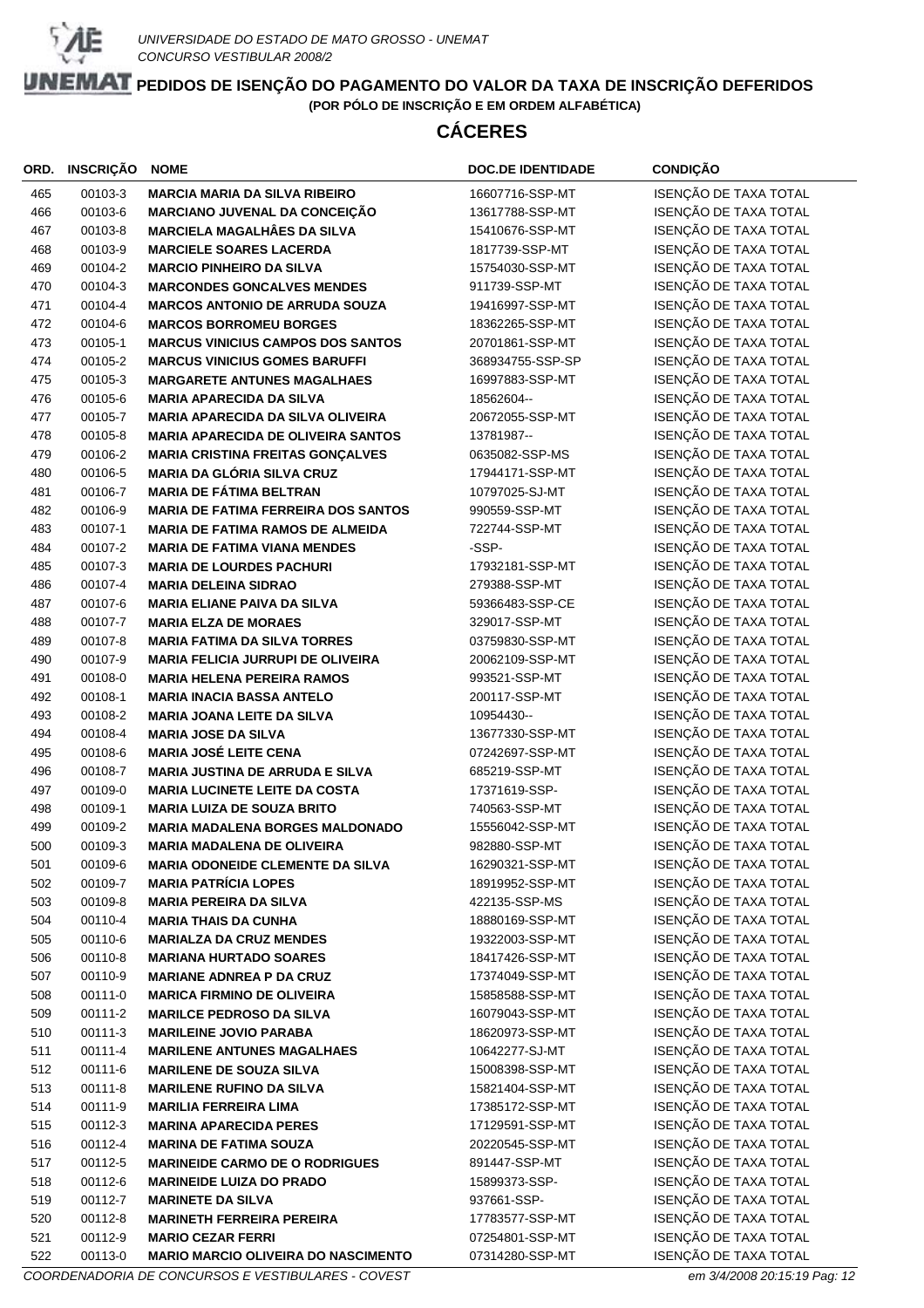

# **CÁCERES**

| ORD. | <b>INSCRIÇÃO</b> | <b>NOME</b>                                 | <b>DOC.DE IDENTIDADE</b> | <b>CONDIÇÃO</b>       |
|------|------------------|---------------------------------------------|--------------------------|-----------------------|
| 523  | 00113-2          | <b>MARIZA REZENDE DA COSTA</b>              | 0926326349-MEX-          | ISENÇÃO DE TAXA TOTAL |
| 524  | 00113-4          | <b>MARLENE FARIA DO SACRAMENTO</b>          | 20297351-SSP-MT          | ISENÇÃO DE TAXA TOTAL |
| 525  | 00113-6          | <b>MARLENE SILVA DO NASCIMENTO</b>          | 11186143-SJ-MT           | ISENÇÃO DE TAXA TOTAL |
| 526  | 00113-7          | <b>MARLENE VENUTI DE SOUZA</b>              | 995671-SSP-MT            | ISENÇÃO DE TAXA TOTAL |
| 527  | 00113-8          | <b>MARLI PEREIRA DA SILVA</b>               | 17102626-RFB-MT          | ISENÇÃO DE TAXA TOTAL |
| 528  | 00113-9          | <b>MARLI SILVA DE SOUZA</b>                 | 14968649-SSP-MT          | ISENÇÃO DE TAXA TOTAL |
| 529  | 00114-1          | <b>MARLUCIA BARBOSA DE ARAUJO</b>           | 18799094-SSP-MT          | ISENÇÃO DE TAXA TOTAL |
| 530  | 00114-2          | <b>MARLY ALVES NOGUERIA</b>                 | 16929454-SSP-MT          | ISENÇÃO DE TAXA TOTAL |
| 531  | 00114-3          | <b>MARTA DA COSTA FREIRE</b>                | 01142240-SSP-MT          | ISENÇÃO DE TAXA TOTAL |
| 532  | 00114-4          | <b>MARTA DOS PASSOS FRANÇA</b>              | 15085635-SSP-MT          | ISENÇÃO DE TAXA TOTAL |
| 533  | 00114-5          | <b>MAURENIR DE OLIVEIRA LEITE</b>           | 11843624-SSP-MT          | ISENÇÃO DE TAXA TOTAL |
| 534  | 00114-6          | <b>MAURICIO GARCIA E FARIA</b>              | 09936335-SSP-MT          | ISENÇÃO DE TAXA TOTAL |
| 535  | 00114-8          | <b>MAURILEI NUNES DA SILVA</b>              | 20574096-SSP-MT          | ISENÇÃO DE TAXA TOTAL |
| 536  | 00114-9          | <b>MAURO ARMANDO LIMA DA SILVA</b>          | 18622534-SSP-MT          | ISENÇÃO DE TAXA TOTAL |
| 537  | 00115-2          | <b>MEIRE OLIVEIRA APONTE</b>                | 16966856-SSP-MT          | ISENÇÃO DE TAXA TOTAL |
| 538  | 00115-4          | <b>MERLE ARRUDA SILVA</b>                   | 14199416-SSP-MT          | ISENÇÃO DE TAXA TOTAL |
| 539  | 00115-5          | <b>MICHELE FRANCIANE SOUZA RIBEIRO</b>      | 18434126-SSP-MT          | ISENÇÃO DE TAXA TOTAL |
| 540  | 00115-8          | MICHELLE DO ESPIRITO SANTO BERTOLINO        | 17479924-SSP-MT          | ISENÇÃO DE TAXA TOTAL |
| 541  | 00115-9          | <b>MICHELLE MIRIAM DA SILVA</b>             | 18620795-SSP-MT          | ISENÇÃO DE TAXA TOTAL |
| 542  | 00116-2          | MILEYDE CRISTINA DE SOUZA SANTOS            | 18561560-SSP-MT          | ISENÇÃO DE TAXA TOTAL |
| 543  | 00116-4          | <b>MIRIAM CAMARGO MARCACINI</b>             | 42799149-SSP-MT          | ISENÇÃO DE TAXA TOTAL |
| 544  | 00116-6          | <b>MOACIR MONTEPO</b>                       | 312397-SSP-MS            | ISENÇÃO DE TAXA TOTAL |
| 545  | 00117-0          | <b>MONNARA DAYLE RIBEIRO SOFIA</b>          | 1818191-ES               | ISENÇÃO DE TAXA TOTAL |
| 546  | 00117-1          | <b>MRAIA DO CARMO DA SILVA</b>              | 503475 --                | ISENÇÃO DE TAXA TOTAL |
| 547  | 00117-3          | <b>NADIR LIMA LOPES</b>                     | 16929039--               | ISENÇÃO DE TAXA TOTAL |
| 548  | 00117-4          | NAGHILA CRISTINA AMADA DA SILVA             | 2143504-SSP-MT           | ISENÇÃO DE TAXA TOTAL |
| 549  | 00117-6          | <b>NATÁLIA MACHADO VIEIRA</b>               | 18621740-SSP-MT          | ISENÇÃO DE TAXA TOTAL |
| 550  | 00117-7          | <b>NATHAN FABRICIO JAIVONA CABRERA</b>      | 20220570-SSP-MT          | ISENÇÃO DE TAXA TOTAL |
| 551  | 00117-8          | <b>NATIA REGINA DE MAGALHAES CASTRILLON</b> | 532696-SSP-MT            | ISENÇÃO DE TAXA TOTAL |
| 552  | 00117-9          | NAYARA FERNANDA DA NOBREGA                  | 19487134-SSP-MT          | ISENÇÃO DE TAXA TOTAL |
| 553  | 00118-1          | <b>NAYARA SOUZA MIRANDA</b>                 | 1849587-SSP-MT           | ISENÇÃO DE TAXA TOTAL |
| 554  | 00118-2          | <b>NAYARO RENERO BARBOSA</b>                | 16532902-SSP-MT          | ISENÇÃO DE TAXA TOTAL |
| 555  | 00118-3          | <b>NEI ALEXANDRE STORTI</b>                 | 12715816-SSP-MT          | ISENÇÃO DE TAXA TOTAL |
| 556  | 00118-5          | <b>NEIDE MARIANA ANICETO</b>                | 567514-SSP-MT            | ISENÇÃO DE TAXA TOTAL |
| 557  | 00118-7          | <b>NELICE ORTIZ DA SILVA</b>                | 18814590-SSP-MT          | ISENÇÃO DE TAXA TOTAL |
| 558  | 00118-8          | <b>NELIDA FIGUEREDO PRIMO</b>               | 12533475-SSP-MT          | ISENÇÃO DE TAXA TOTAL |
| 559  | 00119-3          | <b>NEUZA SOARES MELO</b>                    | 15627292-SSP-MT          | ISENÇÃO DE TAXA TOTAL |
| 560  | 00119-4          | <b>NEUZI LUIZ DE JESUS</b>                  | 455953-SSP-MT            | ISENÇÃO DE TAXA TOTAL |
| 561  | 00119-6          | <b>NIHELLY RAMOS DA CRUZ</b>                | 19912510-SSP-MT          | ISENÇÃO DE TAXA TOTAL |
| 562  | 00119-8          | <b>NILCELE COSTA DA SILVA</b>               | 20201435-SSP-MT          | ISENÇÃO DE TAXA TOTAL |
| 563  | 00119-9          | <b>NILDA DA SILVA NUNES</b>                 | 910760-SSP-MT            | ISENÇÃO DE TAXA TOTAL |
| 564  | 00120-1          | <b>NILMARA DE CARVALHO</b>                  | 15363015-SSP-MT          | ISENÇÃO DE TAXA TOTAL |
| 565  | 00120-5          | NILVA DUARTE ALEXANDRE                      | 13549138-SSP-MT          | ISENÇÃO DE TAXA TOTAL |
| 566  | 00120-6          | NILVA SANTOS DO CARMO ZANETE                | 15733483-SSP-MT          | ISENÇÃO DE TAXA TOTAL |
| 567  | 00120-7          | <b>NILZA ALMEIDA</b>                        | 14321068-SSP-MT          | ISENÇÃO DE TAXA TOTAL |
| 568  | 00120-8          | <b>NILZA DOS SANTOS FERREIRA</b>            | 848608-SSP-MT            | ISENÇÃO DE TAXA TOTAL |
| 569  | 00120-9          | <b>NOELMA APARECIDA GONCALVES</b>           | 17214190-SSP-MT          | ISENÇÃO DE TAXA TOTAL |
| 570  | 00121-0          | <b>NOEMI CEBALHO PASCOAL</b>                | 14199041-SSP-MT          | ISENÇÃO DE TAXA TOTAL |
| 571  | 00121-3          | <b>ODAIR DA SILVA</b>                       | 15085074-SSP-MT          | ISENÇÃO DE TAXA TOTAL |
| 572  | 00121-4          | ODENILZA CONCEIÇÃO DE ARRUDA                | 18621023-SSP-MT          | ISENÇÃO DE TAXA TOTAL |
| 573  | 00121-5          | <b>ODETHE FERREIRA DE OLIVEIRA</b>          | 14156474-SSP-MT          | ISENÇÃO DE TAXA TOTAL |
| 574  | 00121-6          | ODINEI NERES ANUNCIAÇÃO                     | 10530118-SJ-MT           | ISENÇÃO DE TAXA TOTAL |
| 575  | 00121-7          | <b>ODINEIA GIROTI FERNANDES</b>             | 13079387-SSP-MT          | ISENÇÃO DE TAXA TOTAL |
| 576  | 00121-9          | <b>ODIR DE CAMPOS SILVA</b>                 | 18455409-SSP-MT          | ISENÇÃO DE TAXA TOTAL |
| 577  | 00122-0          | OLINALDO GOCALVES DA SILVA                  | 873434-SSP-MT            | ISENÇÃO DE TAXA TOTAL |
| 578  | 00122-3          | OTAIR MARTOS DA SILVA                       | 15114309-SSP-MT          | ISENÇÃO DE TAXA TOTAL |
| 579  | 00122-4          | <b>OVIDIO DE PAULA CARVALHO</b>             | 13197045-SSP-MT          | ISENÇÃO DE TAXA TOTAL |
| 580  | 00122-5          | <b>OZEIAS DIAS BATINGA</b>                  | 11435704-SSP-MT          | ISENÇÃO DE TAXA TOTAL |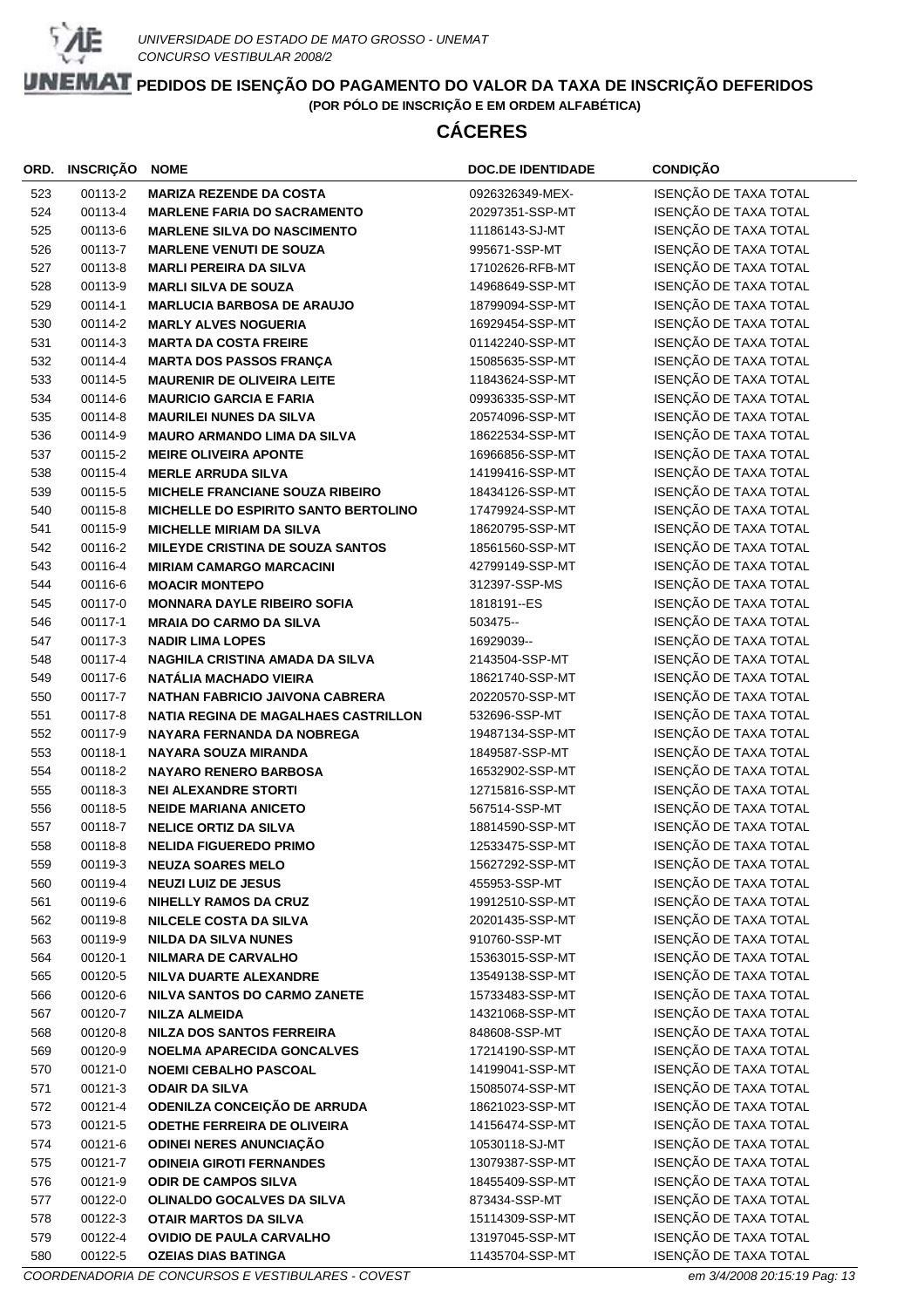

# **CÁCERES**

| ORD.       | <b>INSCRIÇÃO</b>   | <b>NOME</b>                                                | <b>DOC.DE IDENTIDADE</b>           | <b>CONDIÇÃO</b>                                |
|------------|--------------------|------------------------------------------------------------|------------------------------------|------------------------------------------------|
| 581        | 00122-6            | <b>PABLO ISLAN DE OLIVEIRA</b>                             | 18161413-SSP-MT                    | ISENÇÃO DE TAXA TOTAL                          |
| 582        | 00122-8            | <b>PATRICIA DE LIMA SILVA</b>                              | 20165463-SSP-MT                    | ISENÇÃO DE TAXA TOTAL                          |
| 583        | 00122-9            | <b>PATRICIA DE OLIVEIRA</b>                                | 19516614-SSP-MT                    | ISENÇÃO DE TAXA TOTAL                          |
| 584        | 00123-1            | <b>PATRÍCIA MOREIRA NERES</b>                              | 20051778-SSP-MT                    | ISENÇÃO DE TAXA TOTAL                          |
| 585        | 00123-2            | PAULA CRISTINA BISPO DE JESUS                              | 18940412-SSP-MT                    | ISENÇÃO DE TAXA TOTAL                          |
| 586        | 00123-7            | <b>PAULO CESAR DOS SANTOS</b>                              | 13213750-SSP-MT                    | ISENÇÃO DE TAXA TOTAL                          |
| 587        | 00123-8            | PAULO CESAR RIBEIRO DE SOUZA                               | 17953405-SSP-MT                    | ISENÇÃO DE TAXA TOTAL                          |
| 588        | 00123-9            | <b>PAULO HENRIQUE DA SILVA</b>                             | 18637736-SSP-MT                    | ISENÇÃO DE TAXA TOTAL                          |
| 589        | 00124-0            | <b>PAULO RICARDO NOLASCO DA SILVA</b>                      | 20488378-SSP-MT                    | ISENÇÃO DE TAXA TOTAL                          |
| 590        | 00124-4            | PAULO SERGIO DE PAULA MENDES                               | 14359103-SSP-MT                    | ISENÇÃO DE TAXA TOTAL                          |
| 591        | 00124-5            | <b>PAULO SERGIO SERAPIAO</b>                               | 14225140-SSP-MT                    | ISENÇÃO DE TAXA TOTAL                          |
| 592        | 00124-6            | PEDRO MARCIO DA SILVA RODRIGUES                            | 11088450-SJ-MT                     | ISENÇÃO DE TAXA TOTAL                          |
| 593        | 00124-7            | PEDRO PAULO CARLINO                                        | 14109778-SSP-MT                    | ISENÇÃO DE TAXA TOTAL                          |
| 594        | 00124-8            | PEDRO SANTANA RIBEIRO DE LIMA                              | 14491443-SSP-MT                    | ISENÇÃO DE TAXA TOTAL                          |
| 595        | 00124-9            | <b>PLABLO RAMOS DA SILVA</b>                               | 21616264-SSP-MT                    | ISENÇÃO DE TAXA TOTAL                          |
| 596        | 00125-4            | PRISCILA GARCIA DE ASSUNCAO                                | 17043050-SSP-MT                    | ISENÇÃO DE TAXA TOTAL                          |
| 597        | 00125-6            | <b>QUELES GONCALVES RIBEIRP</b>                            | 17494435-SSP-MT                    | ISENÇÃO DE TAXA TOTAL                          |
| 598        | 00125-7            | <b>QUEZIA CHARMO LEITE</b>                                 | 886231-SSP-MT                      | ISENÇÃO DE TAXA TOTAL                          |
| 599        | 00125-8            | RAFAEL ALMEIDA DA SILVA                                    | 17494923-SSP-MT                    | ISENÇÃO DE TAXA TOTAL                          |
| 600        | 00126-1            | <b>RAIMUNDA LUZIA DOS SANTOS</b>                           | 575974-SSP-MT                      | ISENÇÃO DE TAXA TOTAL                          |
| 601        | 00127-0            | <b>REGINA DA SILVA CARVALHO</b>                            | 12424927--MT                       | ISENÇÃO DE TAXA TOTAL                          |
| 602        | 00127-2            | <b>REGINA NORBERTA DA SILVA</b>                            | 14441225-SSP-MT                    | ISENÇÃO DE TAXA TOTAL                          |
| 603        | 00127-3            | <b>REGINA SALES DE CARVALHO</b>                            | 17581842-SSP-MT                    | ISENÇÃO DE TAXA TOTAL                          |
| 604        | 00127-4            | <b>REGINALDO CARNEIRO ROSSIN</b>                           | 16795423-SSP-MT                    | ISENÇÃO DE TAXA TOTAL                          |
| 605        | 00127-6            | <b>REGINALDO RAMIRES MAGALHAES</b>                         | 44482313-SSP-MT                    | ISENÇÃO DE TAXA TOTAL                          |
| 606        | 00127-7            | <b>REINALDO BENEDITO DE MATOS</b>                          | 14123088-SSP-MT                    | ISENÇÃO DE TAXA TOTAL                          |
| 607        | 00127-9            | <b>REMOALDA JOANA DE CASTRO</b>                            | 281092-SSP-MT                      | ISENÇÃO DE TAXA TOTAL                          |
| 608        | 00128-0            | <b>RENATA CUSTODIO GONCALVES DE SA</b>                     | 1393209-SSP-MT                     | ISENÇÃO DE TAXA TOTAL                          |
| 609        | 00128-1            | <b>RENATA DA SILVA CONCALVES</b>                           | 18624766-SSP-MT                    | ISENÇÃO DE TAXA TOTAL                          |
| 610        | 00128-3            | RENATA KARLA PINTO DE OLIVEIRA                             | 17308780-SSP-MT                    | ISENÇÃO DE TAXA TOTAL                          |
| 611        | 00128-6            | <b>RENILDA GONCALVES DE ALMEIDA</b>                        | 12653477-SSP-MT                    | ISENÇÃO DE TAXA TOTAL                          |
| 612        | 00128-7            | <b>RITA DE CASSIA MUNIZ</b>                                | 07357087-SSP-MT                    | ISENÇÃO DE TAXA TOTAL                          |
| 613        | 00128-8            | ROANALDO JOSE DA SILVA                                     | 941185-SSP-MT                      | ISENÇÃO DE TAXA TOTAL                          |
| 614        | 00128-9            | <b>ROBERTA LUIZA DE JESUS</b>                              | 18690971-SSP-MT                    | ISENÇÃO DE TAXA TOTAL                          |
| 615        | 00129-2            | <b>ROBERTON A. ESPINOSA HURTADO</b>                        | 17308410-SSP-MT                    | ISENÇÃO DE TAXA TOTAL                          |
| 616        | 00129-3            | <b>ROBSON ADRIANO MESSIAS</b>                              | 11185813-SSP-MT                    | ISENÇÃO DE TAXA TOTAL                          |
| 617        | 00129-5            | <b>ROBSON ARTIAGA</b>                                      | 21389764-SSP-MT                    | ISENÇÃO DE TAXA TOTAL                          |
| 618        | 00129-6            | <b>ROBSON COSTA DE OLIVEIRA</b>                            | 22321730--                         | ISENÇÃO DE TAXA TOTAL                          |
| 619        | 00129-7            | <b>ROBSON DE SILVA TORRES</b>                              | 16269420-SSP-MT                    | ISENÇÃO DE TAXA TOTAL                          |
| 620        | 00129-9            | RODENILSON DA SILVA BATISTA                                | 22575499-SSP-MT                    | ISENÇÃO DE TAXA TOTAL                          |
| 621        | 00130-2            | RODRIGO ALEX DE SOUZA OLIVEIRA                             | 15077969-SSP-MT                    | ISENÇÃO DE TAXA TOTAL                          |
| 622        | 00130-4            | <b>RODRIGO FERREIRA DE PADUA</b>                           | 13568787-SSP-MT                    | ISENÇÃO DE TAXA TOTAL<br>ISENÇÃO DE TAXA TOTAL |
| 623        | 00130-8            | <b>RODRIGO SILVA SOUZA</b>                                 | 13733320-SSP-MT                    |                                                |
| 624        | 00130-9            | <b>ROGER RIBEIRO PIRES DA SILVA</b>                        | 18433448-SSP-MT<br>19695381-SSP-MT | ISENÇÃO DE TAXA TOTAL<br>ISENÇÃO DE TAXA TOTAL |
| 625<br>626 | 00131-2<br>00131-4 | <b>ROGIANE DOS SANTOS PEREIRA</b>                          | 644801-SSP-MT                      | ISENÇÃO DE TAXA TOTAL                          |
| 627        | 00131-6            | <b>ROMILDA RAMIRES MAGALHAES</b>                           | 995714-SSP-MT                      | ISENÇÃO DE TAXA TOTAL                          |
| 628        | 00131-7            | RONEIDE VIEIRA DA SILVA<br>RONI MARCIO DE ALMEIDA DA SILVA | 15692850-SSP-MT                    | ISENÇÃO DE TAXA TOTAL                          |
| 629        | 00131-8            | <b>RONIELSON DONATO MORAES</b>                             | 19179561-SSP-MT                    | ISENÇÃO DE TAXA TOTAL                          |
| 630        | 00131-9            | <b>RONILDA AP RODRIGUES DE MORAES</b>                      | 20200838-SSP-MT                    | ISENÇÃO DE TAXA TOTAL                          |
| 631        | 00132-0            | <b>RONILSON DO COUTO COSTA</b>                             | 15489272-SSP-MT                    | ISENÇÃO DE TAXA TOTAL                          |
| 632        | 00132-2            | RONILSON SANTANA DE JESUS MOTTA                            | 13932039-SSP-MT                    | ISENÇÃO DE TAXA TOTAL                          |
| 633        | 00132-3            | <b>RONIRA DELUQUE LEITE</b>                                | 11805382-SSP-MT                    | ISENÇÃO DE TAXA TOTAL                          |
| 634        | 00132-4            | RONIVON OLIVEIRA DA CONCEIÇÃO                              | 19015127-SSP-MT                    | ISENÇÃO DE TAXA TOTAL                          |
| 635        | 00132-5            | ROSA APARECIDA CANDIA DE ALMEIDA                           | 07243014-SSP-MT                    | ISENÇÃO DE TAXA TOTAL                          |
| 636        | 00132-6            | <b>ROSA HELENA MASJIONE</b>                                | 377109-SSP-MT                      | ISENÇÃO DE TAXA TOTAL                          |
| 637        | 00132-7            | <b>ROSA MARIA FIGUEIREDO</b>                               | 11016639-SSP-MT                    | ISENÇÃO DE TAXA TOTAL                          |
| 638        | 00132-8            | ROSANA DA CRUZ ALVES                                       | 20201800-SSP-MT                    | ISENÇÃO DE TAXA TOTAL                          |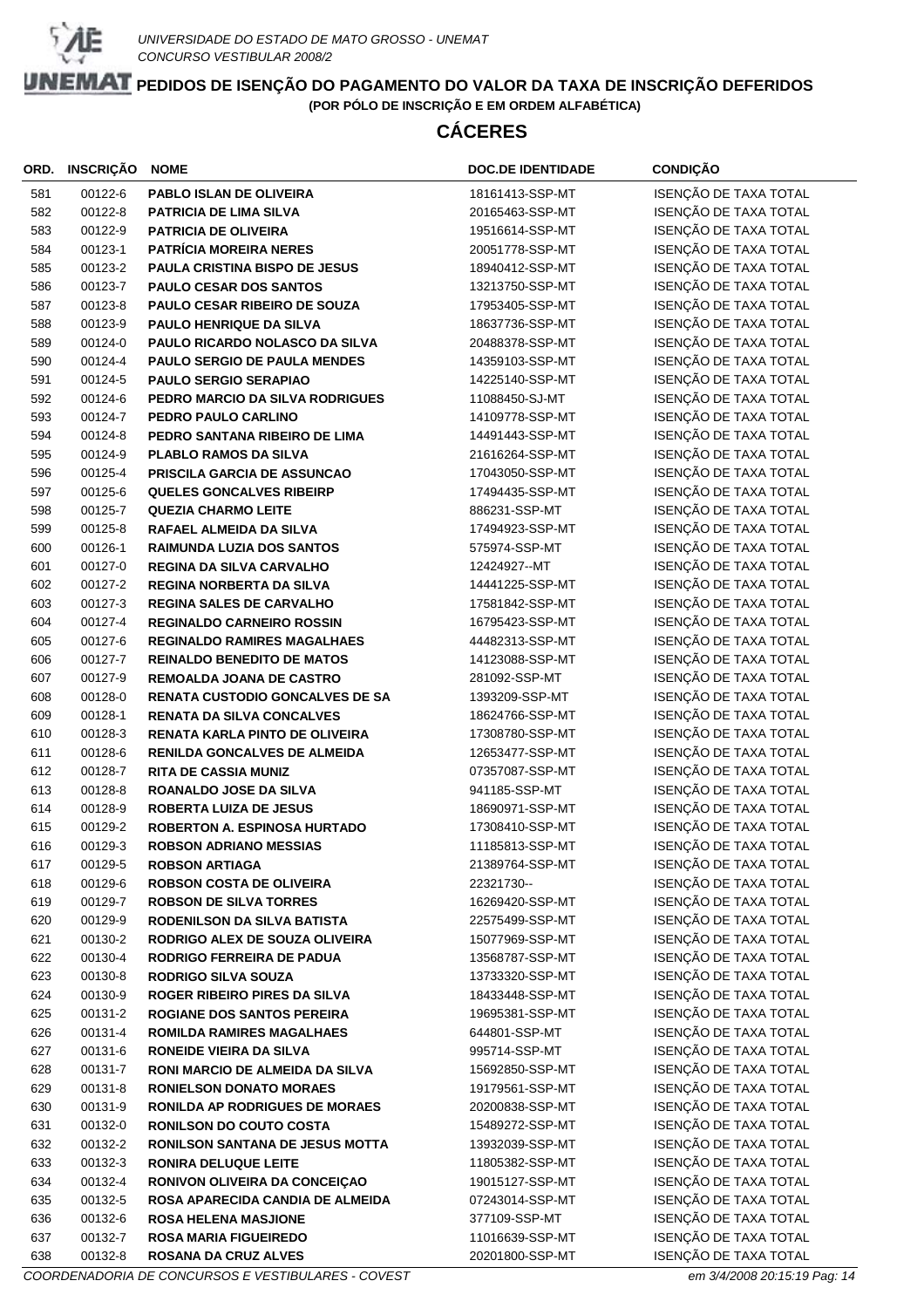

# **CÁCERES**

| ORD. | <b>INSCRIÇÃO</b> | <b>NOME</b>                             | <b>DOC.DE IDENTIDADE</b> | <b>CONDIÇÃO</b>         |
|------|------------------|-----------------------------------------|--------------------------|-------------------------|
| 639  | 00132-9          | <b>ROSANA DE OLIVEIRA SILVA</b>         | 18177247-SSP-MT          | ISENÇÃO DE TAXA TOTAL   |
| 640  | 00133-2          | <b>ROSANE CAMPOS BORGES</b>             | 20109202-SSP-MT          | ISENÇÃO DE TAXA TOTAL   |
| 641  | 00133-3          | <b>ROSANE MASJIONE FERREIRA</b>         | 18417221-SSP-MT          | ISENÇÃO DE TAXA TOTAL   |
| 642  | 00133-4          | ROSANGELA ANA NEVES CONCEIÇÃO           | 20896646-SSP-MT          | ISENÇÃO DE TAXA TOTAL   |
| 643  | 00133-6          | ROSANGELA APARECIDA DA SILVA            | 937695-SSP-MT            | ISENÇÃO DE TAXA TOTAL   |
| 644  | 00133-7          | ROSANGELA AUGUSTA DA COSTA              | 14315963-SSP-MT          | ISENÇÃO DE TAXA TOTAL   |
| 645  | 00134-1          | <b>ROSE VIEIRA RODRIGUES</b>            | 14276194-SSP-MT          | ISENÇÃO DE TAXA TOTAL   |
| 646  | 00134-2          | ROSEANE PEREIRA DA SILVA                | 20061986-SSP-MT          | ISENÇÃO DE TAXA TOTAL   |
| 647  | 00134-3          | <b>ROSELAINE CARVALHO DE MELO</b>       | 19128282-SSP-MT          | ISENÇÃO DE TAXA TOTAL   |
| 648  | 00134-7          | ROSELI COSTA VIEIRA DA GAMA             | 15969444--               | ISENÇÃO DE TAXA TOTAL   |
| 649  | 00135-2          | ROSEMEIRE SANTA ANTUNES MAGALHAES       | 11086912-SSJ-MT          | ISENÇÃO DE TAXA TOTAL   |
| 650  | 00135-3          | <b>ROSENIL FERREIRA DE MATOS</b>        | 13175190-SSP-MT          | ISENÇÃO DE TAXA PARCIAL |
| 651  | 00135-5          | ROSENILDA DE MELO OLIVEIRA              | 942759-SSP-MT            | ISENÇÃO DE TAXA TOTAL   |
| 652  | 00135-6          | ROSILANE APARECIDA SOUZA BENEVIDES      | 16268822-SSP-MT          | ISENÇÃO DE TAXA TOTAL   |
| 653  | 00135-8          | <b>ROSILENE DA SILVA AMANCIO</b>        | 17581320-SSP-MT          | ISENÇÃO DE TAXA TOTAL   |
| 654  | 00136-3          | <b>ROSIMAR DA SILVA MATOS</b>           | 20818424-SSP-MT          | ISENÇÃO DE TAXA TOTAL   |
| 655  | 00136-5          | <b>ROSIMAR MACEDO DA SILVA</b>          | 14163799-SSP-MT          | ISENÇÃO DE TAXA TOTAL   |
| 656  | 00136-6          | <b>ROSIMEIRE DOS REIS</b>               | 13603450-SSP-MT          | ISENÇÃO DE TAXA TOTAL   |
| 657  | 00136-9          | <b>ROSINEIDE LUIZ</b>                   | 11342757-SSP-MT          | ISENÇÃO DE TAXA TOTAL   |
| 658  | 00137-0          | <b>ROSINEIRE S VIANA DE PAULA</b>       | 14869942-SSP-MT          | ISENÇÃO DE TAXA TOTAL   |
| 659  | 00137-1          | <b>ROSINERI ELENI DOS SANTOS</b>        | 18030190-SSP-MT          | ISENÇÃO DE TAXA TOTAL   |
| 660  | 00137-2          | ROSIVALDO DA SILVA AMÂNÇIO              | 13989790-SSP-MT          | ISENÇÃO DE TAXA TOTAL   |
| 661  | 00137-3          | <b>ROZIANE TOMAZELLI</b>                | 18685625-SSP-MT          | ISENÇÃO DE TAXA TOTAL   |
| 662  | 00137-4          | <b>RUBENS JOSE DA SILVA</b>             | 11998946-SSJ-MT          | ISENÇÃO DE TAXA TOTAL   |
| 663  | 00137-6          | <b>RUTE LEIDE SILVA</b>                 | 531970-SSP-MT            | ISENÇÃO DE TAXA TOTAL   |
| 664  | 00137-7          | <b>RUZINEI DE SOUZA FERREIRA</b>        | 15525767-SSP-MT          | ISENÇÃO DE TAXA TOTAL   |
| 665  | 00137-9          | <b>SABRINA GONCALVES NOGUEIRA</b>       | 21510628-SSP-MT          | ISENÇÃO DE TAXA TOTAL   |
| 666  | 00138-0          | SALOMÃO HENRIQUE AFONSO DA SILVA        | 16585291-SSP-MT          | ISENÇÃO DE TAXA TOTAL   |
| 667  | 00138-2          | SAMARA BARBARA DO NASCIMENTO DIAS       | 19255713-SSP-MT          | ISENÇÃO DE TAXA TOTAL   |
| 668  | 00138-3          | <b>SAMUEL ROSA GARCIA</b>               | 12930644-SSP-MT          | ISENÇÃO DE TAXA TOTAL   |
| 669  | 00138-4          | SANDRA APARECIDA MENDES DA SILVA        | 21071276-SSP-MT          | ISENÇÃO DE TAXA TOTAL   |
| 670  | 00138-5          | <b>SANDRA DA COSTA ANTONIO</b>          | 18623395-SSP-MT          | ISENÇÃO DE TAXA TOTAL   |
| 671  | 00138-6          | <b>SANDRA LEITE DA SILVA</b>            | 11342170-SSP-MT          | ISENÇÃO DE TAXA TOTAL   |
| 672  | 00138-7          | <b>SANDRA MENDES DA SILVA</b>           | 15318303-SSP-MT          | ISENÇÃO DE TAXA TOTAL   |
| 673  | 00139-0          | <b>SANDRO CUIABANO RAMOS</b>            | 14441632-SSP-MT          | ISENÇÃO DE TAXA TOTAL   |
| 674  | 00139-1          | SANDRO JOSÉ DA SILVA                    | 16838777-SSP-MT          | ISENÇÃO DE TAXA TOTAL   |
| 675  | 00139-2          | SARAH CONCEIÇÃO DA MATA E SILVA BAICERE | 14563568-SSP-MT          | ISENÇÃO DE TAXA TOTAL   |
| 676  | 00139-3          | <b>SATHYA SOARES FERREIRA</b>           | 18027350-SSP-            | ISENÇÃO DE TAXA TOTAL   |
| 677  | 00139-5          | <b>SEBASTIAO BEZERRA PACHECO</b>        | 519350-SSP-MT            | ISENÇÃO DE TAXA TOTAL   |
| 678  | 00139-8          | SELMA BEATRIZ SALA DE ARRUDA            | 15350932-SSP-MT          | ISENÇÃO DE TAXA TOTAL   |
| 679  | 00139-9          | <b>SELMA SILE JUSTINIANO</b>            | 11435780-SSP-MT          | ISENÇÃO DE TAXA TOTAL   |
| 680  | 00140-1          | <b>SHIRLENE GOMES</b>                   | 14275635-SSP-MT          | ISENÇÃO DE TAXA TOTAL   |
| 681  | 00140-4          | SIDNEY GASPAR DA SILVA                  | 11315407-SJ-MT           | ISENÇÃO DE TAXA TOTAL   |
| 682  | 00140-6          | SIELLE CATARINA DOS S SONAQUE           | 16071948-SSP-MT          | ISENÇÃO DE TAXA TOTAL   |
| 683  | 00140-7          | <b>SILENE PINEIRO DA SILVA</b>          | 810993-SSP-MT            | ISENÇÃO DE TAXA TOTAL   |
| 684  | 00140-9          | SILMARA ALVES SANTANA                   | 14926547-SSP-MT          | ISENÇÃO DE TAXA TOTAL   |
| 685  | 00141-2          | SILVANA CRISTIANO DE ARAUJO             | 14357976-SSP-MT          | ISENÇÃO DE TAXA TOTAL   |
| 686  | 00141-5          | SILVANIA APARECIDA SEBALHO              | 126010500-SSP-MT         | ISENÇÃO DE TAXA TOTAL   |
| 687  | 00141-6          | <b>SILVANIA MARIA DE BARROS</b>         | 12614246-SSP-MT          | ISENÇÃO DE TAXA TOTAL   |
| 688  | 00141-7          | <b>SILVIO DOMINGUES</b>                 | 917986-SSP-MT            | ISENÇÃO DE TAXA TOTAL   |
| 689  | 00141-8          | SIMARA APARFECIDA DA SILVA              | 10565388-SSP-MT          | ISENÇÃO DE TAXA TOTAL   |
| 690  | 00141-9          | <b>SIMIAO RANGEL PEREIRA</b>            | 19910401-SSP-MT          | ISENÇÃO DE TAXA TOTAL   |
| 691  | 00142-0          | SIMONE A DA SILVA ASSUMPÇAO             | 14526921-SSP-MT          | ISENÇÃO DE TAXA TOTAL   |
| 692  | 00142-1          | SIMONE APARECIDA RODRIGUES BARBOSA      | 17128072-SSP-MT          | ISENÇÃO DE TAXA TOTAL   |
| 693  | 00142-2          | <b>SIMONE CARVALHO MENDES</b>           | 20363540-SSP-MT          | ISENÇÃO DE TAXA TOTAL   |
| 694  | 00142-3          | <b>SIMONE CRISTINA R RODRIGUES</b>      | 11224924-SSP-MT          | ISENÇÃO DE TAXA TOTAL   |
| 695  | 00142-4          | SIMONE CRISTINE DE OLIVEIRA             | 11253940-SJ-MT           | ISENÇÃO DE TAXA TOTAL   |
| 696  | 00142-6          | SIRLEI CRISTIANE DA SILVA NASCIMENTO    | 14890836-SSP-MT          | ISENÇÃO DE TAXA TOTAL   |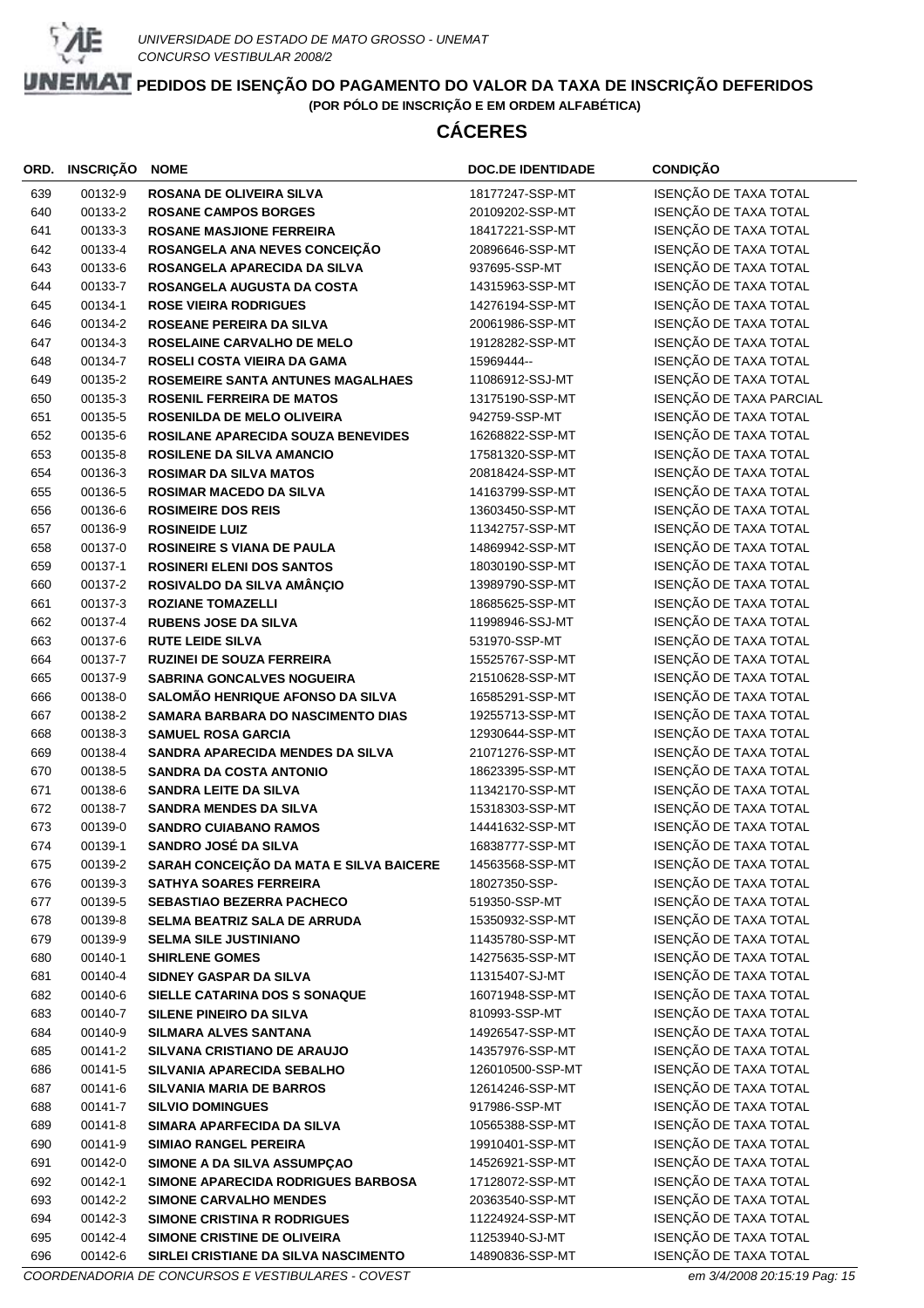

# **CÁCERES**

| ORD.       | INSCRIÇÃO          | <b>NOME</b>                                                  | <b>DOC.DE IDENTIDADE</b>         | <b>CONDIÇÃO</b>                                |
|------------|--------------------|--------------------------------------------------------------|----------------------------------|------------------------------------------------|
| 697        | 00143-2            | SONIA ANDRADE DA SILVA                                       | 15547370-SSP-MT                  | ISENÇÃO DE TAXA TOTAL                          |
| 698        | 00143-3            | <b>SONIA LUIZA FERREIRA</b>                                  | 741648-SSP-MT                    | ISENÇÃO DE TAXA TOTAL                          |
| 699        | 00143-4            | <b>SONIA REGINA MARQUES</b>                                  | 15105237-SSP-MT                  | ISENÇÃO DE TAXA TOTAL                          |
| 700        | 00143-8            | SUELI CONCEIÇÃO DA SILVA                                     | 16446259-SSP-MT                  | ISENÇÃO DE TAXA TOTAL                          |
| 701        | 00143-9            | <b>SUELI FERREIRA DA SILVA</b>                               | 18416403-SSP-MT                  | ISENÇÃO DE TAXA TOTAL                          |
| 702        | 00144-0            | <b>SUELLEN CARVALHO MARTINS</b>                              | 16490398-SSP-MT                  | ISENÇÃO DE TAXA TOTAL                          |
| 703        | 00144-2            | SUELLEN CRISTINNE SEONACA NEVES                              | 16830717-SSP-MT                  | ISENÇÃO DE TAXA TOTAL                          |
| 704        | 00144-4            | <b>SUELLEN REGINA DA SILVA</b>                               | 20328117-SSP-MT                  | ISENÇÃO DE TAXA TOTAL                          |
| 705        | 00144-5            | <b>SUELLEN RIBAS CESAR</b>                                   | 21800057-SSP-MT                  | ISENÇÃO DE TAXA TOTAL                          |
| 706        | 00144-6            | SUELLEN SANTANA DA SILVA                                     | 18143490-SSP-MT                  | ISENÇÃO DE TAXA TOTAL                          |
| 707        | 00144-9            | <b>SUZANI CARVALHO MARTINS</b>                               | 16552954-SSP-MT                  | ISENÇÃO DE TAXA TOTAL                          |
| 708        | 00145-1            | SUZELENE FRANCISCA DA SILVA                                  | 10773770-SJ-MT                   | ISENÇÃO DE TAXA TOTAL                          |
| 709        | 00145-2            | <b>SUZIELEN APARECIDA C MARTINS</b>                          | 16491211-SSP-MT                  | ISENÇÃO DE TAXA TOTAL                          |
| 710        | 00145-6            | <b>TAIS APARECIDA ZATTAR</b>                                 | 14198290-SSP-MT                  | ISENÇÃO DE TAXA TOTAL                          |
| 711        | 00145-7            | <b>TAISA APARECIDA ZATTAR</b>                                | 14198339-SSP-MT                  | ISENÇÃO DE TAXA TOTAL                          |
| 712        | 00146-0            | <b>TALITA RODRIGUES LEITE</b>                                | 419123-SSP-MT                    | ISENÇÃO DE TAXA TOTAL                          |
| 713        | 00146-1            | <b>TAMYRES BARBOSA FANALLI</b>                               | 17317061-SSP-MT                  | ISENÇÃO DE TAXA TOTAL                          |
| 714        | 00146-2            | TÂNIA DE FÁTIMA OLIVEIRA                                     | 14225670-SSP-MT                  | ISENÇÃO DE TAXA TOTAL                          |
| 715        | 00146-3            | <b>TANIA MARIA DA SILVA</b>                                  | 14655993-SSP-MT                  | ISENÇÃO DE TAXA TOTAL                          |
| 716        | 00146-5            | <b>TANIA RAMOS DUTRA</b>                                     | 16491335-SSP-MT                  | ISENÇÃO DE TAXA TOTAL                          |
| 717        | 00146-8            | <b>TATIANE CAMPOS</b>                                        | 16124006-SSP-MT                  | ISENÇÃO DE TAXA TOTAL                          |
| 718        | 00147-0            | <b>TATIANE DOS PASSOS ARAUJO</b>                             | 15406164-SSP-MT                  | ISENÇÃO DE TAXA TOTAL                          |
| 719        | 00147-2            | <b>TATIANE NUNES DE MORAES</b>                               | 18177638-SSP-MT                  | ISENÇÃO DE TAXA TOTAL                          |
| 720        | 00147-3            | <b>TATIANE SANTOS SOUZA</b>                                  | 18492673-SSP-MT                  | ISENÇÃO DE TAXA TOTAL                          |
| 721        | 00147-6            | <b>TEREZINHA DA SILVA OLIVEIRA</b>                           | 14869837-SSP-MT                  | ISENÇÃO DE TAXA TOTAL                          |
| 722        | 00147-7            | THAÍS MARA DOS SANTOS                                        | 20062508-SSP-MT                  | ISENÇÃO DE TAXA TOTAL                          |
| 723        | 00147-9            | THAISE MARA RODRIGUES DE ARRUDA                              | 21517703-SSP-MT                  | ISENÇÃO DE TAXA TOTAL                          |
| 724        | 00148-0            | THAMIRES CRISTINA CARVALHO SILVA                             | 16967623-SSP-MT                  | ISENÇÃO DE TAXA TOTAL                          |
| 725        | 00148-1            | THIAGO DE LUCAS PEREIRA PINTO                                | 21440549-SSP-MT                  | ISENÇÃO DE TAXA TOTAL                          |
| 726        | 00148-2            | TIAGO RAMOS DA SILVA                                         | 16552822-SSP-MT                  | ISENÇÃO DE TAXA TOTAL                          |
| 727        | 00148-4            | <b>VALDEIR FERREIRA</b>                                      | 12635960-SSP-MT                  | ISENÇÃO DE TAXA TOTAL                          |
| 728        | 00148-7            | <b>VALDENIRA FIRMINO MARIANO</b>                             | 10351744-SJ-MT                   | ISENÇÃO DE TAXA TOTAL                          |
| 729        | 00148-9            | <b>VALDETE PEREIRA RIBEIRO</b>                               | 14488728-SSP-MT                  | ISENÇÃO DE TAXA TOTAL                          |
| 730        | 00149-3            | <b>VALDINÉIA DE SOUZA MATEUS</b>                             | 20734301-SSP-MT                  | ISENÇÃO DE TAXA TOTAL                          |
| 731        | 00149-5            | <b>VALDIR DOS SANTOS</b>                                     | 569976-SSP-MT                    | ISENÇÃO DE TAXA PARCIAL                        |
| 732        | 00149-6            | <b>VALDIR RICARDO FRANCISCO</b>                              | 10565159-SSP-MT                  | ISENÇÃO DE TAXA TOTAL                          |
| 733        | 00149-8            | <b>VALERIA DE ALMEIDA GONCALVES</b>                          | 16211340-SSP-MT                  | ISENÇÃO DE TAXA TOTAL                          |
| 734        | 00150-0            | <b>VALERIA FERNANDES FERREIRA</b>                            | 14302667-SSP-MT                  | ISENÇÃO DE TAXA TOTAL                          |
| 735        | 00150-1            | <b>VALÉRIA ORTIZ DE BRITO</b>                                | 14488620-SSP-MT                  | ISENÇÃO DE TAXA TOTAL                          |
| 736        | 00150-2            | <b>VALMIR PRADO DE OLIVEIRA</b>                              | 14764296-SSP-MT                  | ISENÇÃO DE TAXA TOTAL                          |
| 737        | 00150-7            | <b>VANDERLEI BATISTA CARDOSO</b>                             | 853430-SSP-MT<br>17931720-SSP-MT | ISENÇÃO DE TAXA TOTAL<br>ISENÇÃO DE TAXA TOTAL |
| 738<br>739 | 00151-0<br>00151-2 | <b>VANDUIR DA SILVA SOUZA</b>                                | 18739164-SSP-MT                  | ISENÇÃO DE TAXA TOTAL                          |
|            | 00151-3            | <b>VANESSA ALVES NOGUEIRA</b><br><b>VANESSA MATA DE LIMA</b> | 17213487-SSP-MT                  | ISENÇÃO DE TAXA TOTAL                          |
| 740<br>741 | 00151-7            | <b>VÂNIA ALVES FERREIRA</b>                                  | 15033210-SSP-MT                  | ISENÇÃO DE TAXA TOTAL                          |
| 742        | 00151-8            | <b>VANIA BAROSA DIAS</b>                                     | 15558770-SSP-MT                  | ISENÇÃO DE TAXA TOTAL                          |
| 743        | 00151-9            | <b>VANIA CRISTINY OLIVEIRA LEITE</b>                         | 18336174-SSP-MT                  | ISENÇÃO DE TAXA TOTAL                          |
| 744        | 00152-3            | <b>VANUSA ALVES DE SOUZA LESBON</b>                          | 11087943-SSJ-MT                  | ISENÇÃO DE TAXA TOTAL                          |
| 745        | 00152-5            | <b>VECESLAU PEREIRA DIAS JUNIOR</b>                          | 18434398--                       | ISENÇÃO DE TAXA TOTAL                          |
| 746        | 00153-0            | <b>VERA LUCIA RODRIGUES LEITE</b>                            | 15085201-SSP-MT                  | ISENÇÃO DE TAXA TOTAL                          |
| 747        | 00153-1            | <b>VERGILIO SALES DE OLIVEIRA</b>                            | 14764130-SSP-MT                  | ISENÇÃO DE TAXA TOTAL                          |
| 748        | 00153-3            | <b>VILMA APARECIDA RODRIGUES LEITE</b>                       | 18739784-SSP-MT                  | ISENÇÃO DE TAXA TOTAL                          |
| 749        | 00153-4            | VILMA AUXILIADORA SILVA ESPIRITO SANTO                       | 15008517-SSP-MT                  | ISENÇÃO DE TAXA TOTAL                          |
| 750        | 00153-6            | <b>VIVIANE CRISTINY R QUEIROZ GARCIA</b>                     | 18621600-SSP-MT                  | ISENÇÃO DE TAXA TOTAL                          |
| 751        | 00153-8            | <b>WAGNER ALVES FERREIRA</b>                                 | 13802747-SSP-MT                  | ISENÇÃO DE TAXA TOTAL                          |
| 752        | 00153-9            | <b>WAGNER DE LARA GAIOTO</b>                                 | 17307694-SSP-MT                  | ISENÇÃO DE TAXA TOTAL                          |
| 753        | 00154-0            | <b>WAGNER KAZUO MIRANDA SOMA</b>                             | 13963147-SSP-MT                  | ISENÇÃO DE TAXA TOTAL                          |
| 754        | 00154-1            | <b>WAGNER SILVA DE MORAES</b>                                | 14274191-SSP-MT                  | ISENÇÃO DE TAXA TOTAL                          |
|            |                    |                                                              |                                  |                                                |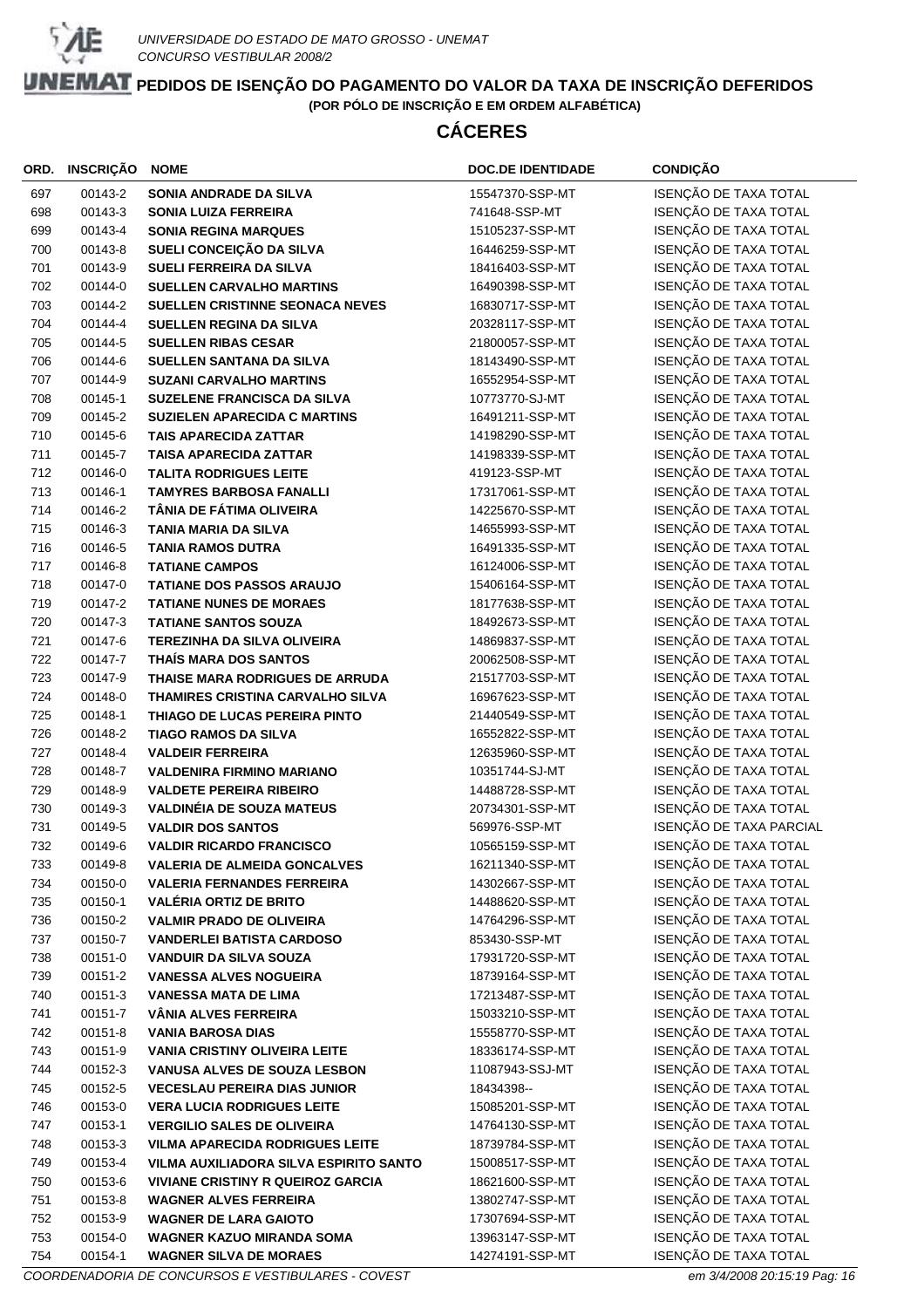

# **CÁCERES**

| ORD. | <b>INSCRIÇÃO</b> | <b>NOME</b>                            | <b>DOC.DE IDENTIDADE</b> | <b>CONDIÇÃO</b>       |
|------|------------------|----------------------------------------|--------------------------|-----------------------|
| 755  | 00154-3          | <b>WALDELIS DAMASCENO ALVES</b>        | 08955573-SSP-MT          | ISENÇÃO DE TAXA TOTAL |
| 756  | 00154-5          | <b>WALTER MARQUES LEITE</b>            | 289784-SSP-MT            | ISENÇÃO DE TAXA TOTAL |
| 757  | 00154-7          | <b>WANDERLEY BARBOSA</b>               | 876555-SSP-AM            | ISENÇÃO DE TAXA TOTAL |
| 758  | 00154-8          | <b>WANDERLEY PIRES DE PAULA</b>        | 13489909-SSP-MT          | ISENÇÃO DE TAXA TOTAL |
| 759  | 00155-0          | <b>WANILDO ZANETE FERRARI</b>          | 11855282-SJ-MT           | ISENÇÃO DE TAXA TOTAL |
| 760  | 00155-1          | <b>WASHINGTON ALVES DOS SANTOS</b>     | 17198747-SSP-MT          | ISENÇÃO DE TAXA TOTAL |
| 761  | 00155-2          | <b>WASHINGTON DE JESUS FREITAS</b>     | 13865358-SSP-MT          | ISENÇÃO DE TAXA TOTAL |
| 762  | 00155-5          | <b>WELLINGTON OLIVIERA DE SOUZA</b>    | 21386943-SSP-MT          | ISENÇÃO DE TAXA TOTAL |
| 763  | 00155-6          | <b>WELLINGTTON ALEXANDRE RODRIGUES</b> | 1845246-SSP-MT           | ISENÇÃO DE TAXA TOTAL |
| 764  | 00155-7          | <b>WENDER CURVELHO DAS FLORES</b>      | 14737906-SSP-MT          | ISENÇÃO DE TAXA TOTAL |
| 765  | 00155-8          | <b>WESLEY JONATAR ALVES DA CRUZ</b>    | 17804710-SSP-MT          | ISENÇÃO DE TAXA TOTAL |
| 766  | 00156-0          | <b>WILLIAN GEORGES DORVANI</b>         | 936791-SSP-MT            | ISENÇÃO DE TAXA TOTAL |
| 767  | 00156-2          | <b>ZENI DA CONCEIÇAO MENDES</b>        | 12801895-SSP-MT          | ISENÇÃO DE TAXA TOTAL |
| 768  | 00156-3          | <b>ZENILTO PEREIRA DA SILVA</b>        | 18143199-SSP-MT          | ISENÇÃO DE TAXA TOTAL |
| 769  | 00156-6          | <b>ZORAIDE ALVES DOS SANTOS</b>        | 05690129-SSP-MT          | ISENÇÃO DE TAXA TOTAL |
| 770  | 00156-8          | <b>ZULMIRA MARIA DE CAMPOS</b>         | 718632-SSP-MT            | ISENÇÃO DE TAXA TOTAL |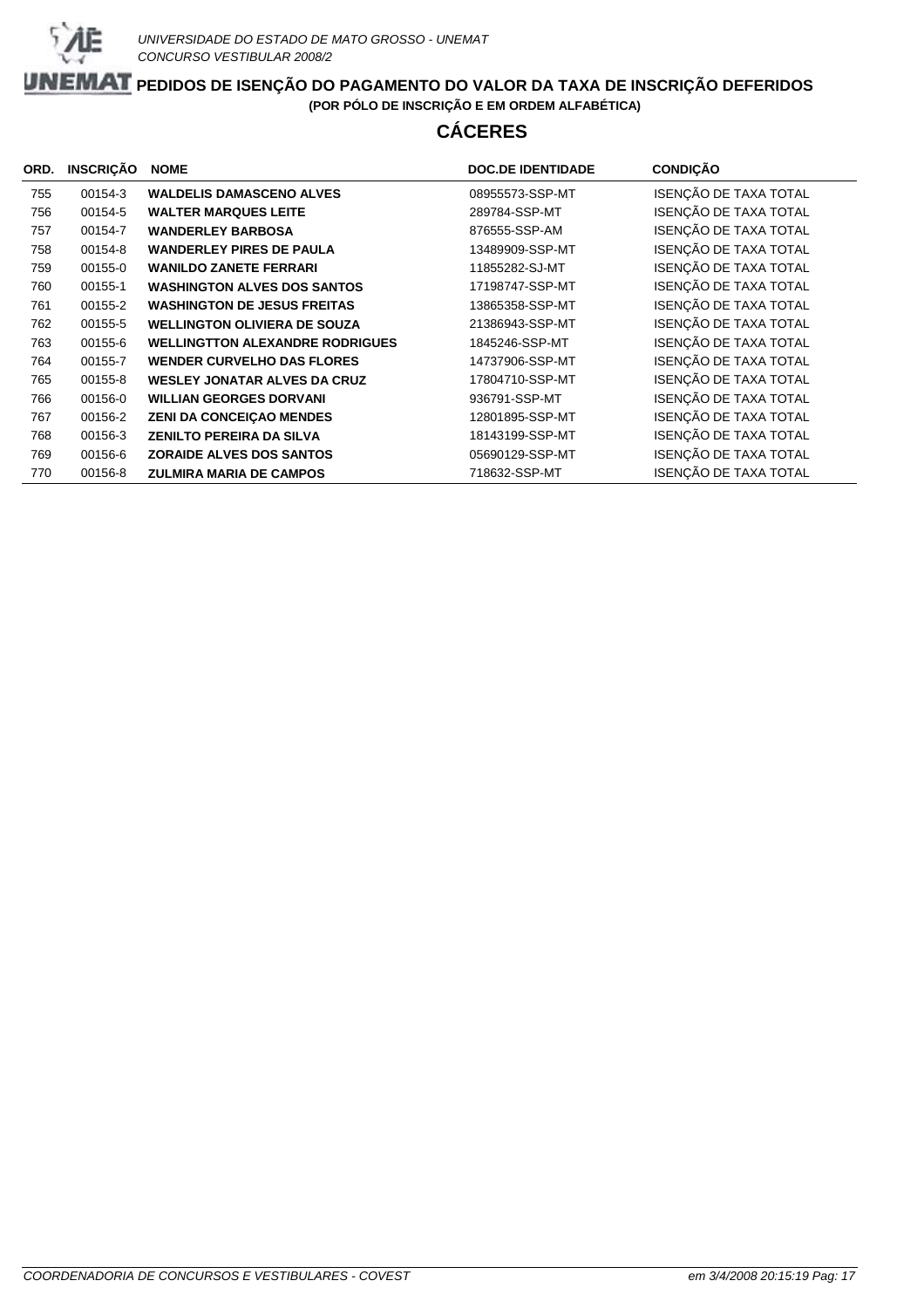

# **COLÍDER**

| ORD. | <b>INSCRICÃO</b> | <b>NOME</b>                          | <b>DOC.DE IDENTIDADE</b> | <b>CONDIÇÃO</b>       |
|------|------------------|--------------------------------------|--------------------------|-----------------------|
|      | 00157-0          | ANA PAULA NOQUELE DE ALMEIDA         | 14007258-SSP-MT          | ISENÇÃO DE TAXA TOTAL |
| 2    | 00157-1          | <b>ANTONIO DA SILVA VIANA</b>        | 803916-SSP-MT            | ISENÇÃO DE TAXA TOTAL |
| 3    | 00157-3          | <b>CRISTIANE COMINI</b>              | 14737957-SSP-MT          | ISENÇÃO DE TAXA TOTAL |
| 4    | 00157-5          | <b>EVANDRO CARLOS MENDES RIBEIRO</b> | 17057469-SSP-MT          | ISENÇÃO DE TAXA TOTAL |
| 5    | 00157-8          | <b>HELENINHA ALVES MARTINS</b>       | 17917930-SSP-MT          | ISENÇÃO DE TAXA TOTAL |
| 6    | 00157-9          | <b>JOSIMAR LUIZ GOMES</b>            | 14534878-SSP-MT          | ISENÇÃO DE TAXA TOTAL |
|      | 00158-0          | <b>KERLLI CRISTINA HONORATO</b>      | 21882681-SSP-MT          | ISENÇÃO DE TAXA TOTAL |
| 8    | 00158-2          | <b>MARIA MADALENA FLORENCIO</b>      | 12485500-SSP-MT          | ISENÇÃO DE TAXA TOTAL |
| 9    | 00158-5          | <b>ROMERO ROCHA BALDAIA</b>          | 14938596-SSP-MT          | ISENÇÃO DE TAXA TOTAL |
| 10   | 00158-6          | <b>ZENILDA PEREIRA SOARES</b>        | 247620658-SSP-SP         | ISENÇÃO DE TAXA TOTAL |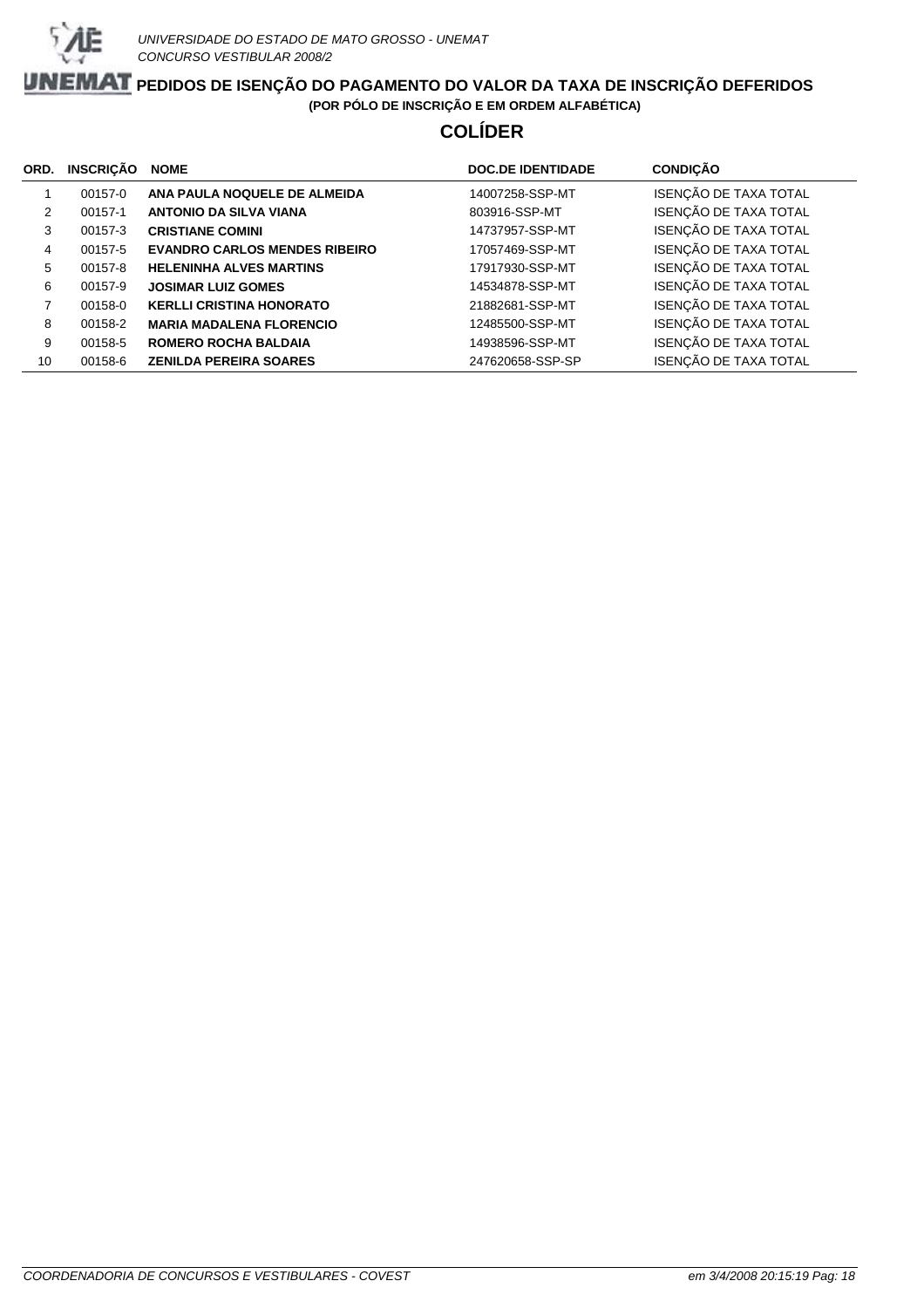

### **JUARA**

| ORD.           | <b>INSCRIÇÃO</b> | <b>NOME</b>                           | <b>DOC.DE IDENTIDADE</b> | <b>CONDIÇÃO</b>       |
|----------------|------------------|---------------------------------------|--------------------------|-----------------------|
| $\mathbf{1}$   | 00158-8          | ALINE FERREIRA DA SILVA               | 19700385-SSP-MT          | ISENÇÃO DE TAXA TOTAL |
| 2              | 00158-9          | <b>ANDERSON ELIAS RAZINE</b>          | 17614627-SSP-MT          | ISENÇÃO DE TAXA TOTAL |
| 3              | 00159-0          | <b>ANDRESSA KETLI MOREIRA</b>         | 16626397-SJSP-MT         | ISENÇÃO DE TAXA TOTAL |
| 4              | 00159-3          | <b>CLEITON FRANCISCO ALVES</b>        | 18575790-SSP-MT          | ISENÇÃO DE TAXA TOTAL |
| 5              | 00159-4          | <b>EDITE PEREIRA DOS SANTOS</b>       | 12153524-SJ-MT           | ISENÇÃO DE TAXA TOTAL |
| 6              | 00160-0          | ÉRICKA UBALDO DE BRITO                | 13247832-SSP-MT          | ISENÇÃO DE TAXA TOTAL |
| $\overline{7}$ | 00160-1          | <b>FRANCISCO FERREIRA BATISTA</b>     | 287223930-SSP-SP         | ISENÇÃO DE TAXA TOTAL |
| 8              | 00160-7          | <b>KATIA MARTINS SILVA</b>            | 21231486-SSP-MT          | ISENÇÃO DE TAXA TOTAL |
| 9              | 00160-8          | <b>LEANDRO RAFAEL CAMARGO BARBOSA</b> | 13241940-SSP-MT          | ISENÇÃO DE TAXA TOTAL |
| 10             | 00161-0          | <b>LUCIANO FERREIRA DO NASCIMENTO</b> | 16537149-SSP-MT          | ISENÇÃO DE TAXA TOTAL |
| 11             | 00161-3          | <b>MARCIANO RIBEIRO DOS SANTOS</b>    | 17325048-SSP-MT          | ISENÇÃO DE TAXA TOTAL |
| 12             | 00161-7          | <b>MARIA NILZA DA SILVA</b>           | 04149025-SSP-MT          | ISENÇÃO DE TAXA TOTAL |
| 13             | 00161-8          | <b>MARIA ROSIANE AQUINO DA SILVA</b>  | 22334068-SSP-MT          | ISENÇÃO DE TAXA TOTAL |
| 14             | 00162-6          | <b>RALDINEI APARECIDO RODRIGUES</b>   | 16081366-SSP-MT          | ISENÇÃO DE TAXA TOTAL |
| 15             | 00163-3          | <b>SUSILAINE DE JESUS</b>             | 001079652-SSP-MS         | ISENÇÃO DE TAXA TOTAL |
| 16             | 00163-5          | <b>VALKIRIA RIBEIRO DA SILVA</b>      | 08050953-SSP-MT          | ISENÇÃO DE TAXA TOTAL |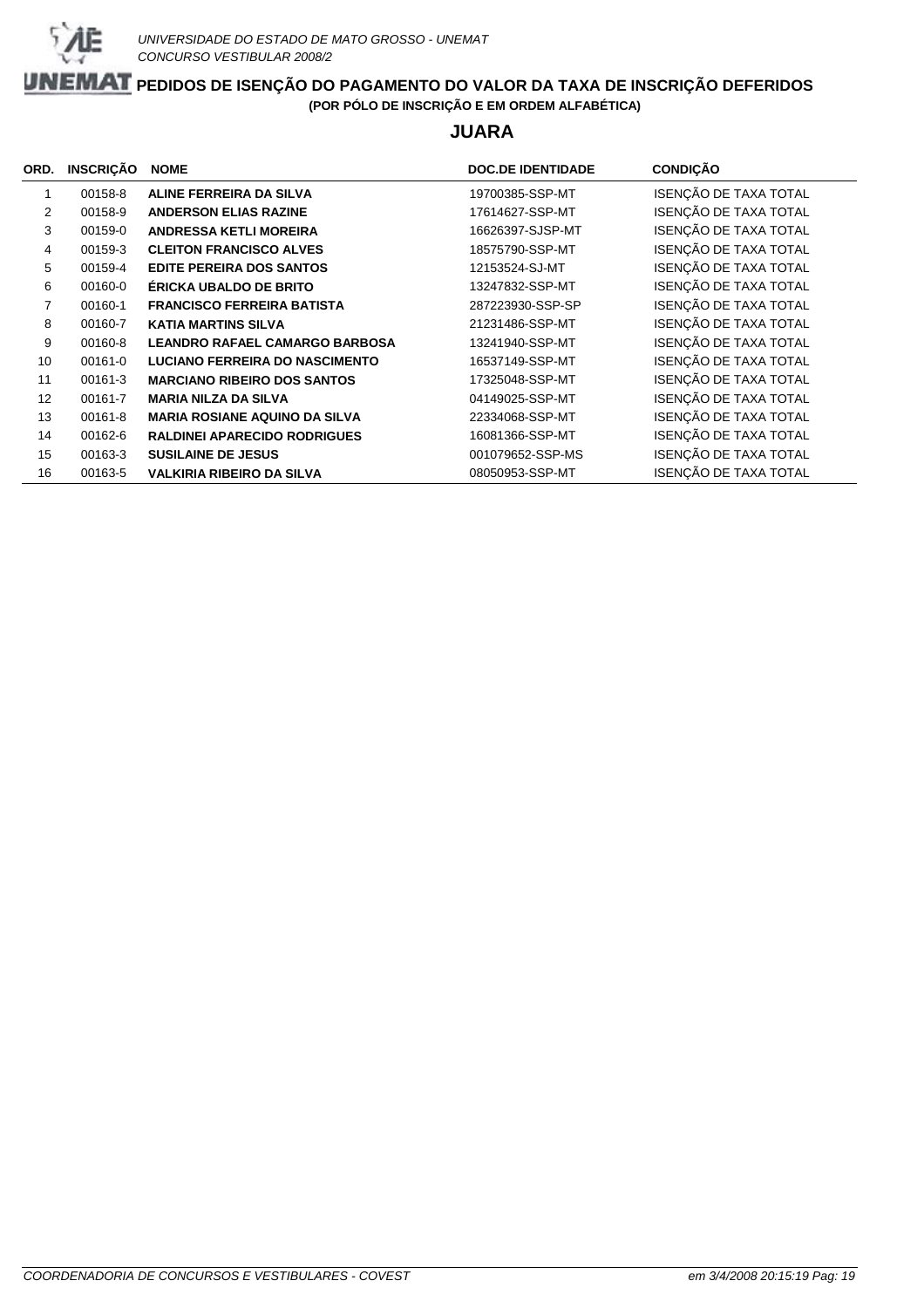

### **NOVA XAVANTINA**

| ORD.           | <b>INSCRIÇÃO</b> | <b>NOME</b>                             | <b>DOC.DE IDENTIDADE</b> | <b>CONDIÇÃO</b>       |
|----------------|------------------|-----------------------------------------|--------------------------|-----------------------|
| 1              | 00163-8          | <b>ADELAIDE EROTIDES MACEDO BATISTA</b> | 18424716-SSP-MT          | ISENÇÃO DE TAXA TOTAL |
| 2              | 00163-9          | <b>ADENIZIA GONÇALVES MENDES</b>        | 14950723-SSP-MT          | ISENÇÃO DE TAXA TOTAL |
| 3              | 00164-0          | <b>ADRIANA BATISTA JESUS</b>            | 14648253-SSP-MT          | ISENÇÃO DE TAXA TOTAL |
| 4              | 00164-1          | <b>ADRIANA CAROLINA GONTIJO</b>         | 1004446-SSP-MT           | ISENÇÃO DE TAXA TOTAL |
| 5              | 00164-3          | <b>ANDRE BARBOSA FUMEIRO</b>            | 2099717-SSP-MT           | ISENÇÃO DE TAXA TOTAL |
| 6              | 00164-5          | <b>CARINA FATIMA ROPKE</b>              | 11158166-SSP-MT          | ISENÇÃO DE TAXA TOTAL |
| $\overline{7}$ | 00164-6          | <b>DELZAMIDES MIGUEL DE M RIBEIRO</b>   | 2115711-SSP-GO           | ISENÇÃO DE TAXA TOTAL |
| 8              | 00164-8          | <b>EDIRENE ALVES DE LIMA</b>            | 73006-CTPS-MT            | ISENÇÃO DE TAXA TOTAL |
| 9              | 00164-9          | <b>ELISANGELA MARTINS GONTIJO</b>       | MG13221112-SSP-MG        | ISENÇÃO DE TAXA TOTAL |
| 10             | 00165-0          | <b>ELIZABETE CAROLINA P ZARATIM</b>     | 52427-CTPS-MT            | ISENÇÃO DE TAXA TOTAL |
| 11             | 00165-2          | <b>FLAVIO HENRIQUE SANTOS</b>           | 17226791-SSP-MT          | ISENÇÃO DE TAXA TOTAL |
| 12             | 00165-3          | <b>GEOVANA MARILI BORGES DA ROSA</b>    | 10352953-SSP-MT          | ISENÇÃO DE TAXA TOTAL |
| 13             | 00165-5          | <b>GRACIANO MOURA LIMA</b>              | 14049318-SSP-MT          | ISENÇÃO DE TAXA TOTAL |
| 14             | 00165-8          | <b>ISIS PEREIRA DOS SANTOS</b>          | 19044410-SSP-MT          | ISENÇÃO DE TAXA TOTAL |
| 15             | 00166-4          | <b>KELLY R NASCIMENTO MIRANDA</b>       | 18002374-SSP-MT          | ISENÇÃO DE TAXA TOTAL |
| 16             | 00166-5          | <b>LAURA ANDREANY NUNES NEOTZOLD</b>    | 16598261-SSP-MT          | ISENÇÃO DE TAXA TOTAL |
| 17             | 00166-6          | <b>LENILSON DA SILVA CORDEIRO</b>       | 11183608-SJ-MT           | ISENÇÃO DE TAXA TOTAL |
| 18             | 00166-9          | <b>LUIZ CARLOS BATISTA DE CARVALHO</b>  | 18651690-SSP-MT          | ISENÇÃO DE TAXA TOTAL |
| 19             | 00167-1          | <b>MARIA ABADIA JESUS DOS SANTOS</b>    | 795363-SSP-MT            | ISENÇÃO DE TAXA TOTAL |
| 20             | 00167-2          | <b>MARIA JOSÉ ALVES MACEDO</b>          | 20036280-SSP-MT          | ISENÇÃO DE TAXA TOTAL |
| 21             | 00167-3          | <b>MARLI CANDIDA KASPER</b>             | 08353662-SSP-MT          | ISENÇÃO DE TAXA TOTAL |
| 22             | 00167-4          | <b>MARTA DE OLIVEIRA TEIXEIRA</b>       | 15541002-SSP-MT          | ISENÇÃO DE TAXA TOTAL |
| 23             | 00167-7          | <b>NAYRA CARDOSO PRIMO</b>              | 20880677-SSP-MT          | ISENÇÃO DE TAXA TOTAL |
| 24             | 00167-8          | <b>SOLANGE LUEDKE</b>                   | 16850726-SSP-MT          | ISENÇÃO DE TAXA TOTAL |
| 25             | 00167-9          | <b>VALERIA VIEIRA LOPES</b>             | 12890774-SSP-MT          | ISENÇÃO DE TAXA TOTAL |
| 26             | 00168-2          | <b>WENDER GONCALVES COÊLHO</b>          | 20996349-SSP-MT          | ISENÇÃO DE TAXA TOTAL |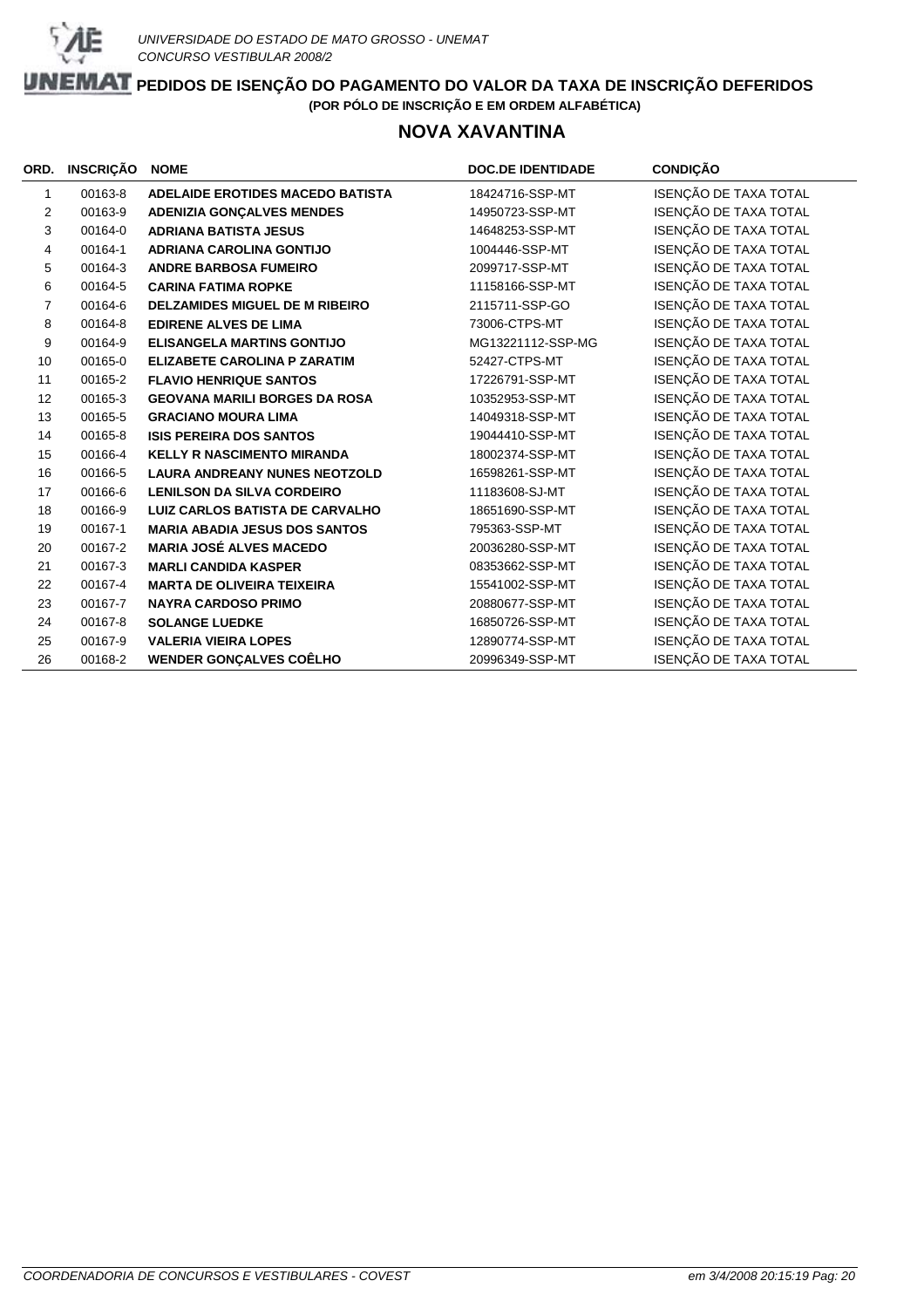

### **PONTES E LACERDA**

| ORD. | <b>INSCRIÇÃO</b> | <b>NOME</b>                            | <b>DOC.DE IDENTIDADE</b> | <b>CONDIÇÃO</b>       |
|------|------------------|----------------------------------------|--------------------------|-----------------------|
| 1    | 00168-4          | <b>ADRIANO PEREIRA DA SILVEIRA</b>     | 1453600-SSP-MS           | ISENÇÃO DE TAXA TOTAL |
| 2    | 00168-5          | <b>AILTON ANTONIO PINTO</b>            | 14163144-SSP-MT          | ISENÇÃO DE TAXA TOTAL |
| 3    | 00169-0          | AUTAJAN GEOCASTA DE ARAUJO CARVALHO    | 17657296-SSP-MT          | ISENÇÃO DE TAXA TOTAL |
| 4    | 00169-4          | <b>CLAUDINEI DA SILVA LARA</b>         | 12982857-SSP-MT          | ISENÇÃO DE TAXA TOTAL |
| 5    | 00169-5          | <b>CLODOALDO MARÇAL DE SOUZA</b>       | 13587480-SSP-MT          | ISENÇÃO DE TAXA TOTAL |
| 6    | 00169-9          | <b>DJAINE BENTO DA SILVA</b>           | 21604932-SSP-MT          | ISENÇÃO DE TAXA TOTAL |
| 7    | 00170-6          | HERIK MAYKON FLORES GONÇALVES          | 001544265--MS            | ISENÇÃO DE TAXA TOTAL |
| 8    | 00170-7          | <b>IGOMAR RODRIGUES DE SOUZA</b>       | 15901432-SSP-MT          | ISENÇÃO DE TAXA TOTAL |
| 9    | 00171-2          | LEIDY ANNE SILVA POHU                  | 21476802-SSP-MT          | ISENÇÃO DE TAXA TOTAL |
| 10   | 00171-3          | LINDALVA DA SILVA POHO                 | 12598852-SSP-MT          | ISENÇÃO DE TAXA TOTAL |
| 11   | 00171-6          | <b>MICHELE E FAGUNDES VALIM NAZETE</b> | 17271282-SSP-MT          | ISENÇÃO DE TAXA TOTAL |
| 12   | 00171-7          | <b>MIRTES DA SILVA AQUINO</b>          | 21424454--               | ISENÇÃO DE TAXA TOTAL |
| 13   | 00171-8          | <b>MONICA ELZA NARCISO DAS DORES</b>   | 41414300-SSP-MT          | ISENÇÃO DE TAXA TOTAL |
| 14   | 00172-1          | <b>NOEMIA VIANA DA SILVA</b>           | 13833847-SSP-MG          | ISENÇÃO DE TAXA TOTAL |
| 15   | 00172-3          | SIDNEI ALBERTO NASCIMENTO VANDELREI    | 19654340-SSP-MT          | ISENÇÃO DE TAXA TOTAL |
| 16   | 00172-6          | <b>VILTON DA SILVA SOARES</b>          | 18347312--               | ISENÇÃO DE TAXA TOTAL |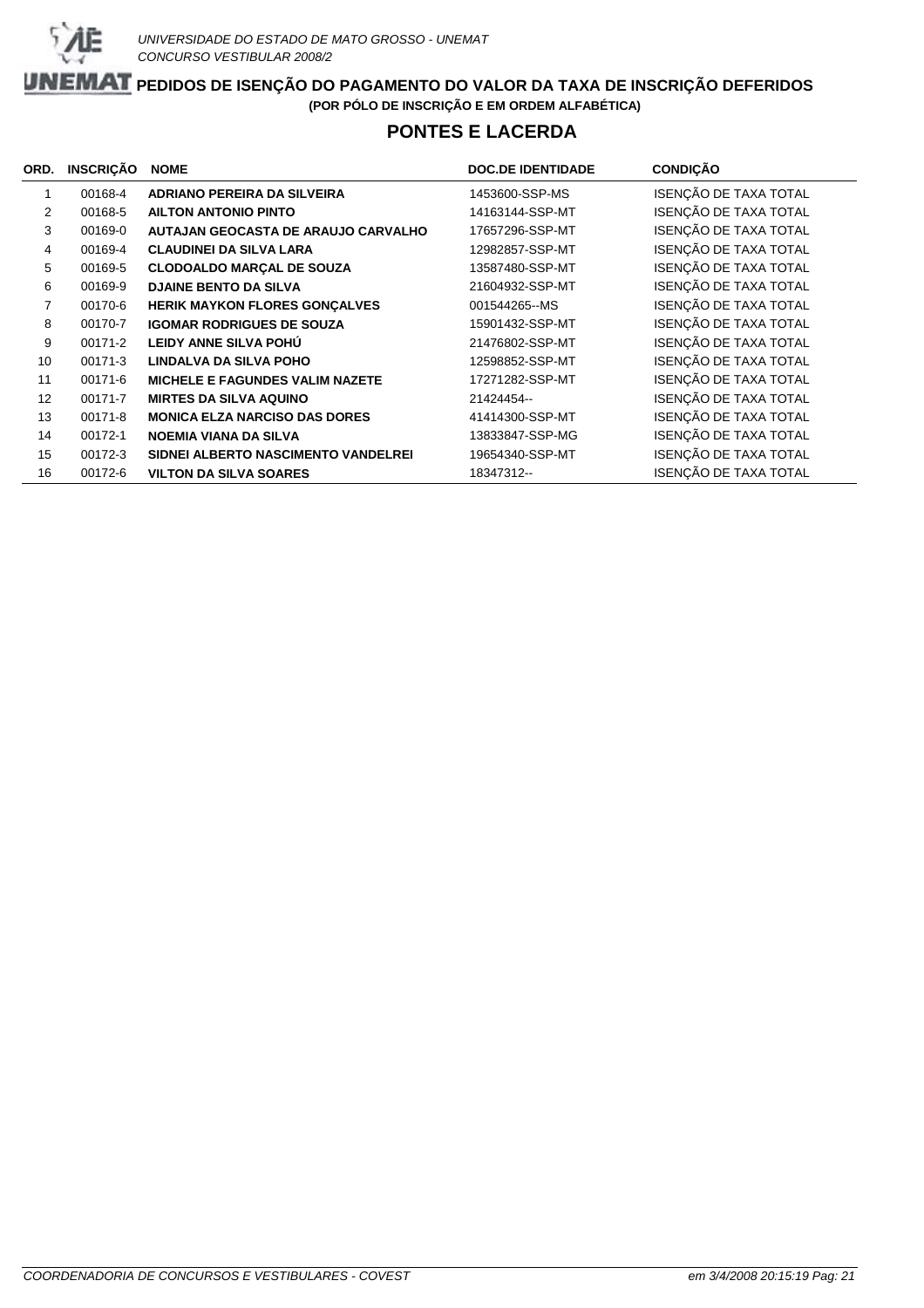

#### **SINOP**

|                | ORD. INSCRIÇÃO     | <b>NOME</b>                                                    | <b>DOC.DE IDENTIDADE</b>        | <b>CONDIÇÃO</b>                                |
|----------------|--------------------|----------------------------------------------------------------|---------------------------------|------------------------------------------------|
| $\mathbf{1}$   | 00172-7            | <b>ADEMIR GONÇALVES</b>                                        | 748149-SSP-MT                   | ISENÇÃO DE TAXA TOTAL                          |
| 2              | 00172-8            | <b>ADICEIA BALDOINO DOS SANTOS</b>                             | 19265280-SSP-MT                 | ISENÇÃO DE TAXA TOTAL                          |
| 3              | 00172-9            | ADILA MARIS BITENCURT FELIZARDO                                | 17001064-SSP-MT                 | ISENÇÃO DE TAXA TOTAL                          |
| 4              | 00173-0            | ADRIANA APARECIDA ALVES TAVEIRA                                | 17947600-SSP-MT                 | ISENÇÃO DE TAXA TOTAL                          |
| 5              | 00173-1            | <b>ADRIANA SILVA MARTINS</b>                                   | 206870320027-SSP-MA             | ISENÇÃO DE TAXA TOTAL                          |
| 6              | 00173-2            | ADRIANA TEREZINHA WASMUTH                                      | 3855944-SSP-MT                  | ISENÇÃO DE TAXA TOTAL                          |
| $\overline{7}$ | 00173-5            | ADRYELLY FÁTIMA DE MORAES                                      | 478993304-SSP-MT                | ISENÇÃO DE TAXA TOTAL                          |
| 8              | 00173-6            | <b>ALAENE DE ASSIS</b>                                         | 18091610-SSP-MT                 | ISENÇÃO DE TAXA TOTAL                          |
| 9              | 00173-8            | <b>ALCINA ALAIDE DA SILVA</b>                                  | 881843-SSP-MT                   | ISENÇÃO DE TAXA TOTAL                          |
| 10             | 00174-0            | ALEXANDRO JACOBUCY CANDIDO                                     | 15250989-SSP-MT                 | ISENÇÃO DE TAXA TOTAL                          |
| 11             | 00174-2            | <b>ALINE FABRÍCIA DE MORAES</b>                                | 19712766-SSP-MT                 | ISENÇÃO DE TAXA TOTAL                          |
| 12             | 00174-4            | <b>AMILTO FRANCISCO DE MELO</b>                                | 14781972-SSP-MT                 | ISENÇÃO DE TAXA TOTAL                          |
| 13             | 00174-8            | ANA LUCIA DE ALMEIDA                                           | 001271898-SSP-MS                | ISENÇÃO DE TAXA TOTAL                          |
| 14             | 00175-0            | ANDERSON PEREIRA DO NASCIMENTO                                 | 16223381-SSP-MT                 | ISENÇÃO DE TAXA TOTAL                          |
| 15             | 00175-1            | <b>ANDRE LUIS NETO ORTIZ</b>                                   | 15463915-SSP-MT                 | ISENÇÃO DE TAXA TOTAL                          |
| 16             | 00175-2            | ANDRÉ RIBEIRO DE FARIAS                                        | 13847015-SSP-MT                 | ISENÇÃO DE TAXA TOTAL                          |
| 17             | 00175-3            | <b>ANDREIA BARBOSA LANG</b>                                    | 14964651-SSP-MT                 | ISENÇÃO DE TAXA TOTAL                          |
| 18             | 00175-9            | ANGELO NEY GONÇALO DE CAMPOS                                   | 21695105-SSP-MT                 | ISENÇÃO DE TAXA TOTAL                          |
| 19             | 00176-0            | ANTONIA CLAUDIA DA CONCEIÇÃO                                   | 144228733-SSP-MT                | ISENÇÃO DE TAXA TOTAL                          |
| 20             | 00176-3            | <b>ARISTIDES VIEIRA DIAS FILHO</b>                             | 15464954-SSP-MT                 | ISENÇÃO DE TAXA TOTAL                          |
| 21             | 00176-4            | <b>BRUNA DA SILVA SOUSA</b>                                    | 19832133-SSP-MT                 | ISENÇÃO DE TAXA TOTAL                          |
| 22             | 00176-5            | <b>BRUNO EDUARDO DE MATOS</b>                                  | 15862992-SSP-MT                 | ISENÇÃO DE TAXA TOTAL                          |
| 23             | 00176-6            | <b>BRUNO EDUARDO HINTZ</b>                                     | 1127640-SSP-MT                  | ISENÇÃO DE TAXA TOTAL                          |
| 24             | 00176-7            | <b>BRUNO HENRIQUE MORAIS BORGES</b>                            | 19565070-SSP-MT                 | ISENÇÃO DE TAXA TOTAL                          |
| 25             | 00176-9            | <b>CAMILA PEDROSO DO AMARAL</b>                                | 17785480-SSP-MT                 | ISENÇÃO DE TAXA TOTAL                          |
| 26             | 00177-0            | <b>CARINA ANATARA SILVA DE GOUVEIA</b>                         | 5235662-SEGUP-PA                | ISENÇÃO DE TAXA TOTAL                          |
| 27             | 00177-3            | CARLA GARDEANE DE ARAÚJO ALVES                                 | 156166220005-SPCII-MA           | ISENÇÃO DE TAXA TOTAL                          |
| 28             | 00177-4            | <b>CARMELITA DE JESUS RONDON</b>                               | 03741133-SSP-MT                 | ISENÇÃO DE TAXA TOTAL                          |
| 29             | 00177-8            | <b>CÁSSIO RODRIGUES MIRANDA</b>                                | 15539393-SSP-MT                 | ISENÇÃO DE TAXA TOTAL                          |
| 30             | 00177-9            | <b>CELIA DOS SANTOS DOMINGOS</b>                               | 14626659-SSP-MT                 | ISENÇÃO DE TAXA TOTAL                          |
| 31             | 00178-0            | <b>CELINA MANOEL DOS SANTOS</b>                                | 10543155-SSP-MT                 | ISENÇÃO DE TAXA TOTAL                          |
| 32             | 00178-1            | <b>CHIRLEI VIEIRA DE ARAUJO</b>                                | 17787335-SSP-MT                 | ISENÇÃO DE TAXA TOTAL<br>ISENÇÃO DE TAXA TOTAL |
| 33             | 00178-3            | <b>CLAUDEMIR ALVES DA SILVA</b>                                | 12824488-SSP-MT                 |                                                |
| 34<br>35       | 00178-5<br>00178-6 | <b>CLAUDENICE SCHENATTO</b><br><b>CLAUDIANE ALVES DE SILVA</b> | 12534099--MT<br>15542580-SSP-MT | ISENÇÃO DE TAXA TOTAL<br>ISENÇÃO DE TAXA TOTAL |
| 36             | 00178-8            | <b>CLEIDE APARECIDA DAPPER SANTANA</b>                         | 19254750-SSP-MT                 | ISENÇÃO DE TAXA TOTAL                          |
| 37             | 00179-0            | <b>CLENILDA LEONARDELI MARANGONI</b>                           | 395109-SSP-RO                   | ISENÇÃO DE TAXA TOTAL                          |
| 38             | 00179-4            | <b>CRISTIAN MARIANO RODRIGUES DO CARMO</b>                     | 15274233-SSP-MT                 | ISENÇÃO DE TAXA TOTAL                          |
| 39             | 00179-9            | DANIELA ALCANTARA DA SILVA                                     | 19656670-SSP-MT                 | ISENÇÃO DE TAXA TOTAL                          |
| 40             | 00180-3            | <b>DANIELLY DOS SANTOS ROCHA</b>                               | 17602483-SSP-MT                 | ISENÇÃO DE TAXA TOTAL                          |
| 41             | 00180-8            | <b>DEBORA DOS REIS E SOUZA</b>                                 | 15483371-SSP-MT                 | ISENÇÃO DE TAXA TOTAL                          |
| 42             | 00180-9            | <b>DEIS BATISTA RAMOS</b>                                      | 12119334-SSP-MT                 | ISENÇÃO DE TAXA TOTAL                          |
| 43             | 00181-2            | <b>DERCIANA APARECIDA DE FREITAS</b>                           | 20421630-SSP-                   | ISENÇÃO DE TAXA TOTAL                          |
| 44             | 00181-4            | <b>DIANNY GRAZIELLE MIRANDA DOS SANTOS</b>                     | 18079105--                      | ISENÇÃO DE TAXA TOTAL                          |
| 45             | 00181-5            | <b>DILÇA TEIXEIRA MARTINS</b>                                  | 139335400-SSP-MT                | ISENÇÃO DE TAXA TOTAL                          |
| 46             | 00181-6            | <b>DIOGO NEVES NATARIO</b>                                     | 17491835-SSP-MT                 | ISENÇÃO DE TAXA TOTAL                          |
| 47             | 00181-8            | EDA XAVIER DE OLIVEIRA                                         | 19775539-SSP-MT                 | ISENÇÃO DE TAXA TOTAL                          |
| 48             | 00182-0            | <b>EDIMARA PORTILIOTTI</b>                                     | 4006221-SC                      | ISENÇÃO DE TAXA TOTAL                          |
| 49             | 00182-1            | <b>EDINEIA DE ASSIS DIAS</b>                                   | 173033141-SSP-MT                | ISENÇÃO DE TAXA TOTAL                          |
| 50             | 00182-2            | <b>EDIRENE FERREIRA GOMES</b>                                  | 15258700-SSP-MT                 | ISENÇÃO DE TAXA TOTAL                          |
| 51             | 00182-4            | <b>EDSON CARLOS DOS SANTOS</b>                                 | 457475432-SSP-SP                | ISENÇÃO DE TAXA TOTAL                          |
| 52             | 00182-5            | <b>ELAINE DO AMARAL OLIVEIRA</b>                               | 14237601-SSP-MT                 | ISENÇÃO DE TAXA TOTAL                          |
| 53             | 00182-6            | ELAINE EVANGELISTA DA SILVA                                    | 13471104--MT                    | ISENÇÃO DE TAXA TOTAL                          |
| 54             | 00182-9            | <b>ELIANE DIAS DE SOUZA</b>                                    | 257882042-SSP-SP                | ISENÇÃO DE TAXA TOTAL                          |
| 55             | 00183-1            | <b>ELIANI DE FREITAS NORONHA</b>                               | 15236722-SSP-MT                 | ISENÇÃO DE TAXA TOTAL                          |
| 56             | 00183-3            | ELISA PEREIRA DA SILVA                                         | 16785991-SSP-MT                 | ISENÇÃO DE TAXA TOTAL                          |
| 57             | 00183-4            | <b>ELISANDRA GIL LOPES</b>                                     | 15999971-SSP-MT                 | ISENÇÃO DE TAXA TOTAL                          |
| 58             | 00183-6            | ELITON SILVÉRIO PEREIRA                                        | 19253060-SSP-MT                 | ISENÇÃO DE TAXA TOTAL                          |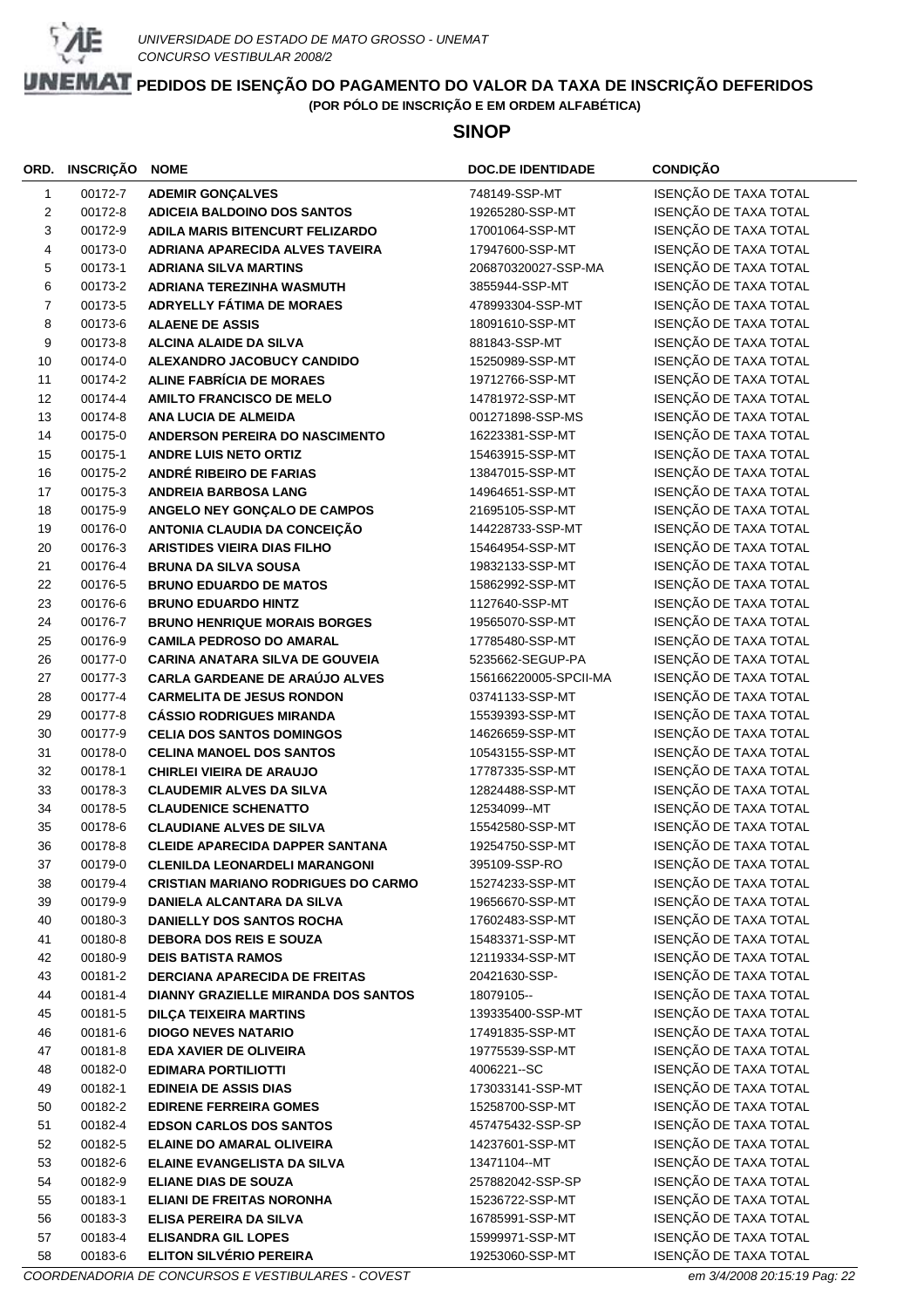

#### **SINOP**

| ORD.     | <b>INSCRIÇÃO</b>   | <b>NOME</b>                                                            | <b>DOC.DE IDENTIDADE</b>           | <b>CONDIÇÃO</b>                                |
|----------|--------------------|------------------------------------------------------------------------|------------------------------------|------------------------------------------------|
| 59       | 00183-7            | <b>ELIZANE PEREIRA DA SILVA</b>                                        | 016786130-SSP-MT                   | ISENÇÃO DE TAXA TOTAL                          |
| 60       | 00183-9            | <b>ELMO FRANCISCO DA SILVA</b>                                         | 412157275-SSP-SP                   | ISENÇÃO DE TAXA TOTAL                          |
| 61       | 00184-0            | <b>ELOIR DA CRUZ</b>                                                   | 16197062-SSP-MT                    | ISENÇÃO DE TAXA TOTAL                          |
| 62       | 00184-2            | <b>EMERSON ANTUNES DA ROSA</b>                                         | 12284459-SSP-MT                    | ISENÇÃO DE TAXA TOTAL                          |
| 63       | 00184-3            | <b>EMERSON GONÇALVES DOS SANTOS</b>                                    | 10170570-SSP-MT                    | ISENÇÃO DE TAXA TOTAL                          |
| 64       | 00184-4            | ÉRICA CRISTINA XAVIER                                                  | 18305334-SSP-MT                    | ISENÇÃO DE TAXA TOTAL                          |
| 65       | 00184-6            | ÉVERLI QUINALIS GUARIDO                                                | 18338453-SSP-MT                    | ISENÇÃO DE TAXA TOTAL                          |
| 66       | 00184-7            | <b>EWERTON DE MARCO</b>                                                | 16798392-SSP-MT                    | ISENÇÃO DE TAXA TOTAL                          |
| 67       | 00184-9            | <b>FABIANO TRINDADE</b>                                                | 19456697-SSP-MT                    | ISENÇÃO DE TAXA TOTAL                          |
| 68       | 00185-0            | <b>FABIO ISER</b>                                                      | 16076079-SSP-MT                    | ISENÇÃO DE TAXA TOTAL                          |
| 69       | 00185-1            | <b>FÁBIO ROSA PEREIRA</b>                                              | 18942814-SSP-MT                    | ISENÇÃO DE TAXA TOTAL                          |
| 70       | 00185-2            | <b>FAGNER JUNIOR GOMES</b>                                             | 496902714-SSP-SP                   | ISENÇÃO DE TAXA TOTAL                          |
| 71       | 00185-4            | <b>FERNANDO FRANGUELI DE OLIVEIRA</b>                                  | 20172460-SSP-MT                    | ISENÇÃO DE TAXA TOTAL                          |
| 72       | 00185-6            | FLÁVIA APARECIDA SOARES CANGUÇU                                        | 15864561-SSP-MT                    | ISENÇÃO DE TAXA TOTAL                          |
| 73       | 00185-8            | <b>FLÁVIA ROSANE NEVES SOUZA</b>                                       | 15562662--MT                       | ISENÇÃO DE TAXA TOTAL                          |
| 74       | 00186-0            | FLORISVALDO LOPES DE OLIVEIRA FILHO                                    | 11925965-SJ-MT                     | ISENÇÃO DE TAXA TOTAL                          |
| 75       | 00186-1            | <b>FRANCIELE APARECIDA DA SILVA</b>                                    | 14620847-SSP-MT                    | ISENÇÃO DE TAXA TOTAL                          |
| 76       | 00186-2            | <b>FRANCIELE DE SOUZA</b>                                              | 17224020-SSP-MT                    | ISENÇÃO DE TAXA TOTAL                          |
| 77       | 00186-3            | <b>FRANCIELE REINALDO DE PONTES</b>                                    | 16307135-SSP-MT                    | ISENÇÃO DE TAXA TOTAL                          |
| 78       | 00186-4            | <b>FRANCIELE VOGT</b>                                                  | 1088223316-SJS-RS                  | ISENÇÃO DE TAXA TOTAL                          |
| 79       | 00186-7            | <b>FRANCILENE FERREIRA GOMES</b>                                       | 365258-SSP-RO                      | ISENÇÃO DE TAXA TOTAL                          |
| 80       | 00186-8            | <b>FRANCINE GOLO</b>                                                   | 11929880-SJ-MT                     | ISENÇÃO DE TAXA TOTAL                          |
| 81       | 00186-9            | <b>FRANCISCA DAS CHAGAS DA C CARDOSO</b>                               | 14780526-SSP-MT                    | ISENÇÃO DE TAXA TOTAL                          |
| 82       | 00187-0            | <b>FRANCISLAINE TEIXEIRA</b>                                           | 19513976-SSP-MT                    | ISENÇÃO DE TAXA TOTAL                          |
| 83       | 00187-2            | <b>GERALDA MARIA DE JESUS STAUB</b>                                    | 38422057-SSP-PR                    | ISENÇÃO DE TAXA TOTAL                          |
| 84       | 00187-3            | <b>GERSON DE AGUIAR</b>                                                | 278912-SSP-RO                      | ISENÇÃO DE TAXA TOTAL                          |
| 85       | 00187-5            | <b>GILBERTO DA SILVA</b>                                               | 64182266-SSP-PR                    | ISENÇÃO DE TAXA TOTAL                          |
| 86       | 00187-7            | <b>GILSON GARBULHA PRADO</b>                                           | 513114-SSP-MT                      | ISENÇÃO DE TAXA TOTAL<br>ISENÇÃO DE TAXA TOTAL |
| 87<br>88 | 00188-3<br>00188-7 | HANNA VERÔNICA DA SILVA FERNANDES<br><b>HÉLIO APARECIDO DOS SANTOS</b> | 15657124-SSP-MT<br>10510958-SSP-MT | ISENÇÃO DE TAXA TOTAL                          |
| 89       | 00188-8            | <b>HERICA PEREIRA DE SOUSA</b>                                         | 11519487-SJ-MT                     | ISENÇÃO DE TAXA TOTAL                          |
| 90       | 00189-1            | <b>ILDENE DA SILVA SOUZA</b>                                           | 014655110-SSP-MT                   | ISENÇÃO DE TAXA TOTAL                          |
| 91       | 00189-3            | <b>INGDA GEANE BARBOSA DA SILVA</b>                                    | 19355149-SSP-MT                    | ISENÇÃO DE TAXA TOTAL                          |
| 92       | 00189-5            | <b>IRONE MARTINS PEREIRA</b>                                           | 10865098-SSP-MT                    | ISENÇÃO DE TAXA TOTAL                          |
| 93       | 00189-7            | <b>IVONE FARIAS</b>                                                    | 15435709--MT                       | ISENÇÃO DE TAXA TOTAL                          |
| 94       | 00190-1            | <b>JACKELINE RIBEIRO CAFÉ</b>                                          | 16881079-SSP-MT                    | ISENÇÃO DE TAXA TOTAL                          |
| 95       | 00190-5            | <b>JANE CRISTINA MARIA</b>                                             | 13219200-SSP-MT                    | <b>ISENÇÃO DE TAXA TOTAL</b>                   |
| 96       | 00190-6            | JANETE FILOMENA DA SILVA                                               | 15928985-SSP-MT                    | ISENÇÃO DE TAXA TOTAL                          |
| 97       | 00190-7            | <b>JAQUELINE LÚCIA SCHONS HEMSING</b>                                  | 12381934-SSP-MT                    | ISENÇÃO DE TAXA TOTAL                          |
| 98       | 00190-8            | <b>JAQUELINE VIEIRA DE CARVALHO</b>                                    | 14781042-SSP-MT                    | ISENÇÃO DE TAXA TOTAL                          |
| 99       | 00191-0            | <b>JAQUIEL FACHIN</b>                                                  | 14464705-SSP-MT                    | ISENÇÃO DE TAXA TOTAL                          |
| 100      | 00191-1            | <b>JARLINA YANES DE SOUZA</b>                                          | 18606075-SSP-MT                    | ISENÇÃO DE TAXA TOTAL                          |
| 101      | 00191-2            | <b>JEAN CARLOS CRIZOSTOMO DE SOUZA</b>                                 | 14616017-SSP-MT                    | ISENÇÃO DE TAXA TOTAL                          |
| 102      | 00191-3            | <b>JELMA MARIA TORRES TEIXEIRA</b>                                     | 111125535-SSP-MT                   | ISENÇÃO DE TAXA TOTAL                          |
| 103      | 00191-4            | <b>JESSSICA MOREIRA SALGADO</b>                                        | 21226040-SSP-MT                    | ISENÇÃO DE TAXA TOTAL                          |
| 104      | 00191-5            | JHONNY FRANÇA DOS SANTOS                                               | 12326550-SJ-MT                     | ISENÇÃO DE TAXA TOTAL                          |
| 105      | 00191-7            | <b>JOÃO JOSÉ CARDOSO</b>                                               | 295577423-SSP-MG                   | ISENÇÃO DE TAXA TOTAL                          |
| 106      | 00191-8            | <b>JOCIMARA RODRIGUES MILHOMENS</b>                                    | 16992515-SSP-MT                    | ISENÇÃO DE TAXA TOTAL                          |
| 107      | 00192-2            | <b>JOSELIA DE OLIVEIRA BESERRA</b>                                     | 15878082-SSP-MT                    | ISENÇÃO DE TAXA TOTAL                          |
| 108      | 00192-4            | <b>JOSIELI GONÇALVES FERREIRA</b>                                      | 19011245-SSP-MT                    | ISENÇÃO DE TAXA TOTAL                          |
| 109      | 00192-6            | <b>JOSUÉ RODRIGUES DOS SANTOS</b>                                      | 17892520-SSP-MT                    | ISENÇÃO DE TAXA TOTAL                          |
| 110      | 00192-7            | JOVANA PEREIRA DA SILVA                                                | 15599604-SSP-MT                    | ISENÇÃO DE TAXA TOTAL                          |
| 111      | 00192-8            | <b>JOZE CARLA DE CAMPOS</b>                                            | 445414364-SSP-SP                   | ISENÇÃO DE TAXA TOTAL                          |
| 112      | 00192-9            | <b>JUCELINA REIS DE SOUZA</b>                                          | 14980436-SSP-MT                    | ISENÇÃO DE TAXA TOTAL                          |
| 113      | 00193-0            | <b>JULIA MARA ALEIXO</b>                                               | 18133622-SSP-MT                    | ISENÇÃO DE TAXA TOTAL                          |
| 114      | 00193-1            | JULIANA ANGELITA DA SILVA RODRIGUES                                    | 15129314-SSP-MT                    | ISENÇÃO DE TAXA TOTAL                          |
| 115      | 00193-3            | <b>JULIANA PEREIRA DE OLIVEIRA</b>                                     | 16944518-SSP-MT                    | ISENÇÃO DE TAXA TOTAL                          |
| 116      | 00193-5            | <b>JULIE SIMONE MARIA</b>                                              | 15071600-SSP-MT                    | ISENÇÃO DE TAXA TOTAL                          |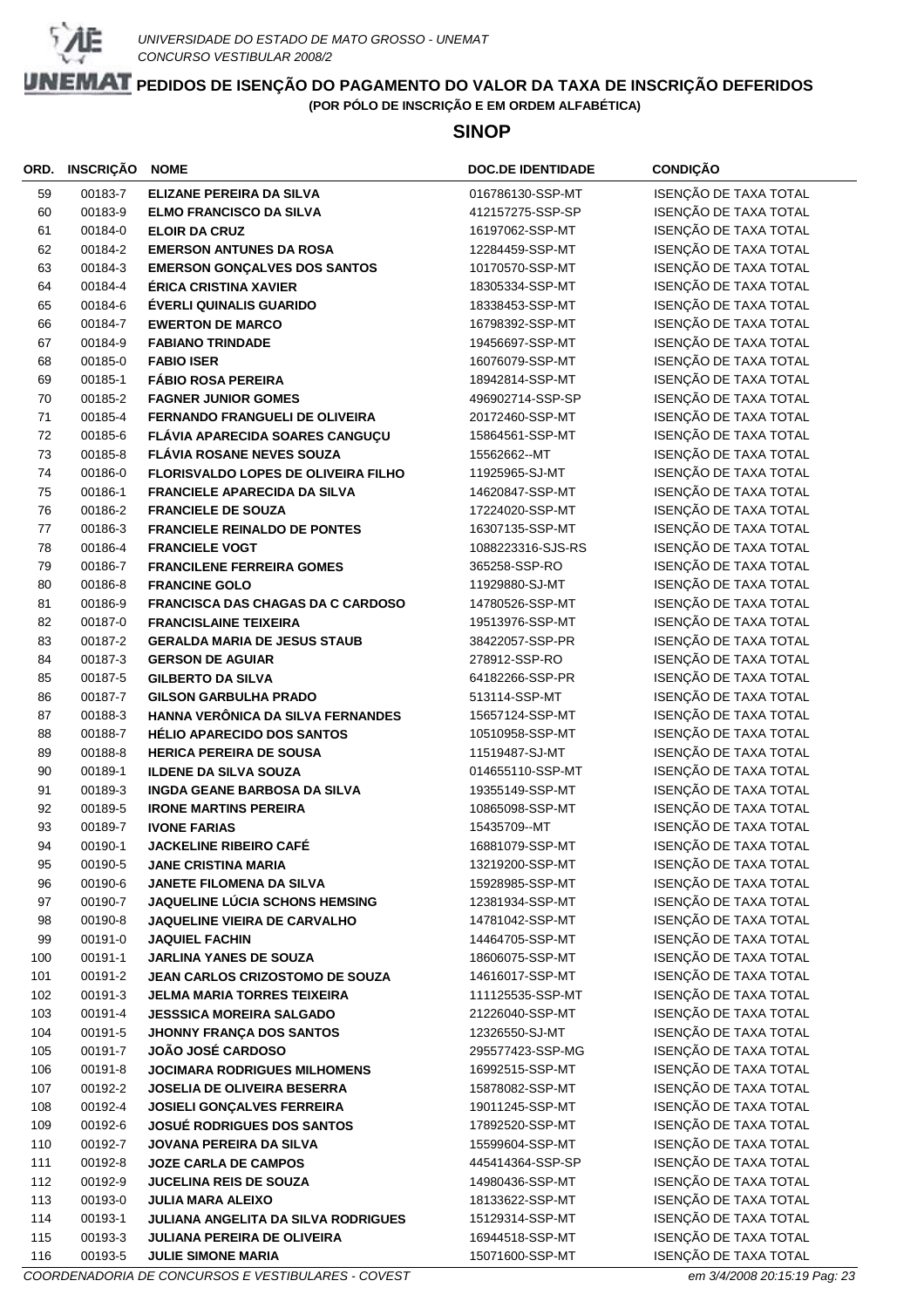

#### **SINOP**

| ORD. | INSCRIÇÃO | <b>NOME</b>                              | <b>DOC.DE IDENTIDADE</b> | <b>CONDIÇÃO</b>       |
|------|-----------|------------------------------------------|--------------------------|-----------------------|
| 117  | 00193-7   | <b>KARINE ADRIANE DE ARAUJO</b>          | 12204803-SJ-MT           | ISENÇÃO DE TAXA TOTAL |
| 118  | 00193-8   | <b>KATIA ROSELI ARAUJO</b>               | 14465353-SSP-MT          | ISENÇÃO DE TAXA TOTAL |
| 119  | 00193-9   | <b>KATIANE VIEIRA SILVA</b>              | 17738865-SSP-            | ISENÇÃO DE TAXA TOTAL |
| 120  | 00194-6   | <b>LEILA KELI VITURINO</b>               | 421101581-SSP-MT         | ISENÇÃO DE TAXA TOTAL |
| 121  | 00194-8   | <b>LEONIDAS TRAMONTINI</b>               | 16509234-SSP-MT          | ISENÇÃO DE TAXA TOTAL |
| 122  | 00194-9   | LEYDAIHANY GONÇALVES DA SILVA            | 08520 00019-CTPS-MT      | ISENÇÃO DE TAXA TOTAL |
| 123  | 00195-0   | <b>LIANE SCHIMITH LELIS PUKALESKI</b>    | 17736340-SSP-MT          | ISENÇÃO DE TAXA TOTAL |
| 124  | 00195-1   | <b>LIDIANE DE ARAUJO BACCO</b>           | 12812366-SSP-MT          | ISENÇÃO DE TAXA TOTAL |
| 125  | 00195-5   | <b>LUCIENE DE JESUS ZAROCHINSKI</b>      | 14826178-SSP-MT          | ISENÇÃO DE TAXA TOTAL |
| 126  | 00195-6   | <b>LUCILENE MOREIRA ROCHA DA SILVA</b>   | 19255101-SSP-MT          | ISENÇÃO DE TAXA TOTAL |
| 127  | 00195-7   | <b>LUCIMAR FARIAS PEREIRA</b>            | 15675041-SSP-MT          | ISENÇÃO DE TAXA TOTAL |
| 128  | 00195-8   | <b>LUCIMARA ALVES DA COSTA</b>           | 14651009-SSP-MT          | ISENÇÃO DE TAXA TOTAL |
| 129  | 00195-9   | <b>LUCINEIDE PEREIRA DE LIMA</b>         | 972966-SSP-MT            | ISENÇÃO DE TAXA TOTAL |
| 130  | 00196-1   | <b>LUIZ DOMINGOS SALES EVANGELISTA</b>   | 11448229-SJ-MT           | ISENÇÃO DE TAXA TOTAL |
| 131  | 00196-2   | <b>LUQUEMAR MARCHI</b>                   | 7075695771-SSP-RS        | ISENÇÃO DE TAXA TOTAL |
| 132  | 00196-3   | <b>LUZINEIDE BARBOZA DE SOUSA</b>        | 16705459-SJSP-MT         | ISENÇÃO DE TAXA TOTAL |
| 133  | 00196-6   | <b>MAGDA DE AVILA</b>                    | 13708120-SSP-MT          | ISENÇÃO DE TAXA TOTAL |
| 134  | 00196-7   | <b>MAGNA BRITO DA SILVA</b>              | 17949076-SSP-MT          | ISENÇÃO DE TAXA TOTAL |
| 135  | 00196-9   | <b>MAICON DE SOUZA DA SILVA</b>          | 15172783-SSP-MT          | ISENÇÃO DE TAXA TOTAL |
| 136  | 00197-0   | <b>MARA MARTINS BARBOSA</b>              | 17069823-SSP-MT          | ISENÇÃO DE TAXA TOTAL |
| 137  | 00197-1   | <b>MARCELI SALETE TAFAREL</b>            | 11931191-SJ-MT           | ISENÇÃO DE TAXA TOTAL |
| 138  | 00197-2   | <b>MARCELO OLIVEIRA DE SILVA</b>         | 13260405-SSP-MT          | ISENÇÃO DE TAXA TOTAL |
| 139  | 00197-4   | <b>MÁRCIA PIANISSOLA DA SILVA SANTOS</b> | 15554511-SSP-MT          | ISENÇÃO DE TAXA TOTAL |
| 140  | 00197-5   | <b>MÁRCIA RODRIGUES DA CRUZ</b>          | 17026334-SSP-MT          | ISENÇÃO DE TAXA TOTAL |
| 141  | 00197-6   | <b>MARCIA VIEIRA DE SOUZA</b>            | 17163803-SSP-MT          | ISENÇÃO DE TAXA TOTAL |
| 142  | 00198-1   | <b>MARIA APARECIDA NUNES DA CRUZ</b>     | 11034173-SJ-MT           | ISENÇÃO DE TAXA TOTAL |
| 143  | 00198-2   | <b>MARIA DONIZETE DE FREITAS</b>         | -SSP-MT                  | ISENÇÃO DE TAXA TOTAL |
| 144  | 00198-4   | <b>MARIA JOSE DA SILVA</b>               | 12382671-SSP-MT          | ISENÇÃO DE TAXA TOTAL |
| 145  | 00198-5   | <b>MARIA JOSE TEIXEIRA</b>               | 10802320-SJ-MT           | ISENÇÃO DE TAXA TOTAL |
| 146  | 00198-7   | <b>MARIA SONIA AGUIAR DE ARRUDA</b>      | 1381740-SSP-MA           | ISENÇÃO DE TAXA TOTAL |
| 147  | 00199-1   | <b>MARINEIDE CARVALHO PATRIOTA</b>       | 15099881-SSP-MT          | ISENÇÃO DE TAXA TOTAL |
| 148  | 00199-3   | <b>MARIVONE WOICIECHOSKI</b>             | 15543102-SSP-MT          | ISENÇÃO DE TAXA TOTAL |
| 149  | 00199-4   | <b>MARLENE ALVES DA SILVA</b>            | 06559182-SJ-MT           | ISENÇÃO DE TAXA TOTAL |
| 150  | 00199-6   | <b>MARQUILENE SILVA COSTA</b>            | 10536590-SSP-MT          | ISENÇÃO DE TAXA TOTAL |
| 151  | 00199-7   | <b>MATILDES DOS SANTOS</b>               | 495445-SSP-MT            | ISENÇÃO DE TAXA TOTAL |
| 152  | 00199-8   | <b>MAXSUEL MACHADO NOGUEIRA</b>          | 19062729-SSP-MT          | ISENÇÃO DE TAXA TOTAL |
| 153  | 00199-9   | <b>MICHAEL ISAQUE VIDAL</b>              | 20312643-SSP-MT          | ISENÇÃO DE TAXA TOTAL |
| 154  | 00200-0   | <b>MICHELLE AGUIAR DE CASTRO</b>         | 12816795-SSP-MT          | ISENÇÃO DE TAXA TOTAL |
| 155  | 00200-1   | <b>MILLENA SOARES MATOS</b>              | 19257147-SSP-MT          | ISENÇÃO DE TAXA TOTAL |
| 156  | 00200-3   | <b>MIQUÉIAS PEREIRA DA FONSECA</b>       | 19246110-SSP-MT          | ISENÇÃO DE TAXA TOTAL |
| 157  | 00200-5   | <b>MIRIAN APARECIDA SANTANA</b>          | 16416066-SSP-MT          | ISENÇÃO DE TAXA TOTAL |
| 158  | 00200-7   | <b>MYRIAM PEREIRA MARTINS</b>            | 10602593-SSP-MT          | ISENÇÃO DE TAXA TOTAL |
| 159  | 00201-2   | NELSON LOURENÇO DOS SANTOS FILHO         | 19621493-SSP-MT          | ISENÇÃO DE TAXA TOTAL |
| 160  | 00201-4   | <b>NEUZA PASSOS DE COSTA</b>             | 14113066-SJ-MT           | ISENÇÃO DE TAXA TOTAL |
| 161  | 00202-1   | <b>ONAMIS FERREIRA DA COSTA</b>          | 12787604-SSP-MT          | ISENÇÃO DE TAXA TOTAL |
| 162  | 00202-2   | <b>OSVALDO HENRIQUE DE OLIVEIRA</b>      | 14523213-SSP-MT          | ISENÇÃO DE TAXA TOTAL |
| 163  | 00202-4   | <b>PALMIRA MORETTI</b>                   | 15401260-SSP-MT          | ISENÇÃO DE TAXA TOTAL |
| 164  | 00202-5   | PAMELA TAGLIEBER BATISTA                 | 5430080-PC-PA            | ISENÇÃO DE TAXA TOTAL |
| 165  | 00203-1   | <b>PRISCILA FERREIRA TORRES</b>          | 93061080-SSP-PR          | ISENÇÃO DE TAXA TOTAL |
| 166  | 00203-2   | <b>QUEILA DE SOUZA KRUGER</b>            | 79737941-SSP-PR          | ISENÇÃO DE TAXA TOTAL |
| 167  | 00203-3   | <b>RAFAEL JUNIOR FORCELINI</b>           | 18096115-SSP-MT          | ISENÇÃO DE TAXA TOTAL |
| 168  | 00203-4   | RAFAELA DE QUEIROZ ALVES GOERGEN         | 21556911-SSP-MT          | ISENÇÃO DE TAXA TOTAL |
| 169  | 00203-7   | <b>RAQUEL PINHEIRO LOPES</b>             | 19021755-SSP-MT          | ISENÇÃO DE TAXA TOTAL |
| 170  | 00203-8   | <b>REGIANE AGUIAR</b>                    | 15600130-SSP-MT          | ISENÇÃO DE TAXA TOTAL |
| 171  | 00203-9   | <b>REGIANE APARECIDA DE SOUZA</b>        | 16916686-SJSP-MT         | ISENÇÃO DE TAXA TOTAL |
| 172  | 00204-9   | RODOLFO BENITEZ DE ARAÚJO                | 16548159-SSP-MT          | ISENÇÃO DE TAXA TOTAL |
| 173  | 00205-1   | <b>ROGERIO SANTANA FIALHO</b>            | 17390990-SSP-MT          | ISENÇÃO DE TAXA TOTAL |
| 174  | 00205-5   | <b>ROSANA DA SILVA</b>                   | 14738198-SSP-MT          | ISENÇÃO DE TAXA TOTAL |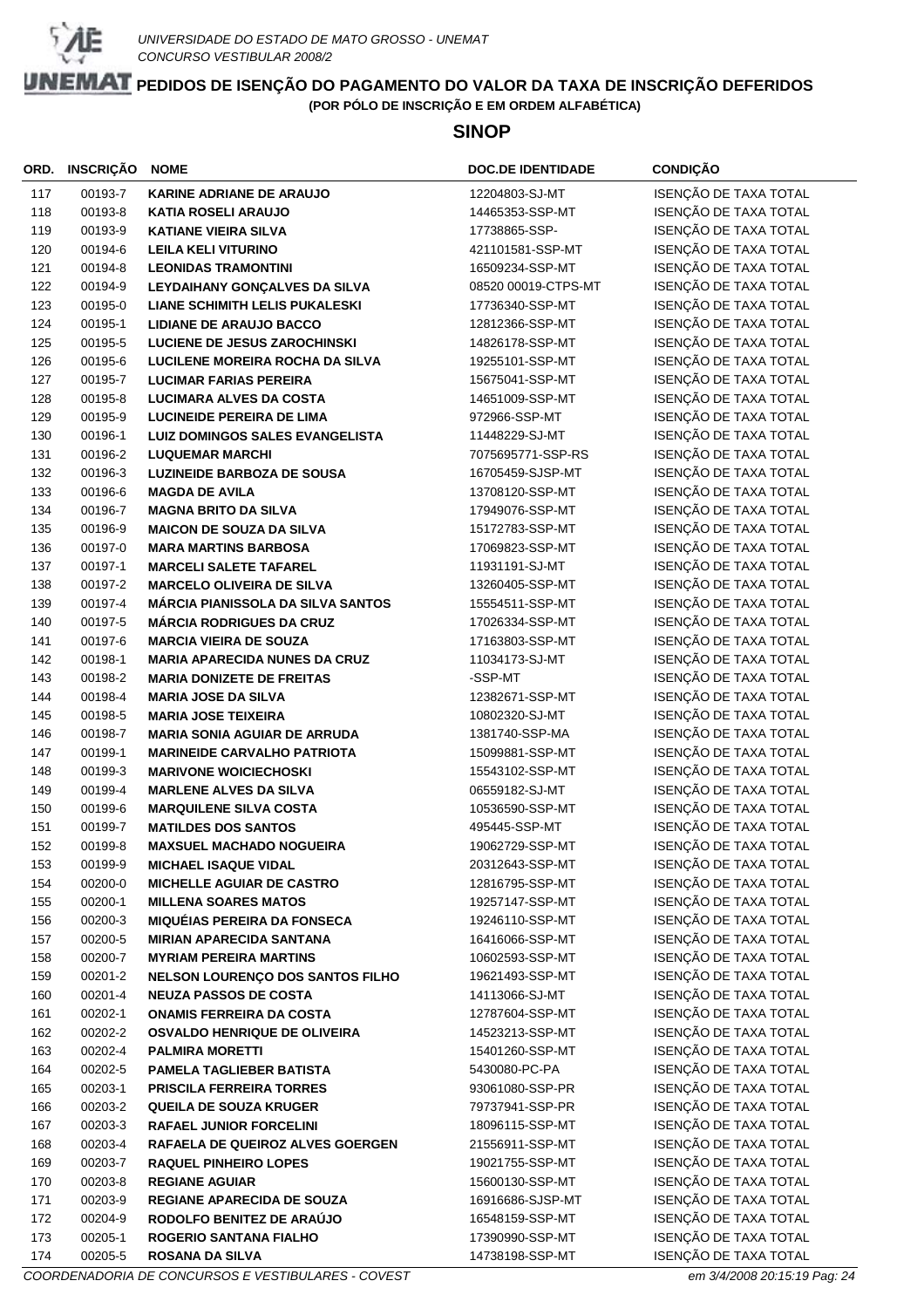

### **SINOP**

| ORD. | <b>INSCRIÇÃO</b> | <b>NOME</b>                               | <b>DOC.DE IDENTIDADE</b> | <b>CONDIÇÃO</b>       |
|------|------------------|-------------------------------------------|--------------------------|-----------------------|
| 175  | 00205-8          | <b>ROSANE DE LIMA BUENO LUCIANO</b>       | 825439-SSP-MT            | ISENÇÃO DE TAXA TOTAL |
| 176  | 00205-9          | ROSANGELA DE LÚCIA DE NOVAIS              | 17712360--MT             | ISENÇÃO DE TAXA TOTAL |
| 177  | 00206-2          | <b>ROSECLEA GOTARDO NOVAES</b>            | 12399205-SSP-MT          | ISENÇÃO DE TAXA TOTAL |
| 178  | 00206-4          | <b>ROSELI RODRIGUES DA SILVA</b>          | 15540138-SSP-MT          | ISENÇÃO DE TAXA TOTAL |
| 179  | 00207-0          | <b>SANDRA HENRIQUE DIAS</b>               | 18509185-SSP-MT          | ISENÇÃO DE TAXA TOTAL |
| 180  | 00207-1          | <b>SANDRA MARIA PEREIRA</b>               | 14211904-SSP-MT          | ISENÇÃO DE TAXA TOTAL |
| 181  | 00207-3          | SEBASTIÃO QUINTILHANO DA COSTA            | 980460-SSP-MT            | ISENÇÃO DE TAXA TOTAL |
| 182  | 00207-6          | SILENE FERREIRA DOS SANTOS CAMPOS         | 14730510-SSP-MT          | ISENÇÃO DE TAXA TOTAL |
| 183  | 00207-8          | <b>SILVANA CARDOSO BOITA</b>              | 10829903-SSP-MT          | ISENÇÃO DE TAXA TOTAL |
| 184  | 00208-0          | SILVIO JOSÉ DA SILVA                      | 412764222-SSP-SP         | ISENÇÃO DE TAXA TOTAL |
| 185  | 00208-2          | SIMONE BARBOSA FERNANDES SILVA            | 16759877-SSP-MT          | ISENÇÃO DE TAXA TOTAL |
| 186  | 00208-6          | <b>SIRLENE VIEIRA DE SOUZA</b>            | 12223548-SJ-MT           | ISENÇÃO DE TAXA TOTAL |
| 187  | 00208-7          | SÔNIA CARDOSO DA SILVEIRA                 | 17059291-SSP-MT          | ISENÇÃO DE TAXA TOTAL |
| 188  | 00208-8          | SONIA DA SILVA SIQUEIRA                   | 55496390--PR             | ISENÇÃO DE TAXA TOTAL |
| 189  | 00208-9          | <b>SONIA PEREIRA CARDOSO</b>              | 102444-SSP-TO            | ISENÇÃO DE TAXA TOTAL |
| 190  | 00209-0          | SUELI FRANCISCO DA SILVA                  | 20341253-SSP-MT          | ISENÇÃO DE TAXA TOTAL |
| 191  | 00209-1          | <b>SUELI REGINA RAMOS</b>                 | 521824-SSP-MT            | ISENÇÃO DE TAXA TOTAL |
| 192  | 00209-2          | <b>SUSANA BAUMGARDT</b>                   | 001151023-SSP-MS         | ISENÇÃO DE TAXA TOTAL |
| 193  | 00209-3          | <b>SUZANA MACHADO RODRIGUES</b>           | 17054621-SSP-MT          | ISENÇÃO DE TAXA TOTAL |
| 194  | 00209-5          | <b>TANIA CRISTINA DA FONSECA</b>          | 18482341-SSP-MT          | ISENÇÃO DE TAXA TOTAL |
| 195  | 00209-6          | <b>TANIA DANIELA ZANCHET</b>              | 15273954-SSP-MT          | ISENÇÃO DE TAXA TOTAL |
| 196  | 00209-7          | TANIA MARIA FERREIRA DA SILVA             | 10700293-SSP-MT          | ISENÇÃO DE TAXA TOTAL |
| 197  | 00209-8          | <b>TATIANE ANTUNES</b>                    | 16800036-SSP-MT          | ISENÇÃO DE TAXA TOTAL |
| 198  | 00209-9          | <b>TATIANNY PATRICIA MARTINS DA SILVA</b> | 15571530-SSP-MT          | ISENÇÃO DE TAXA TOTAL |
| 199  | 00210-0          | <b>TEREZINHA DE FATIMA MARTINS</b>        | 224184-SSP-MT            | ISENÇÃO DE TAXA TOTAL |
| 200  | 00210-2          | <b>THIAGO VALERIANO</b>                   | 197750901-SSP-MT         | ISENÇÃO DE TAXA TOTAL |
| 201  | 00210-3          | <b>VALDECIR DE SANTANA</b>                | 830036-SSP-MT            | ISENÇÃO DE TAXA TOTAL |
| 202  | 00210-4          | <b>VALDEIR PEREIRA</b>                    | 12509515-SJ-MT           | ISENÇÃO DE TAXA TOTAL |
| 203  | 00210-5          | VALDINÉIA DE MELO VARELLA AZEVEDO         | 19200668-SSP-MT          | ISENÇÃO DE TAXA TOTAL |
| 204  | 00210-8          | <b>VALQUIRIA TEIXEIRA DO NASCIMENTO</b>   | 19169345-SSP-MT          | ISENÇÃO DE TAXA TOTAL |
| 205  | 00211-0          | <b>VANESSA REGNER</b>                     | 4991638-SSP-SC           | ISENÇÃO DE TAXA TOTAL |
| 206  | 00211-1          | <b>VANESSA ROSSA</b>                      | 11752432-SSP-MT          | ISENÇÃO DE TAXA TOTAL |
| 207  | 00211-2          | <b>VANIA SANTOS VENIALGO</b>              | 16223250-SSP-MT          | ISENÇÃO DE TAXA TOTAL |
| 208  | 00211-4          | <b>VERA LÚCIA RODRIGUES</b>               | 12886696-SSP-MT          | ISENÇÃO DE TAXA TOTAL |
| 209  | 00211-5          | <b>VERONICA TAVARES DA SILVA SANTANA</b>  | 3126420-SSP-MT           | ISENÇÃO DE TAXA TOTAL |
| 210  | 00211-6          | <b>VILSON MIRANDA BENEDITO</b>            | 14725231-SSP-MT          | ISENÇÃO DE TAXA TOTAL |
| 211  | 00211-8          | VIVIAN APARECIDA DE OLIVEIRA DA SILVA     | 19163444-SSP-MT          | ISENÇÃO DE TAXA TOTAL |
| 212  | 00211-9          | <b>VIVIANE MAXIMO DA SILVA</b>            | 16000617-SSP-MT          | ISENÇÃO DE TAXA TOTAL |
| 213  | 00212-2          | <b>WELLINGTON DE SILVA RODRIGUES</b>      | 15440729-SSP-MT          | ISENÇÃO DE TAXA TOTAL |
| 214  | 00212-3          | <b>WESLEY GARCIA BENFICA</b>              | 16677641-SSP-MT          | ISENÇÃO DE TAXA TOTAL |
| 215  | 00212-4          | <b>WILLYRICARDO MATOS SANTOS</b>          | 17391652-SSP-MT          | ISENÇÃO DE TAXA TOTAL |
| 216  | 00212-6          | <b>WILZA PASSOS DA COSTA</b>              | 10360391-SJ-MT           | ISENÇÃO DE TAXA TOTAL |
| 217  | 00212-7          | <b>ZELY CATARINA INACIO CATANI</b>        | 15412016-SSP-MT          | ISENÇÃO DE TAXA TOTAL |
| 218  | 00212-8          | <b>ZULEICA BARBOSA PEREIRA</b>            | 734626-SSP-MT            | ISENÇÃO DE TAXA TOTAL |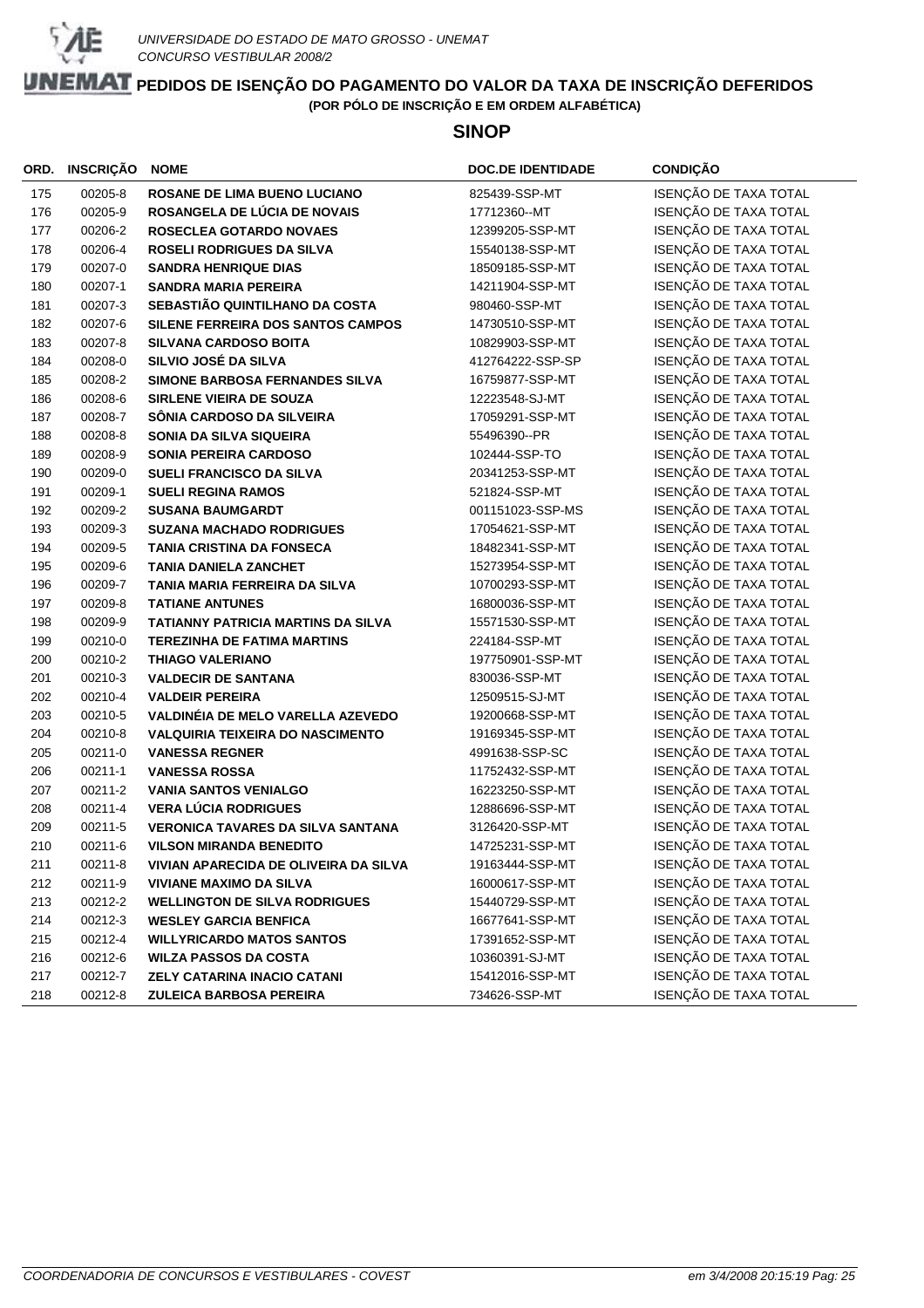

# **TANGARÁ DA SERRA**

| ORD.           | INSCRIÇÃO          | <b>NOME</b>                                                                 | <b>DOC.DE IDENTIDADE</b>            | <b>CONDIÇÃO</b>                                |
|----------------|--------------------|-----------------------------------------------------------------------------|-------------------------------------|------------------------------------------------|
| $\mathbf{1}$   | 00212-9            | <b>ADELIA MAGALHAES DE DEUS</b>                                             | 13717634-SSP-MT                     | ISENÇÃO DE TAXA TOTAL                          |
| 2              | 00213-5            | <b>ADRIELE CARDOZO RODRIGUES</b>                                            | 17867665-SSP-MT                     | ISENÇÃO DE TAXA TOTAL                          |
| 3              | 00213-7            | ALDO SOUZA DE OLIVEIRA                                                      | 13818759-SSP-MT                     | ISENÇÃO DE TAXA TOTAL                          |
| 4              | 00213-8            | <b>ALEIXINHO ANGOLA FERREIRA</b>                                            | 18525067-SSP-MT                     | ISENÇÃO DE TAXA TOTAL                          |
| 5              | 00214-0            | <b>ALESSANDRA PEREIRA ANTONIO</b>                                           | 13653946-SSP-MT                     | ISENÇÃO DE TAXA TOTAL                          |
| 6              | 00214-1            | ALESSANDRA TURELA DE SOUSA                                                  | 17460999-SSP-MT                     | ISENÇÃO DE TAXA TOTAL                          |
| $\overline{7}$ | 00214-7            | <b>ALICE FERREIRA DOS SANTOS</b>                                            | 21772428-SSP-MT                     | ISENÇÃO DE TAXA TOTAL                          |
| 8              | 00215-5            | ANA PAULA BORGES FERREIRA                                                   | 18522874-SSP-MT                     | ISENÇÃO DE TAXA TOTAL                          |
| 9              | 00215-7            | <b>ANA PAULA VILAS BOAS</b>                                                 | 17099986-SSP-MT                     | ISENÇÃO DE TAXA TOTAL                          |
| 10             | 00216-0            | ANDERSON OLIVEIRA DE SOUZA                                                  | 18543731-SSP-MT                     | ISENÇÃO DE TAXA TOTAL                          |
| 11             | 00216-4            | <b>ANDRÉIA LOPES DE MATTOS</b>                                              | 20045212-SSP-MT                     | ISENÇÃO DE TAXA TOTAL                          |
| 12             | 00216-7            | ANGELICA DE ABREU DOS SANTOS                                                | 21701776--                          | ISENÇÃO DE TAXA TOTAL                          |
| 13             | 00216-8            | <b>ANGELITA SONEGO</b>                                                      | 11671904-SSP-MT                     | ISENÇÃO DE TAXA TOTAL                          |
| 14             | 00217-0            | <b>ANTONIO MAIKE DIONÍSIO DE LIRA</b>                                       | 17603200-SSP-                       | ISENÇÃO DE TAXA TOTAL                          |
| 15             | 00217-7            | <b>APARECIDO RIBEIRO CORDEIRO</b>                                           | 854185-SSP-MT                       | ISENÇÃO DE TAXA TOTAL                          |
| 16             | 00218-0            | <b>BENEDITA MARIA DE BOMFIM</b>                                             | 13472305-SSP-MT                     | ISENÇÃO DE TAXA TOTAL                          |
| 17             | 00218-2            | <b>BRUNO TEIXEIRA</b>                                                       | 19132107-SSP-MT                     | ISENÇÃO DE TAXA TOTAL                          |
| 18             | 00219-0            | <b>CEZAR QUINTINO DE ARAÚJO</b>                                             | 17461448-SSP-MT                     | ISENÇÃO DE TAXA TOTAL                          |
| 19             | 00219-3            | <b>CINTIA JACINTO CASTILHO</b>                                              | 17776317-SSP-MT                     | ISENÇÃO DE TAXA TOTAL                          |
| 20             | 00219-4            | <b>CLAUDEMIR AUGUSTO DOS SANTOS</b>                                         | 17035465-SSP-MT                     | ISENÇÃO DE TAXA TOTAL                          |
| 21             | 00219-6            | <b>CLÁUDIA HELENA VALER</b>                                                 | 53539298-52093-SC                   | ISENÇÃO DE TAXA TOTAL                          |
| 22             | 00220-6            | <b>CRISTIANE RIBEIRO DE JESUS</b>                                           | 18194117-SSP-MT                     | ISENÇÃO DE TAXA TOTAL                          |
| 23             | 00220-7            | <b>DAIANE CARDOSO DA SILVA</b>                                              | 17867851-SSP-MT                     | ISENÇÃO DE TAXA TOTAL                          |
| 24             | 00220-9            | <b>DANIELI CRISTINA SCHIRMER</b>                                            | 20575807-SSP-MT                     | ISENÇÃO DE TAXA TOTAL                          |
| 25             | 00221-1            | <b>DENISE CAVALHEIRO</b>                                                    | 17666384--MT                        | ISENÇÃO DE TAXA TOTAL                          |
| 26             | 00221-2            | <b>DEOLINA BORGES ARCANJO ALVES</b>                                         | 12265624-SSP-MT                     | ISENÇÃO DE TAXA TOTAL                          |
| 27             | 00221-4            | DINDER PEDROSA DA COSTA NUNES                                               | 13342835-SSP-MT                     | ISENÇÃO DE TAXA TOTAL                          |
| 28             | 00221-7            | <b>EDENER PEREIRA BORGES</b>                                                | 17987385-SSP-MT                     | ISENÇÃO DE TAXA TOTAL                          |
| 29             | 00222-0            | <b>EDILAINE GOMES DE OLIVEIRA</b>                                           | 1758349-SSP-MT                      | ISENÇÃO DE TAXA TOTAL                          |
| 30             | 00222-4            | <b>EDINEUZA PEREIRA DIAS</b>                                                | 982964-SSP-MT                       | ISENÇÃO DE TAXA TOTAL                          |
| 31             | 00223-2            | <b>ELIANE RODRIGUES DE OLIVEIRA</b>                                         | 469837731-SSP-MT                    | ISENÇÃO DE TAXA TOTAL                          |
| 32             | 00223-4            | <b>ELIANE SILVA BRITO</b>                                                   | 14632543-SSP-MT                     | ISENÇÃO DE TAXA TOTAL                          |
| 33             | 00223-8            | ELIENE VILELA DA COSTA BARBOSA                                              | MG12620827-SSP-MG                   | ISENÇÃO DE TAXA TOTAL                          |
| 34             | 00224-1            | <b>ELISA APARECIDA BRAZ</b>                                                 | 15946894-SSP-MT                     | ISENÇÃO DE TAXA TOTAL                          |
| 35             | 00224-2            | <b>ELISANGELA ALVES</b>                                                     | 133316737--                         | ISENÇÃO DE TAXA TOTAL                          |
| 36             | 00224-5            | ELTEN DEBORA PEREIRA DA SILVA                                               | 15203581-SSP-MT                     | ISENÇÃO DE TAXA TOTAL                          |
| 37             | 00224-6            | <b>EMERSON MEIRA QUINTEIRO</b>                                              | 18492323-SSP-MT                     | ISENÇÃO DE TAXA TOTAL                          |
| 38             | 00224-8            | ERASMO CARLOS DOS SANTOS FRANÇA                                             | 115508820-SSP-MT                    | ISENÇÃO DE TAXA TOTAL                          |
| 39             | 00225-7            | <b>FABIO LUIZ DOS SANTOS</b>                                                | 13967444-SSP-MT                     | ISENÇÃO DE TAXA TOTAL                          |
| 40             | 00226-1            | <b>FERNANDA FERREIRA PEREIRA</b>                                            | 15077098-SSP-MT                     | ISENÇÃO DE TAXA TOTAL                          |
| 41             | 00226-2            | <b>FERNANDA OLIVEIRA FEITOSA</b>                                            | 19048327--                          | ISENÇÃO DE TAXA TOTAL                          |
| 42             | 00226-3            | <b>FERNANDA RUIZ PAULINO</b>                                                | 14236320-SSP-MT                     | ISENÇÃO DE TAXA TOTAL                          |
| 43             | 00226-5            | <b>FERNANDA SILVA DE MATOS</b>                                              | 19902077-SSP-MT                     | ISENÇÃO DE TAXA TOTAL                          |
| 44             | 00226-6            | <b>FERNANDO LUCAS MENIM PEREZ</b>                                           | 19048491-SSP-MT                     | ISENÇÃO DE TAXA TOTAL                          |
| 45             | 00226-9            | FLÁVIO JOSÉ MACIEL DOS SANTOS                                               | 000836343-SSP-RO                    | ISENÇÃO DE TAXA TOTAL                          |
| 46             | 00227-0            | <b>FLAVIO LIMA FRAIZ VASQUEZ</b>                                            | 13267230-SSP-MT                     | ISENÇÃO DE TAXA TOTAL                          |
| 47             | 00227-2            | <b>FRANCINE BERTOLLO BOIN</b>                                               | 17333458-SSP-MT                     | ISENÇÃO DE TAXA TOTAL                          |
| 48             | 00227-5            | <b>GEZISBEL SIMÃO PEREIRA</b>                                               | 000887984-SSP-MT                    | ISENÇÃO DE TAXA TOTAL                          |
| 49             | 00227-6            | <b>GILAMR RAMOS DE OLIVEIRA</b>                                             | 10848088-SSP-MT                     | ISENÇÃO DE TAXA TOTAL                          |
| 50             | 00227-7            | <b>GILBERTO SOUSA MARTINS</b>                                               | 4327557-PC-PA                       | ISENÇÃO DE TAXA TOTAL<br>ISENÇÃO DE TAXA TOTAL |
| 51             | 00227-8            | <b>GILDENIO DIAS DE MORAES</b>                                              | 11811161-SSP-MT                     | ISENÇÃO DE TAXA TOTAL                          |
| 52<br>53       | 00228-1<br>00228-3 | <b>GILVANIA VIEIRA DO NASCIMENTO</b><br><b>GISLAINE CUNEGUNDES GILBERTI</b> | 15222900-SSP-MT<br>411869577-SSP-SP | ISENÇÃO DE TAXA TOTAL                          |
| 54             | 00228-4            | <b>GISLENE PEGO SILVA</b>                                                   | 14771500-SSP-MT                     | ISENÇÃO DE TAXA TOTAL                          |
| 55             | 00228-5            | <b>GLEYCE NOGUEIRA DA SILVA</b>                                             | 19574371-SSP-MT                     | ISENÇÃO DE TAXA TOTAL                          |
| 56             | 00228-7            | <b>GUSTAVO DUARTE DE OLIVEIRA</b>                                           | 17428882-SSP-MT                     | ISENÇÃO DE TAXA TOTAL                          |
| 57             | 00229-1            | <b>INDIAMARA DOMINGOS SILVA</b>                                             | 20655690-SSP-MT                     | ISENÇÃO DE TAXA TOTAL                          |
| 58             | 00229-3            | <b>IRACILDA SANTA DA SILVA</b>                                              | 15227251-SSP-MT                     | ISENÇÃO DE TAXA TOTAL                          |
|                |                    |                                                                             |                                     |                                                |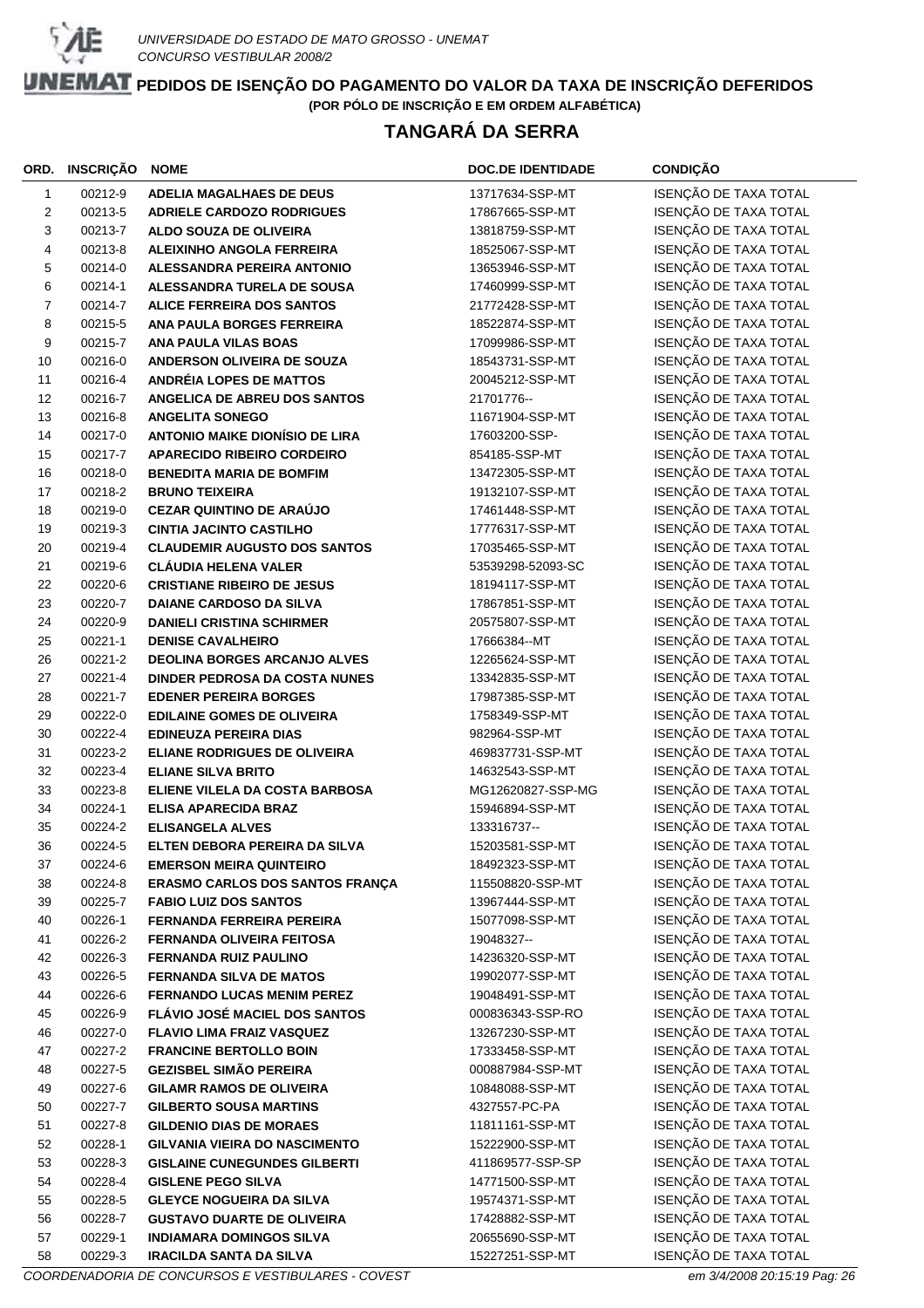

# **TANGARÁ DA SERRA**

| ORD. | INSCRIÇÃO | <b>NOME</b>                                | <b>DOC.DE IDENTIDADE</b> | <b>CONDIÇÃO</b>       |
|------|-----------|--------------------------------------------|--------------------------|-----------------------|
| 59   | 00229-4   | <b>ISABELA PRISCILA DANTAS DINIZ</b>       | 21176205-SSP-MT          | ISENÇÃO DE TAXA TOTAL |
| 60   | 00229-5   | <b>IVANI ALMORONE AZEVEDO</b>              | 16088611-SSP-MT          | ISENÇÃO DE TAXA TOTAL |
| 61   | 00229-8   | <b>JAMYS DA SILVA MOTA</b>                 | 15777081--               | ISENÇÃO DE TAXA TOTAL |
| 62   | 00230-2   | <b>JAQUELINE FREITAS DE SOUZA</b>          | 12705896-SSP-MT          | ISENÇÃO DE TAXA TOTAL |
| 63   | 00230-6   | JEFFTANY CALIXTO DA SILVA                  | 15323102-SSP-MT          | ISENÇÃO DE TAXA TOTAL |
| 64   | 00231-1   | JOANA DOS SANTOS BARROS ABELHA             | 60457794-SSP-PR          | ISENÇÃO DE TAXA TOTAL |
| 65   | 00231-2   | <b>JOÃO ALVES CORREA</b>                   | 04774043-SSP-MT          | ISENÇÃO DE TAXA TOTAL |
| 66   | 00231-4   | JOICY MONALISA FARIA DE ALMEIDA            | 16316452-SSP-MT          | ISENÇÃO DE TAXA TOTAL |
| 67   | 00231-5   | <b>JOILSON NOBRES DA SILVA</b>             | 14566745-SSP-MT          | ISENÇÃO DE TAXA TOTAL |
| 68   | 00231-7   | <b>JONILSON NOBRES DA SILVA</b>            | 17779596-SSP-MT          | ISENÇÃO DE TAXA TOTAL |
| 69   | 00231-8   | <b>JONNATTAN CESAR SILVA COSTA</b>         | 18534260-SSP-MT          | ISENÇÃO DE TAXA TOTAL |
| 70   | 00232-0   | JOSE DA GUIA DAS NEVES CONCEICAO           | 13214519-SSP-MT          | ISENÇÃO DE TAXA TOTAL |
| 71   | 00232-1   | <b>JOSÉ LUIZ DE JESUS EGUES OLIVEIRA</b>   | 11753471-SJ-MT           | ISENÇÃO DE TAXA TOTAL |
| 72   | 00232-2   | <b>JOSÉ MARCIO LEITE BARBOSA</b>           | 15263878-SSP-MT          | ISENÇÃO DE TAXA TOTAL |
| 73   | 00232-3   | <b>JOSE MARIA APARECIDO DE BRITO</b>       | 10818278-SSP-MT          | ISENÇÃO DE TAXA TOTAL |
| 74   | 00232-6   | <b>JOSEFA FRANCISCA DOS ANJOS</b>          | 10557869-SSP-MT          | ISENÇÃO DE TAXA TOTAL |
| 75   | 00232-7   | <b>JOSIANE NOBRES DA SILVA</b>             | 20542755-SSP-MT          | ISENÇÃO DE TAXA TOTAL |
| 76   | 00232-9   | <b>JOSIMARA DIAS DE MORAES</b>             | 11571322-SSP-MT          | ISENÇÃO DE TAXA TOTAL |
| 77   | 00233-0   | JOSIMERE FRANCISCA DE SOUZA FEITOSA        | 16391080-SSP-MT          | ISENÇÃO DE TAXA TOTAL |
| 78   | 00233-6   | <b>JULIANA PEREIRA BUSKIVICZ</b>           | 18288367-SSP-MT          | ISENÇÃO DE TAXA TOTAL |
| 79   | 00233-7   | <b>JULIANA VANESSA GOMES</b>               | 19781601-SSP-MT          | ISENÇÃO DE TAXA TOTAL |
| 80   | 00233-9   | <b>JULYNEIDE DE SOUZA SANTOS</b>           | 11412593-SSP-MT          | ISENÇÃO DE TAXA TOTAL |
| 81   | 00234-1   | <b>KATHIUCE JESUS DA SILVA</b>             | 15647536-SSP-MT          | ISENÇÃO DE TAXA TOTAL |
| 82   | 00234-2   | <b>KEILA FATIMA PEREIRA DOS SANTOS</b>     | 21328900-SSP-            | ISENÇÃO DE TAXA TOTAL |
| 83   | 00234-5   | <b>LAUDILENE RIBEIRO DA SILVA</b>          | 12808822-SSP-MT          | ISENÇÃO DE TAXA TOTAL |
| 84   | 00234-7   | <b>LEANDRA DE BRITO</b>                    | 19166052-SSP-MT          | ISENÇÃO DE TAXA TOTAL |
| 85   | 00234-9   | <b>LEONORA NICACIA MOREIRA TEIXEIRA</b>    | 13594591-SSP-MT          | ISENÇÃO DE TAXA TOTAL |
| 86   | 00235-1   | LILIANE APARECIDA DA SILVA                 | 19595271-SSP-MT          | ISENÇÃO DE TAXA TOTAL |
| 87   | 00235-3   | <b>LINDAURA LEMOS DOS SANTOS</b>           | 15232638-SSP-MT          | ISENÇÃO DE TAXA TOTAL |
| 88   | 00235-8   | <b>LUCIANA DA SILVA BRAGA</b>              | 16042026-SSP-MT          | ISENÇÃO DE TAXA TOTAL |
| 89   | 00235-9   | <b>LUCIANA DE SOUZA SANTOS</b>             | 15528502-SSP-MT          | ISENÇÃO DE TAXA TOTAL |
| 90   | 00236-1   | <b>LUCIANA PEREIRA DE SOUZA FEITOSA</b>    | 16635604-SSP-MT          | ISENÇÃO DE TAXA TOTAL |
| 91   | 00236-2   | LUCIANE GONÇALVES PINTO DE JESUS           | 16094832-SSP-MT          | ISENÇÃO DE TAXA TOTAL |
| 92   | 00236-3   | <b>LUCIANE PEREIRA DE BARROS</b>           | 347242364-SSP-SP         | ISENÇÃO DE TAXA TOTAL |
| 93   | 00236-6   | <b>LUCIANO NINFA DE ARANTES</b>            | 16293002-SSP-MT          | ISENÇÃO DE TAXA TOTAL |
| 94   | 00236-7   | <b>LUCIANO PEREIRA FERREIRA</b>            | 016946570-SSP-MT         | ISENÇÃO DE TAXA TOTAL |
| 95   | 00236-8   | <b>LUCIENE ALVES GOMES</b>                 | 17971772-SSP-MT          | ISENÇÃO DE TAXA TOTAL |
| 96   | 00236-9   | <b>LUCIENE BENEDITO DA SILVA</b>           | 11693509-SSP-MT          | ISENÇÃO DE TAXA TOTAL |
| 97   | 00237-2   | <b>LUCIO RAMIRES</b>                       | 14439611-SSP-MT          | ISENÇÃO DE TAXA TOTAL |
| 98   | 00237-3   | LUIZ ALFREDO DE CARVALHO DUARTE            | 11184019-SSP-MT          | ISENÇÃO DE TAXA TOTAL |
| 99   | 00237-9   | <b>MAICO C RESTANI</b>                     | 8082846109-SSP-RS        | ISENÇÃO DE TAXA TOTAL |
| 100  | 00238-0   | <b>MARA KEILLY VIEIRA DA SILVA GUERRA</b>  | 17511178-SSP-MT          | ISENÇÃO DE TAXA TOTAL |
| 101  | 00238-4   | <b>MARCIA ANDREA DE SOUZA</b>              | 15529819-SSP-MT          | ISENÇÃO DE TAXA TOTAL |
| 102  | 00238-6   | <b>MARCIA LUCIAN DOS REIS</b>              | 13837125-SSP-MT          | ISENÇÃO DE TAXA TOTAL |
| 103  | 00239-1   | <b>MARIA APARECIDA DA SILVA</b>            | 477819-SSP-RO            | ISENÇÃO DE TAXA TOTAL |
| 104  | 00239-2   | <b>MARIA CARNEIRO DE OLINDA ROSA</b>       | 997926-SSP-MT            | ISENÇÃO DE TAXA TOTAL |
| 105  | 00239-3   | <b>MARIA DA GLORIA ALVES DA SILVA</b>      | 843639-SSP-MT            | ISENÇÃO DE TAXA TOTAL |
| 106  | 00239-4   | <b>MARIA DE LURDES DE ALMEIDA</b>          | 875593-SSP-MT            | ISENÇÃO DE TAXA TOTAL |
| 107  | 00240-1   | <b>MARIANA ESTELA VIEIRA DO NASCIMENTO</b> | 20661673-SSP-MT          | ISENÇÃO DE TAXA TOTAL |
| 108  | 00240-4   | <b>MARIELIM DAL CASTEL</b>                 | 19433310-SSP-MT          | ISENÇÃO DE TAXA TOTAL |
| 109  | 00240-6   | <b>MARILUCE SILVA GAVAZZA</b>              | 18818820-SSP-MT          | ISENÇÃO DE TAXA TOTAL |
| 110  | 00241-5   | <b>MAYARA DE PAULA MARQUES</b>             | 17129753-SSP-MT          | ISENÇÃO DE TAXA TOTAL |
| 111  | 00241-6   | <b>MAYCON DOUGLAS FERREIRA</b>             | 21656606-SSP-MT          | ISENÇÃO DE TAXA TOTAL |
| 112  | 00241-7   | <b>MAYCON EDSON RAMOS</b>                  | 17130794-SSP-MT          | ISENÇÃO DE TAXA TOTAL |
| 113  | 00242-0   | MICHAEL HENRIQUE DE SOUZA REIS             | 14049562-SSP-MT          | ISENÇÃO DE TAXA TOTAL |
| 114  | 00242-2   | <b>MIRIAM CARLA CAMPOS DA SILVA</b>        | 16391969-SSP-MT          | ISENÇÃO DE TAXA TOTAL |
| 115  | 00242-5   | <b>NEILA DE LIMA SILVA</b>                 | 12396338-SSP-MT          | ISENÇÃO DE TAXA TOTAL |
| 116  | 00242-8   | <b>NILSON VAZ MENDES</b>                   | 11199695-SSP-MT          | ISENÇÃO DE TAXA TOTAL |